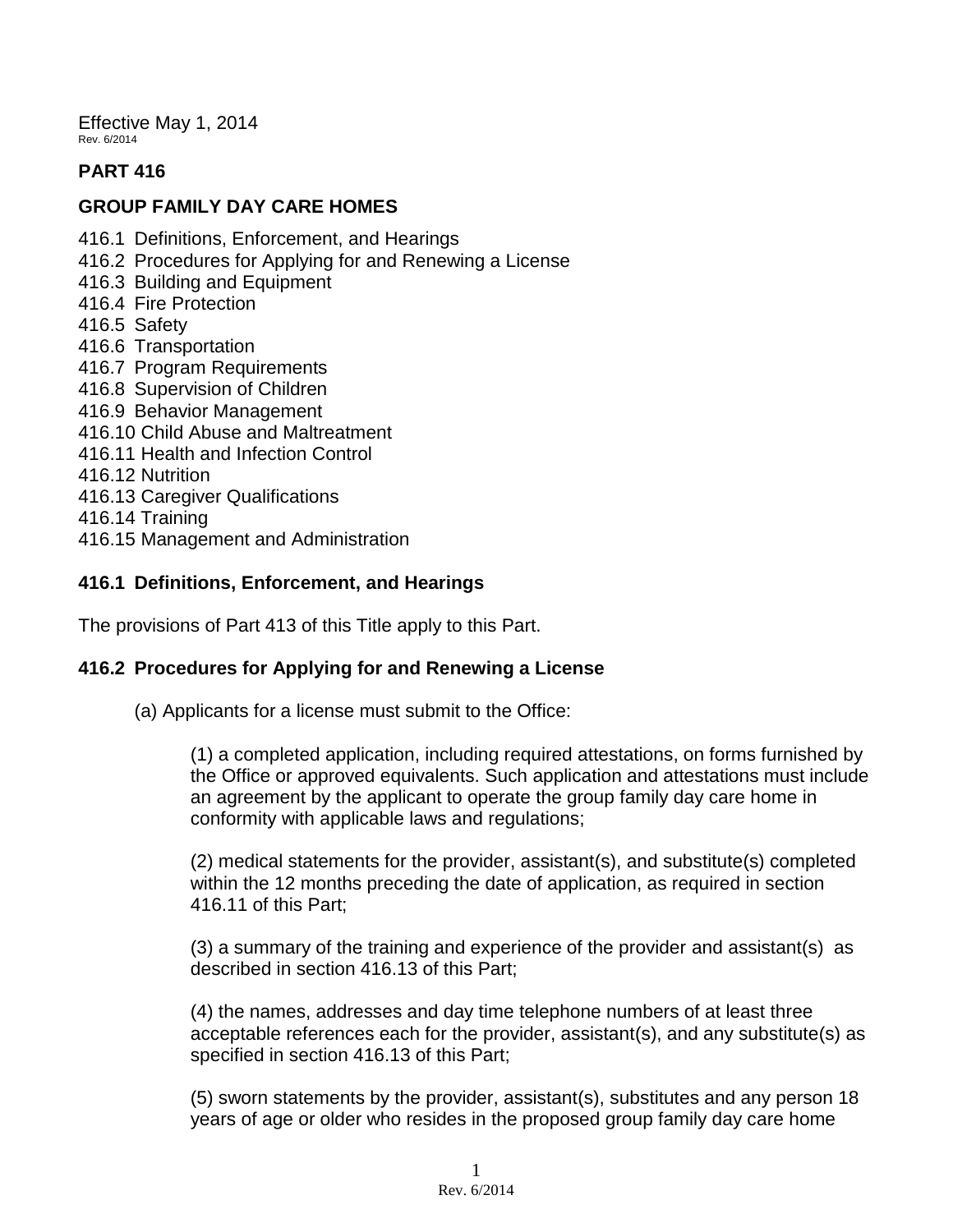indicating whether, to the best of their knowledge, they have ever been convicted of a misdemeanor or a felony in New York State or any other jurisdiction, and fingerprint images as required pursuant to section 413.4 of this Article;

(6) certification, on forms provided by the Office, of the status of the individual applicant's child support obligations or payments, in accordance with the requirements of Section 3-503 of the General Obligations Law;

(7) certification, on forms provided by the Office, that the applicant is in compliance with workers compensation requirements of New York State law;

(8)

(i) the Statewide Central Register Database Check forms necessary to complete required screening by the Statewide Central Register of Child Abuse and Maltreatment to determine if the provider, assistant(s), substitute(s), and any person 18 years of age or older who resides in the proposed group family day care home is the subject of an indicated report of child abuse or maltreatment;

(ii) the forms necessary to check the register of substantiated category one cases of abuse or neglect maintained by the Justice Center for the Protection of Persons with Special Needs pursuant to Section 495 of the Social Services Law.

(9) a medical statement on forms furnished by the Office or approved equivalents regarding the health of all persons residing in the group family day care home completed within the 12 months preceding the date of application, as required in section 416.11 of this Part;

(10) a statement from the appropriate local official or authority that the dwelling meets standards for sanitation and safety, where the Office notifies the applicant that such a statement is required;

(11) where a licensee uses a private water supply:

(i) a report from a state licensed laboratory or individual, based on tests performed within the 12 months preceding the date of application, showing that the water meets standards for drinking water established by the New York State Department of Health; or

(ii) if the water does not meet such standards, a description of how water for all purposes will be provided by another method acceptable to the Department of Health;

(12) a report of inspection performed within the 12 months preceding the date of application, by local authorities or an inspector qualified to approve fuel burning systems, which documents approval of any wood or coal burning stove, fireplace, pellet stoves or permanently installed gas space heater in use at the home;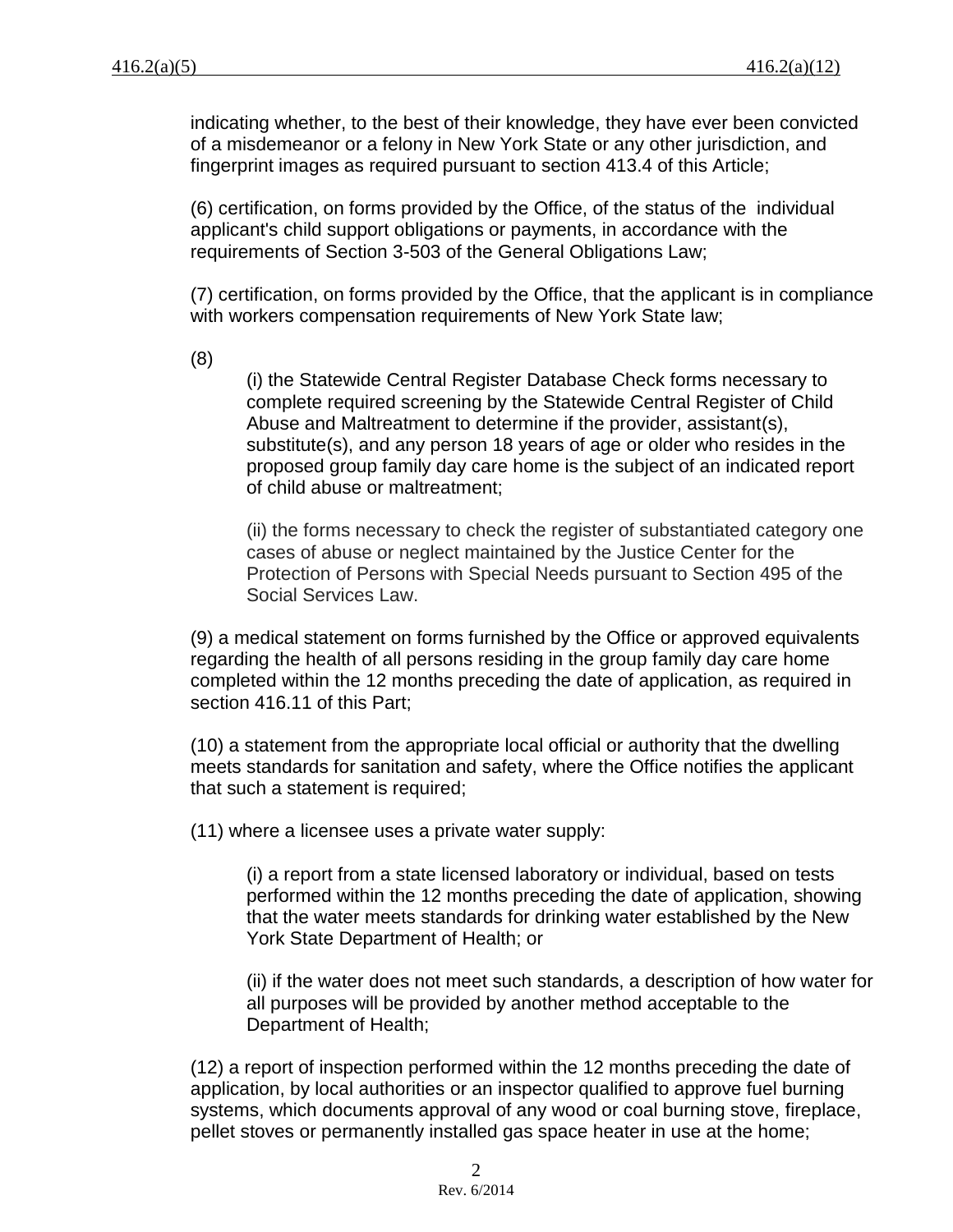(13) certification, on forms provided by the Office, that the dwelling, its property and premises, and the surrounding neighborhood and environment are free from environmental hazards. Where the historical or current use of the dwelling, its property and premises, or the surrounding neighborhood indicate that an environmental hazard may be present, inspection or testing must be completed by the appropriate local official or authority to determine if such hazard exists. Documentation of the inspection or testing must be appended to the statement required by this paragraph and include a statement from the appropriate local official or authority following this inspection and/or testing that the dwelling, its property and premises, and the surrounding neighborhood, meet applicable standards for sanitation and safety. Such hazards include but are not limited to, dry cleaners, gas stations, nuclear laboratories or power plants, property designated as a federal superfund clean-up site, and any property with known contaminated ground or water supplies;

(14*)* the site to be used for child care must meet the definition and requirements of a personal residence as outlined in Part 413. The licensee must submit documentation, acceptable to the Office, to prove that the group family day care site is being used as a residence; and

(15) a health care plan developed in accordance with requirements of section 416.11(c).

(b) Applicants for a license must submit all the documentation within 90 days after the submission of the first piece of such documentation to the Office. Applicants who fail to submit all documentation within the 90 days will be deemed to have withdrawn such application.

(c) Applicants for a license may not be issued a license until an inspection of the group family day care home has been conducted showing compliance with the requirements of this Part and the relevant provisions of the Social Services Law.

(d) Renewal. Applicants for renewal of a license must submit to the Office at least 60 days in advance of the expiration date of the license the following:

(1) a completed application for renewal, including required attestations, on forms furnished by the Office or approved equivalents. Such application and attestations must include an agreement by the applicant to operate the group family day care home in conformity with applicable laws and regulations;

(2) certification, on forms provided by the Office, of the status of the individual applicant's child support obligations or payments, in accordance with the requirements of Section 3-503 of the General Obligations Law;

(3) certification, on forms provided by the Office, that the applicant is in compliance with workers compensation requirements of New York State law;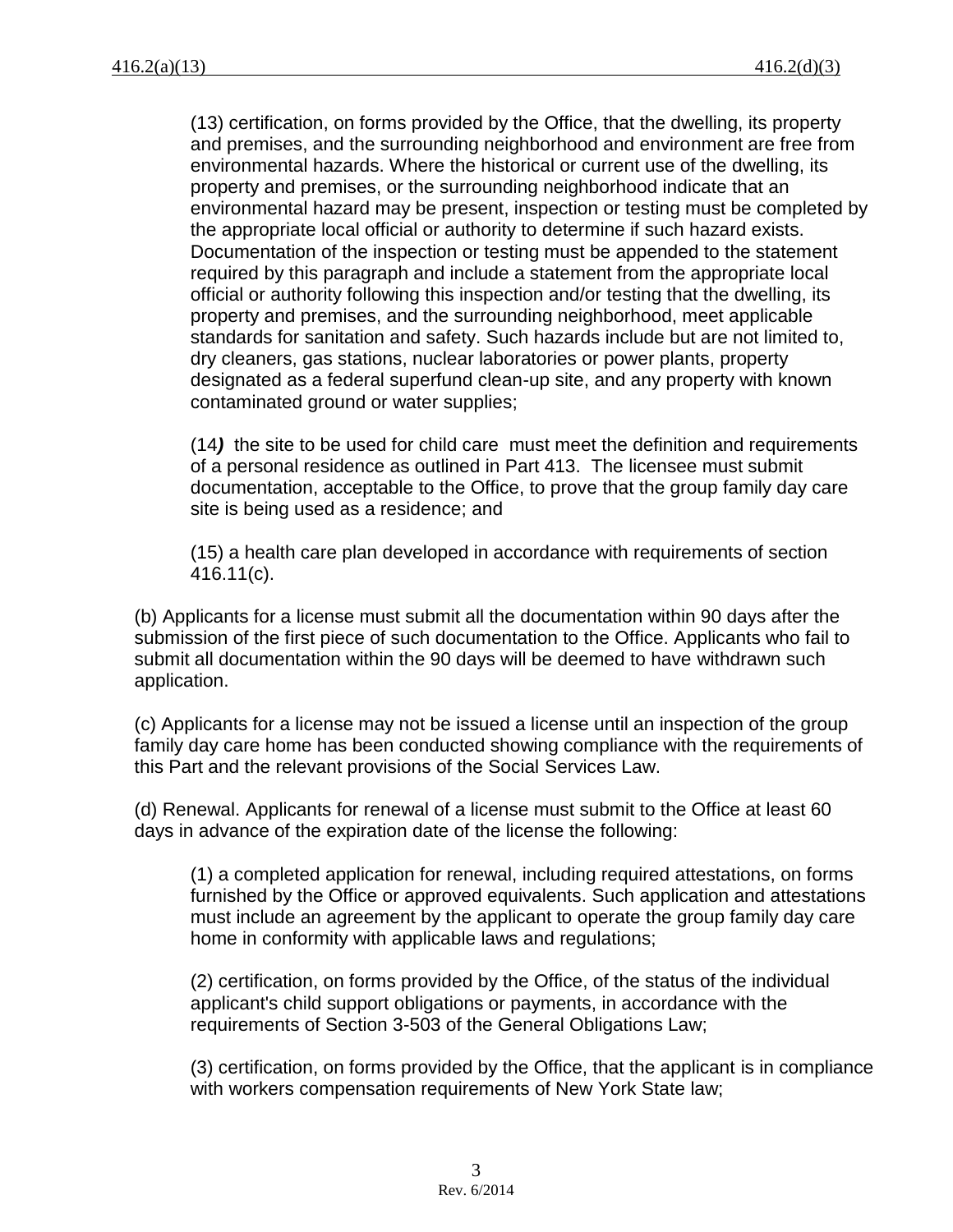(4) certification, on forms provided by the Office, that the dwelling, its property and premises, and the surrounding neighborhood and environment are free from environmental hazards. Where the historical or current use of the dwelling, its property and premises, or the surrounding neighborhood indicate that an environmental hazard may be present, inspection or testing must be completed by the appropriate local official or authority to determine if such hazard exists. Documentation of the inspection or testing must be appended to the statement required by this paragraph and include a statement from the appropriate local official or authority following this inspection and/or testing that the dwelling, its property and premises, and the surrounding neighborhood, meet applicable standards for sanitation and safety. Such hazards include but are not limited to, dry cleaners, gas stations, nuclear laboratories or power plants, property designated as a federal superfund clean-up site, and any property with known contaminated ground or water supplies;

(5) where a licensee uses a private water supply:

(i) a report from a state licensed laboratory or individual, based on tests performed within the 12 months preceding the date of the application for renewal, showing that the water meets the standards for drinking water established by the New York State Department of Health; or

(ii) if the water does not meet such standards, a description of how water for all purposes will be provided by another method acceptable to the Department of Health;

(6) a report of inspection and approval performed by local authorities or an inspector qualified to approve fuel burning systems, within the 12 months preceding the date of application for renewal of any wood or coal burning stove, fireplace, pellet stoves, or permanently installed gas space heater in use at the home;

(7) proof of compliance with the training requirements of section 416.14 of this Part; and

(8) a statement from the appropriate local official or authority that the dwelling meets satisfactory standards for sanitation and safety, where the Office notifies the applicant that such a statement is required.

(e) Applicants for renewal of a license may not be issued a license until an inspection of the group family day care home has been conducted showing compliance with the requirements of this Part and the relevant provisions of the Social Services Law.

### **416.3 Building and Equipment**

(a) Each applicant must submit to the Office at the time of application for licensure a diagram of the proposed group family day care home showing: all rooms in the home,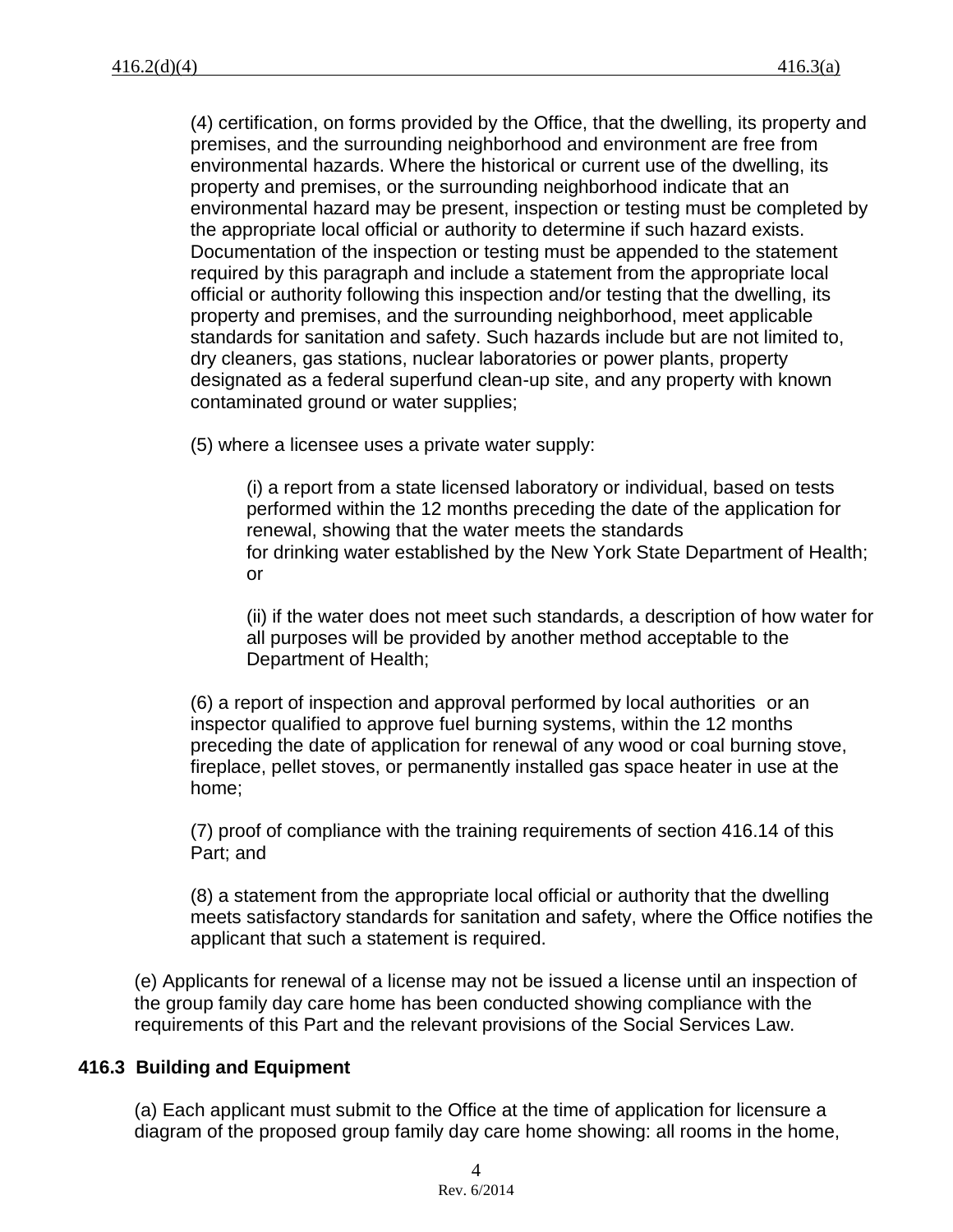including the rooms which will be used for day care and the purposes for which such rooms will be used; the number and location of exits and alternate means of egress; and the outdoor play areas available to the children in care. An updated diagram must be submitted to the Office immediately upon making any change that impacts the child care program.

(1) Child care can only be provided in the areas of the group family day care home that have been included in the diagram and approved as child care space.

(b) Rooms that will be used by the children must be well-lighted and well-ventilated. Heating, ventilating and lighting equipment must be adequate for the protection of the health of the children.

(c) When care is provided, there must be sufficient light in the rooms where children are sleeping to allow supervision of and the safe movement and egress for the children.

(d) A temperature of at least 68° degrees Fahrenheit must be maintained in all rooms to be occupied by children.

(e) A firm clean crib, cot, bed or washable padded mat of age-appropriate size and construction must be provided for all children requiring a rest period.

(f) All cribs must be in compliance with the safety standards established by the Consumer Product Safety Commission. Stackable cribs are prohibited.

(g) Toxic paints or finishes must not be used on room surfaces, furniture or any other equipment, materials or furnishings which may be used by children or are within their reach.

(h) Peeling or damaged paint or plaster must be repaired.

(i) Concrete floors in areas identified as program space must be covered with appropriate material.

(j) The home must have adequate indoor space for the comfort of the children and to accommodate a variety of activities for the number of children in care.

(k) Each home must have access to outdoor space which is adequate for active play. Outdoor space may include public parks, school yards, or public play areas. A written plan or diagram outlining how children will safely travel to and from this location must be developed and approved by the Office.

(l) A bathroom not more than one floor level away from the program area must be accessible to children.

(m) All toilets and potty chairs must be located in rooms separate from those used for cooking, playing, sleeping or eating.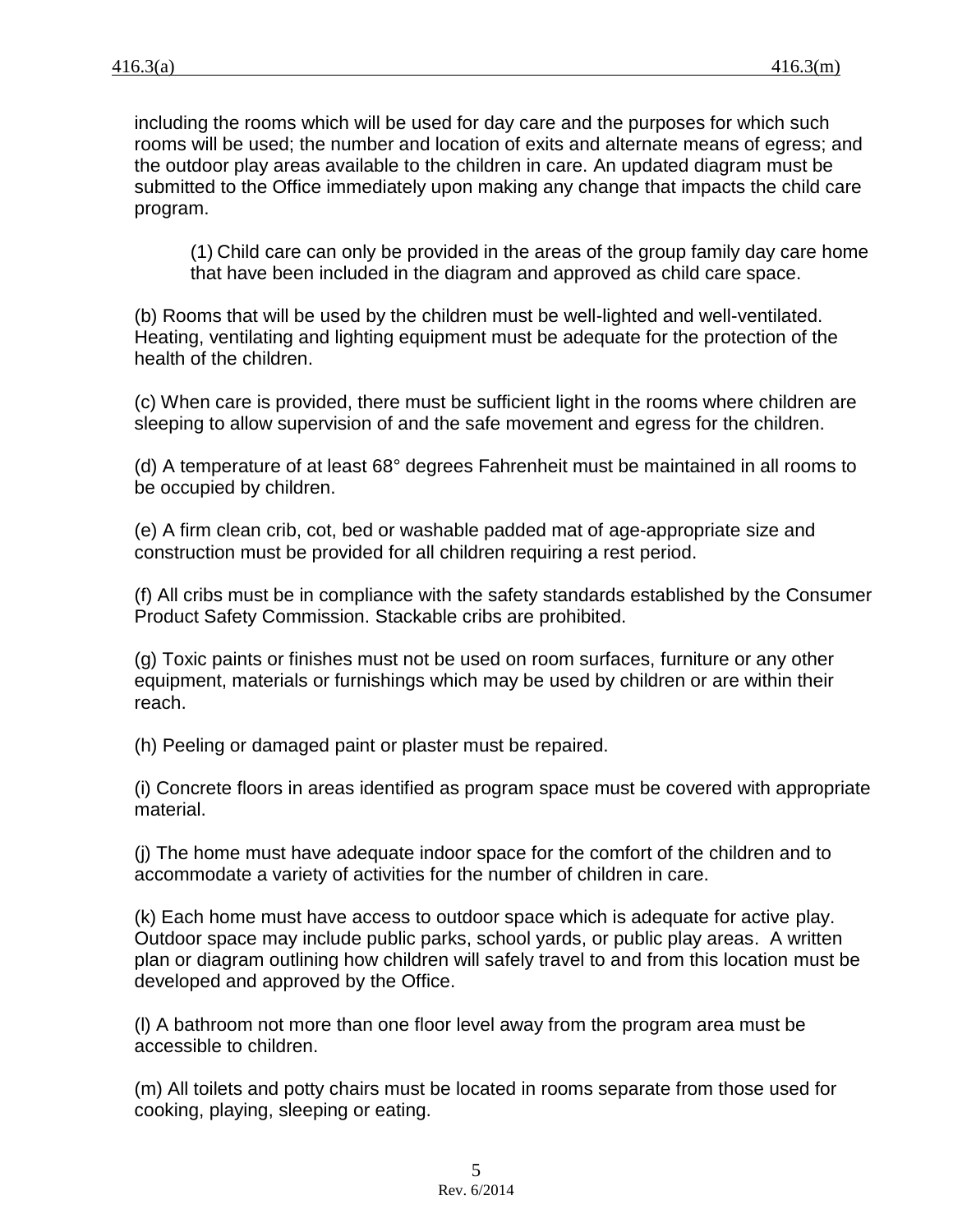(n) Adequate and safe water supply and sewage facilities must be provided and must comply with State and local laws. Hot and cold running water must be available and accessible at all times.

(o) All residences used for group family day care homes must remain in compliance with the applicable provisions of the Fire and Building Code of New York State, or other applicable fire and building codes when the Fire and Building Code of New York State is not applicable.

(p) The house or building number of the day care program shall be conspicuously displayed and visible from the street.

# **416.4 Fire Protection**

(a) Suitable precautions must be taken to eliminate all conditions which may contribute to or create a fire hazard.

(b) Evacuation drills.

(1) Evacuation drills must be conducted at least monthly during the hours of operation of the group family day care home.

(2) When conducting evacuation drills, the exit route must be varied to ensure that all approved means of egress are practiced. If one of the exit routes leads to a window or fire escape, the drill must include taking the children to the window or fire escape and explaining what would be expected of them should an actual fire occur that requires they use this exit route. Exiting through the window or on to the fire escape during a drill is not required.

(3) When multiple shifts of care are provided, such drills must be conducted monthly during each shift of care.

(4) The licensee must maintain on file a record of each evacuation drill conducted, using forms provided by the Office or approved equivalents.

(c) There must be an operational smoke detector on each floor of the home.

(d) In addition to a smoke detector on each floor, there must be a smoke detector located either within rooms where children nap, or in adjoining rooms. In the case of rooms used for napping or sleeping which have doors, a smoke detector is required inside that room.

(e) Where smoke detectors operate from electric power within the home, such detectors must have a battery powered back-up energy source, or battery powered smoke detectors must be used as a back-up system.

(f) Multi-purpose fire extinguishers of a type approved for use in residences must be maintained in good working condition and placed in the kitchen and outside the furnace room. A group family day care program located in a multiple family dwelling is not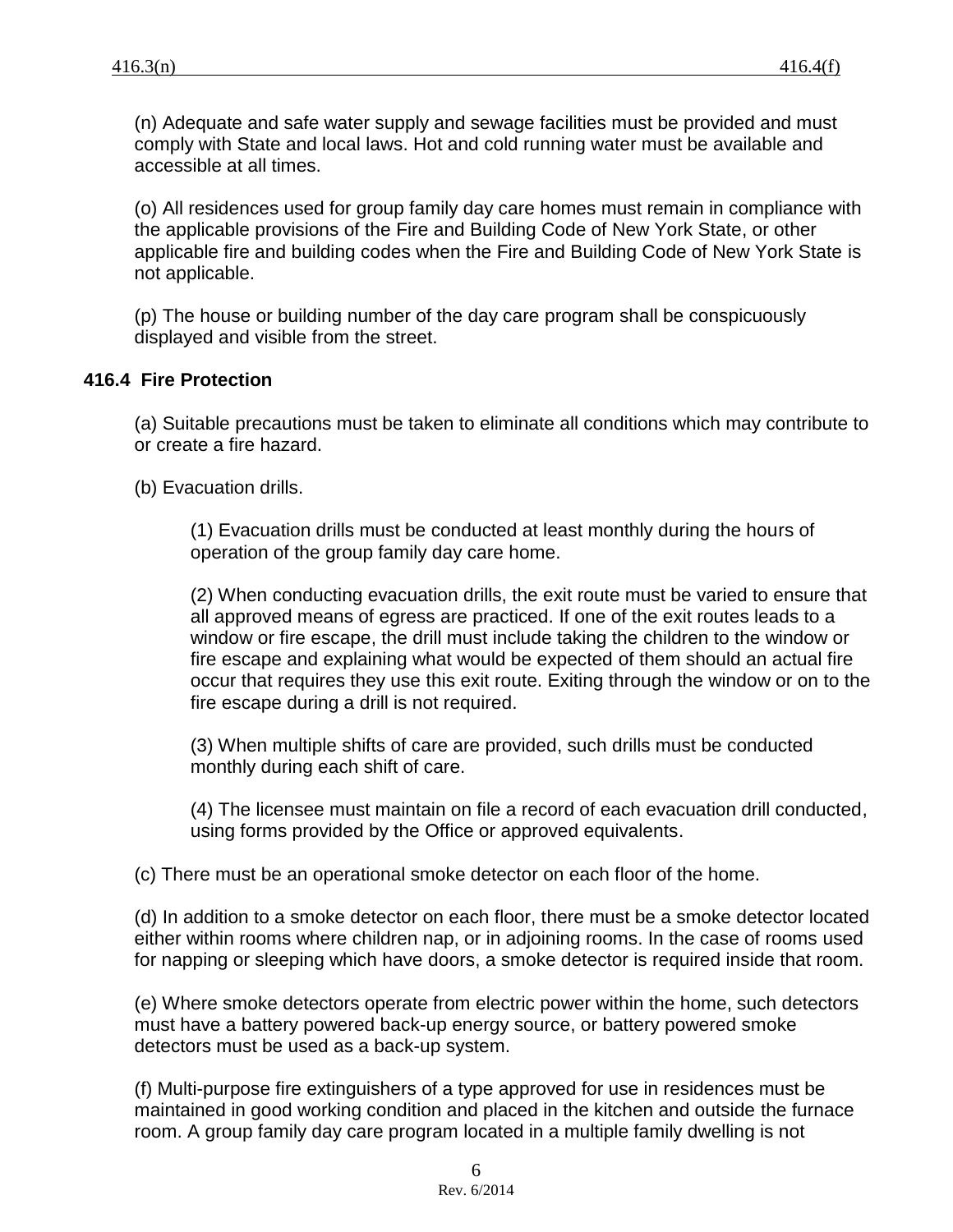required to place or maintain a fire extinguisher outside the furnace room of such dwelling. The caregivers must know how to use the fire extinguishers placed in such home. Fire extinguishers with gauges must show a full charge. Fire extinguishers with seals must have unbroken seals.

(g) Children must be located on the same floor of the group family day care home as a caregiver at all times, except as specified in section 416.8 of this Part. Children must not be located above the second floor of a single family dwelling.

(h) Children may be cared for only on such floors as are provided with readily accessible alternate means of egress which are remote from each other.

(1) Care can only be provided on floors with two means of egress. When care is provided on the first floor, and the second floor is without a second means of egress, the second floor may only be used for bathroom purposes provided that there is a window on the second floor that has the minimum net clear opening height dimension of at least 24 inches and a minimum net clear opening width dimension of at least 24 inches, and an adequate size through which all children and adults can be evacuated or a window that complies with the Fire and Building Code of New York State, or other applicable code if the Fire and Building Code of New York State is not applicable in that jurisdiction, as a means of egress.

(2) When care is provided primarily on the second floor of a group family day care home, both means of egress from the second floor must be stairways. One stairway must be an interior stairway whose pathway is unobstructed and leads directly to an unobstructed egress that is visible from the landing of the stairway and the other stairway must either be an interior stairway whose pathway is unobstructed and leads directly to an unobstructed egress that is visible from the landing of the stairway or be exterior to the house and lead directly to the ground.

(3) Where children are located below ground level, one means of egress from the below-ground level area must be either an interior stairway whose pathway is unobstructed and leads directly to an unobstructed egress at ground level, or an exterior stairway which leads directly to the ground. The vertical travel to ground level may not exceed eight feet. The second means of egress may be a window that has the minimum net clear opening height dimension of at least 24 inches and a minimum net clear opening width dimension of at least 24 inches, and an adequate size through which all children and adults can be evacuated or a window that complies with the Fire and Building Code of New York State, or other applicable code if the Fire and Building Code of New York State is not applicable in that jurisdiction, as a means of egress.

(4) All paths of egress on the interior and exterior of the home, including corridors, aisles and approaches must be kept free of obstructions, impediments and debris at all times.

(i) Trash, garbage and combustible materials must not be stored in the furnace room, or in rooms or outdoor areas adjacent to the home that are ordinarily occupied by or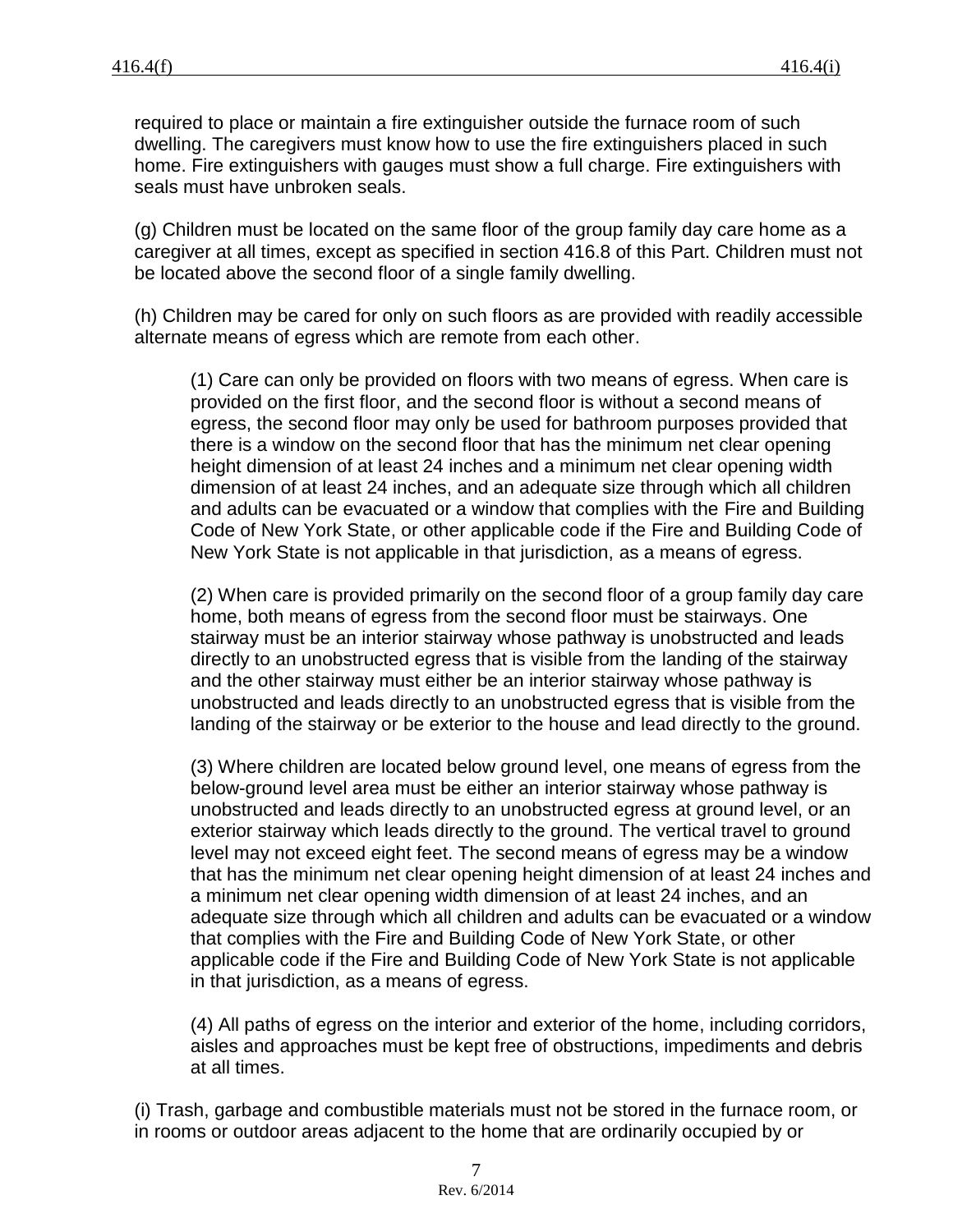accessible to children. If there is not a separate, enclosed furnace room, trash, garbage and combustible materials must not be stored within four feet of the furnace.

(j) Wood or coal burning stoves, fireplaces, pellet stoves and permanently installed gas space heaters used at any time at the home must be inspected and approved by local authorities or an inspector qualified to approve fuel burning systems.

(k) Kerosene and gasoline may not be stored in the habitable areas of the home, child care areas, or path of egress.

### **416.5 Safety**

(a) Suitable precautions must be taken to eliminate all conditions in areas accessible to children which pose a safety or health hazard.

(b) The licensee must submit a written Emergency Plan and Emergency Evacuation Diagram using the forms furnished by the Office or an approved equivalent form. Primary emphasis must be placed on the safe and timely evacuation and relocation of all children. The plan must account for the variety of needs of children, including those with disabilities.

(1) The plan, as submitted with the application or changed thereafter, must be reviewed with the parents of the children in the program and all caregivers that work in the program.

(2) The emergency evacuation diagram must be posted in a visible location.

(3) The emergency plan must include the following:

(i) how children and adults will be made aware of an emergency;

(ii) a designation of primary and secondary evacuation routes;

(iii) methods of evacuation, including where children and adults will meet after evacuating the home, and how attendance will be taken;

(iv) a plan for the safe evacuation of children from the premises for each shift of care provided (day, evening, night);

(v) the designation of primary and secondary emergency relocation sites to be used in the case of an emergency, which prohibits re-entry to the premises, and how the health, safety and emotional needs of children will be met in the event it becomes necessary to evacuate to another location;

(vi) a strategy for sheltering in place; and how the health, safety and emotional needs of children will be met in the event it becomes necessary to shelter-in-place; and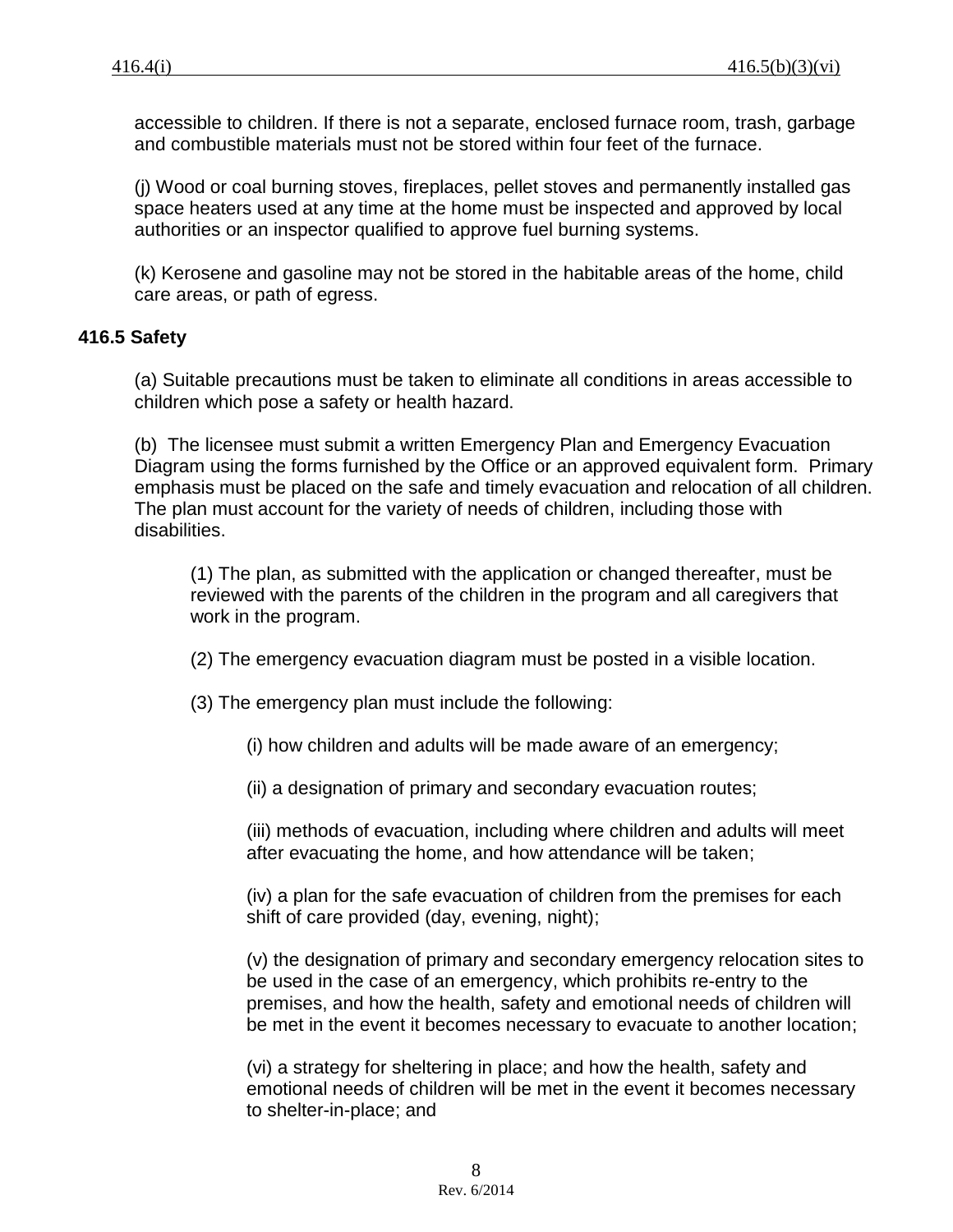(vii) a plan for notification of the children's parents.

(4) Each program must hold two shelter-in-place drills annually during which procedures and supplies are reviewed. Parents must be made aware of this drill in advance.

(5) The licensee must maintain on file a record of each shelter-in-place drill conducted, using forms provided by the Office or approved equivalents.

(6) Parents must be made aware of the primary and secondary relocation sites and any changes to the plan in advance. In the case that a program is directed to a different location by emergency services, the program must notify parents and OCFS as soon as possible. In the event that relocation is required, a written notice must be placed on the main entry to the child care space unless an immediate threat precludes the program from doing so.

(7) Each program must have on site a variety of supplies including food, water, first aid and other safety equipment to allow for the protection of the health and safety of children in the event parents are unable to pick up children due to a local disaster. The plan must take into account a child's needs for an overnight stay. Food supplies must be non-perishable and of sufficient quantity for all children for an overnight stay.

(c) Portable electric heaters or other portable heating devices, regardless of the type of fuel used, may not be used in rooms accessible to the children.

(d) Radiators and pipes located in rooms occupied by children must be covered to protect the children from injury when the heating system is in use.

(e) Barriers, porches, decks, or stairs with more than two steps must have railings with a barrier extending to the floor or ground to prevent children from falling. Acceptable types of barriers include, but are not limited to, balusters, intermediate rails, and heavy screening.

(f)

(1) Barriers must exist to prevent children from gaining access to any swimming pool, drainage ditches, wells, ponds, or other bodies of open water located on or adjacent to the property where the day care program is located. Such barriers must be of adequate height and appropriately secured to prevent children from gaining access to such areas.

(2) Barriers must exist to prevent children from gaining access to unsafe, dangerous or hazardous areas or devices. Such areas and devices include, but are not limited to, holes, pits, wood, pellet and coal burning stoves, fireplaces and permanently installed gas space heaters.

(g) Pools and spas.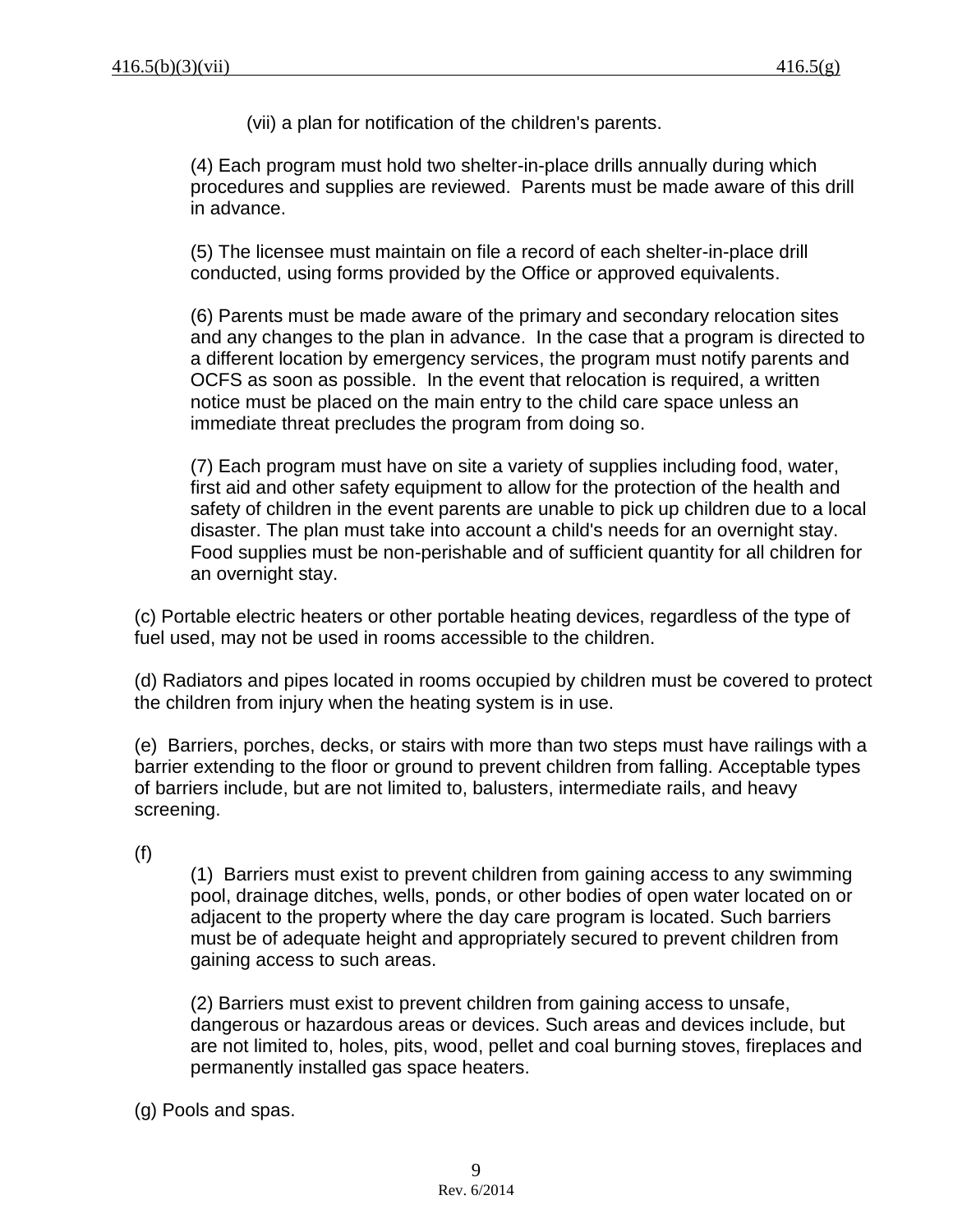(1) The use of spa pools, hot tubs and fill-and-drain wading pools is prohibited.

(2) The use of non-public and residential pools is prohibited except in those instances where the program can demonstrate the ability to operate and adequately supervise the use of a non-public or residential pool in a clean, safe and sanitary manner.

(3) To use a non-public or residential pool, a program must:

(i) provide to the Office documentation demonstrating that there will be adequate supervision of all children in care while children use the pool, in accordance with the requirements of section 416.8 of this Part;

(ii) submit documentation acceptable to the Office demonstrating that consistent, safe and adequate water quality of the pool will be maintained; and

(iii) submit a written pool safety plan acceptable to the Office that sets forth adequate safety standards for use of the pool.

(4) The Program must obtain prior written permission from the parent for his or her child to use the pool. Permission notes must include the following:

- (i) Name and age of the child;
- (ii) Address where the pool is located;
- (iii) The depth of the pool at its deepest point;
- (iv) Dates or months the child is permitted to swim in the pool; and
- (v) Signature of parent and date signed.

(5) A trained person as described in section 416.8(n) of this Part must be present at the pool whenever the pool is in use by day care children.

(6) Programs using non-public or residential swimming pools shall maintain a current and accurate record detailing the pool maintenance.

(7) Only a program's pool at the group family day care site and public swimming pools and bathing beaches that have a valid permit to operate issued from the local health department having jurisdiction for the bathing facility or those operated by a NYS agency may be used.

(h) Public swimming pools and adjacent areas used by the children must be constructed, maintained, staffed and used in accordance with Chapter 1, subpart 6-1, of the New York State Sanitary Code, and in such a manner as will safeguard the lives and health of children.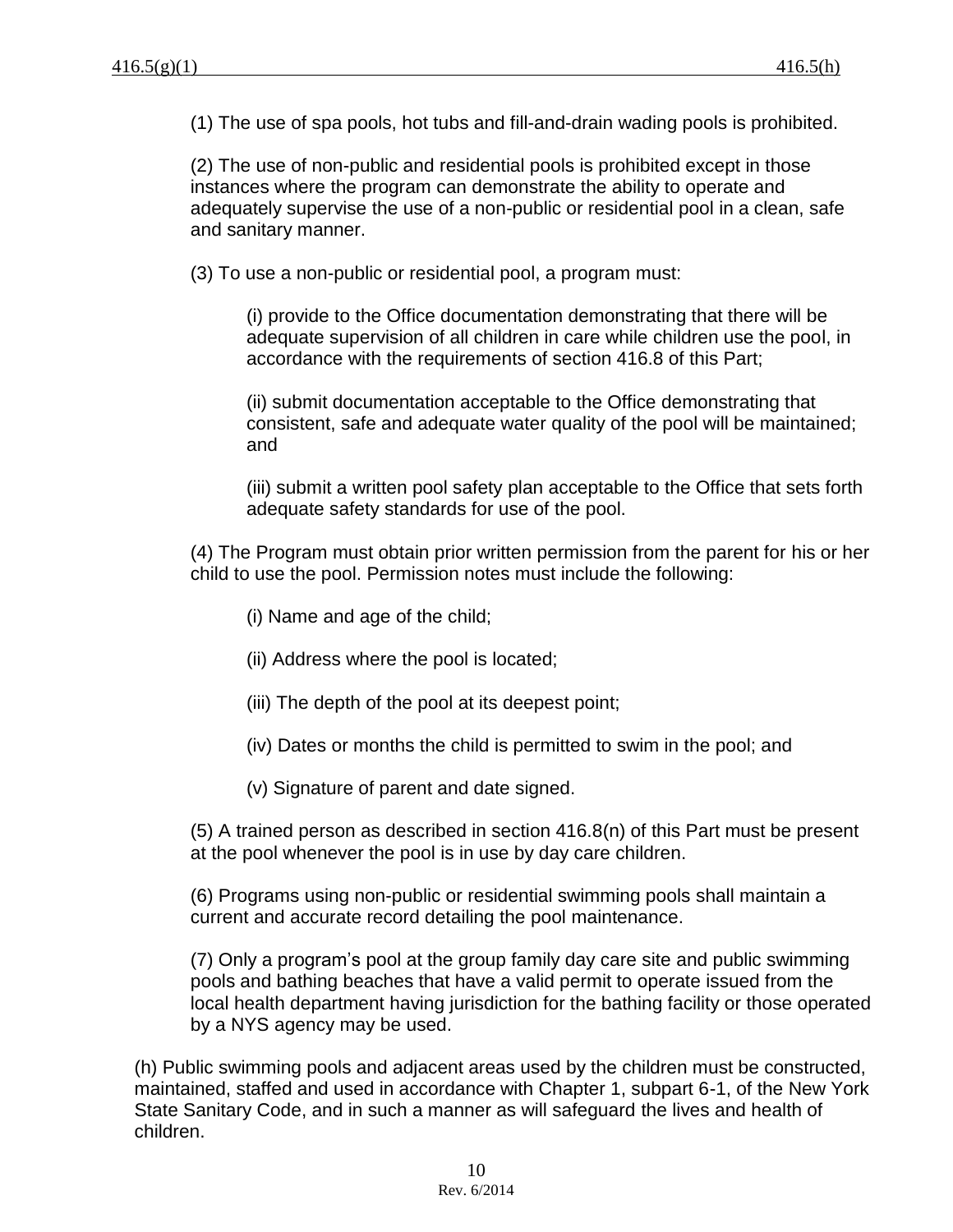(i) Protective caps, covers or permanently installed obstructive devices must be used on all electrical outlets that are accessible to children.

(j) All matches, lighters, medicines, drugs, detergents, aerosol cans and other poisonous or toxic materials must be stored in their original containers, and must be used in such a way that they will not contaminate play surfaces, food or food preparation areas, or constitute a hazard to children. Such materials must be kept in a place inaccessible to children.

(k) Cleaning materials must be stored in their original containers unless the product's use or the program's health care plan indicates that the product be mixed with water before use. In this case, the container used for subsequent use of the mixed product must state the name of the cleaning material contained within. Cleaning materials must be used in such a way that they will not contaminate play surfaces, food or food preparation areas, or constitute a hazard to children. Such materials must be kept in a place inaccessible to children.

(l) Animals and Pets.

(1) Any pet or animal kept indoors or outdoors at the group family day care home must present no evidence of disease or parasite and pose no threat.

(2) All pets that require a license must be licensed.

(3) All required vaccines must be kept current.

(4) The license and record of vaccines must be available to the Office when requested.

(5) Animals posing a threat must be kept away from children and child care areas as per a written plan submitted to the Office.

(6) The provisions of 416.5(l) also apply to those pets or animals present in the home in areas used for child care which do not belong to the caregivers or household members.

(m) Communication.

(1) A working telephone must be available for use by all caregivers at all times children are in care.

(2) The phone used at the group family day care must remain in a designated visible location during all hours that children are in care.

(3) The phone used at the group family day care must have a ringtone that remains audible throughout day care hours of operation.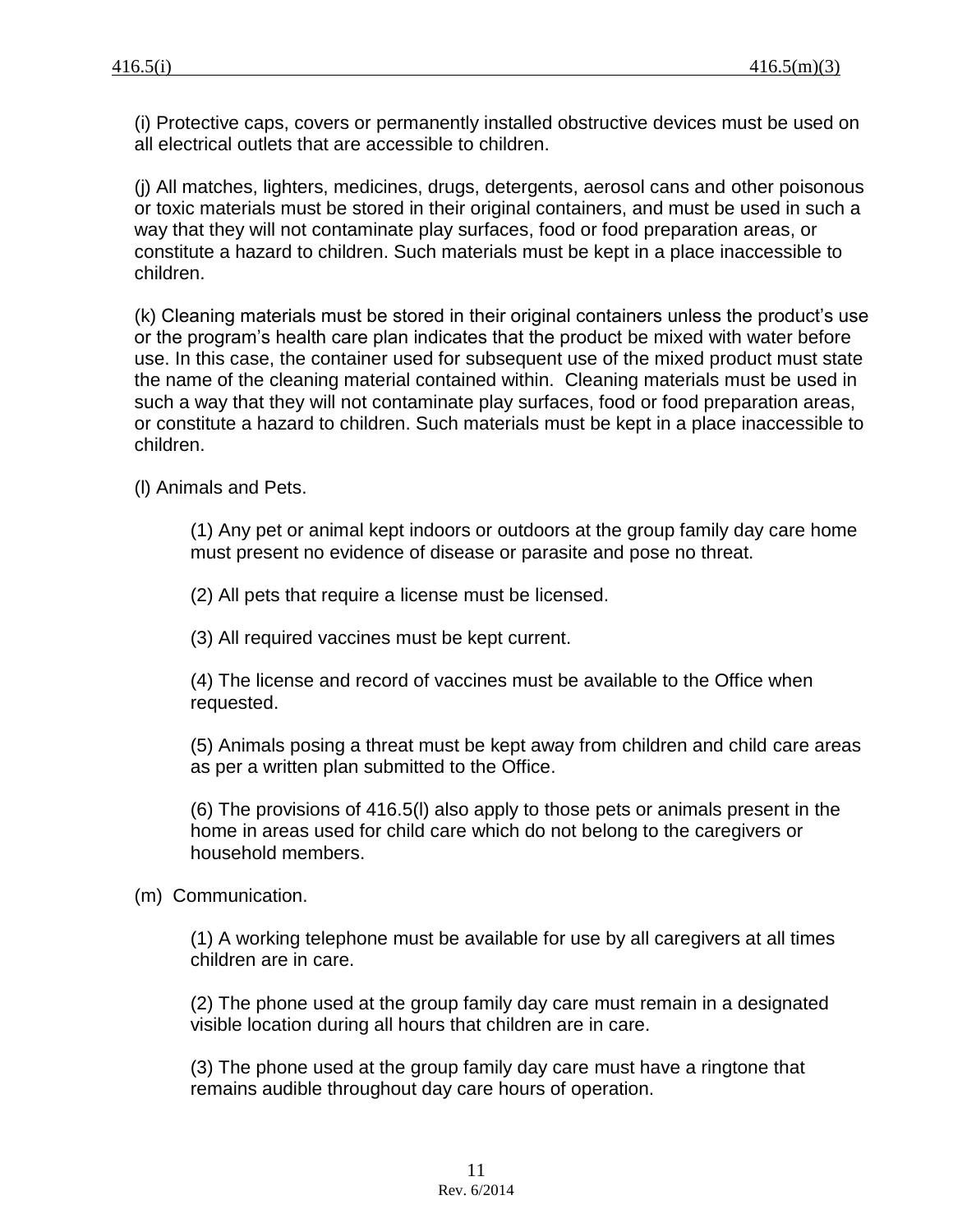(4) All caregivers must be able to operate the phone used at the day care program.

(5) 911 and the poison control phone number must be posted conspicuously on or next to the telephone.

(6) Devices used for purposes of call blocking shall not be used to block in-coming calls from parents of children in care, representatives of the Office or agents of the state or local government during the hours of operation of the child day care program.

(n) Materials and play equipment.

(1) Materials and play equipment used by the children must be sturdy and free from rough edges and sharp corners.

(2) Play equipment must be in good repair, and be placed in a safe location.

(3) Play equipment must be used in a safe manner.

(4) Play equipment must be used specifically for its intended purpose. Such equipment and apparatus may be used only by the children for whom it is developmentally appropriate.

(5) There must be a cushioned surface under all outside play equipment that present a fall hazard. Surfacing may not include concrete, asphalt, grass or hard compacted dirt.

(o) Clear interior or exterior glass doors must be marked clearly to avoid accidental impact.

(p) Glass in outside windows less than 32 inches above the floor level must be of safety grade or otherwise protected by use of barriers to avoid accidental impact.

(q) Windows above the first floor, other than those identified for emergency evacuation, that are accessible to children and which present a fall hazard must be protected by permanent barriers or restrictive locking devices which prevent a window from opening fully and prevent children from falling out of the windows.

(r) An operable flashlight or battery powered lantern must be kept in the child care area. Such equipment must be properly maintained for use in the event of a power failure.

(s) Door latches, locks and covers.

(1) Every closet door latch that is accessible to children must be constructed to enable children to open the door from inside the closet.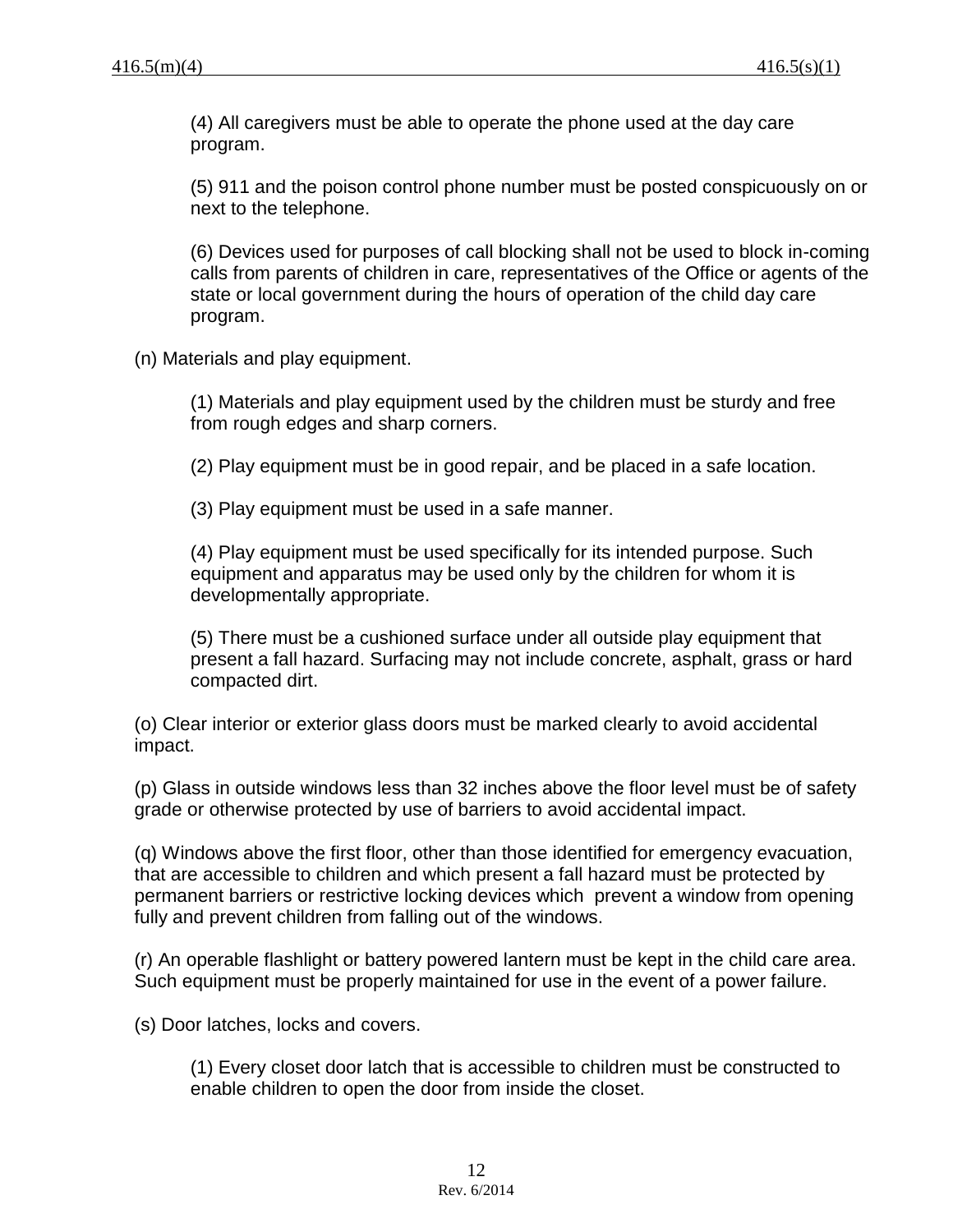(2) Every bathroom door lock must be designed to permit opening of the locked door from the outside in an emergency. The opening device must be readily accessible.

(3) Egress doors from the residence must be able to be opened from the inside without using a key. Child protective doorknob covers may not be used on egress doors.

(t) The following items must be used and stored in such a manner that they are not accessible to children: handbags, backpacks or briefcases belonging to adults; plastic bags; and toys and objects small enough for children to swallow.

(u) High chairs.

(1) High chairs, when used, must have a sturdy and stable base and be used only by children who are able to sit up independently.

(2) A safety strap must be fastened around children who are seated in high chairs.

(v) Operating carbon monoxide detectors must be used in all group family day care homes when required, and located in areas of the home in accordance with applicable laws.

(w) The use of trampolines by day care children is prohibited, except for small oneperson exercise trampolines.

(x) While day care is being provided in the home, firearms, shotguns, rifles and ammunition must be securely stored and inaccessible to children.

(1) Ammunition shall be stored in a safe storage depository, as defined in  $416.5(x)(3)$ .

(2) Firearms, shotguns and rifles shall be secured unloaded with an appropriate trigger locking device, or stored in a safe storage depository, as defined in 416.5(x)(3).

(3) A safe storage depository shall be a safe or other secure container which, when locked, is incapable of being opened without the key, combination or other unlocking mechanism and is capable of preventing an unauthorized person from obtaining access to and possession of the weapon or ammunition contained therein.

(4) Properly stored firearms, shotguns, rifles and ammunition may be accessed and loaded in an emergency situation.

(5) Child care programs shall give written notice to parents and the Office, on forms furnished by the Office or an approved equivalent, that a firearm, shotgun, rifle or ammunition is on the premises.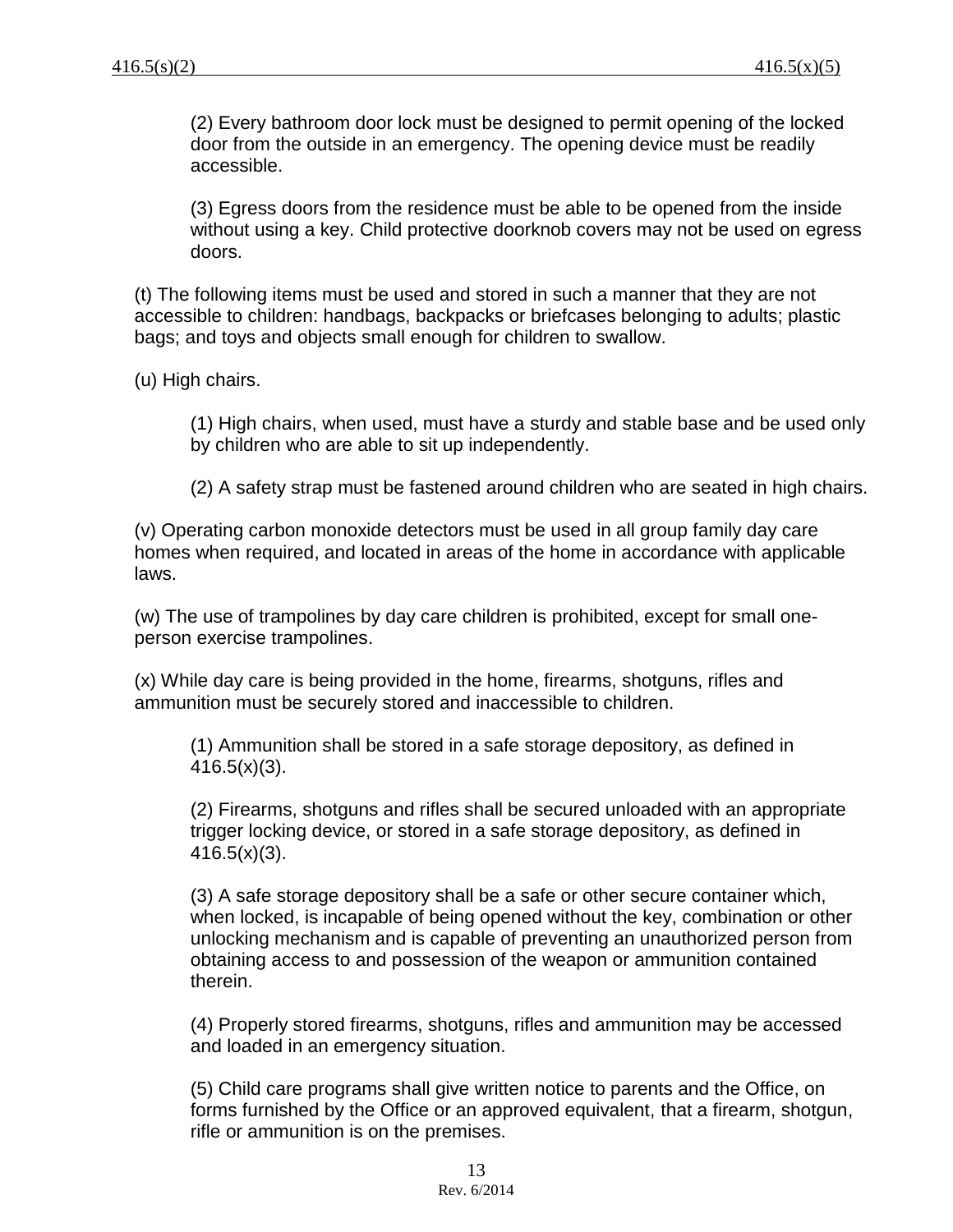(y) All window and door blind cords, ropes, wires and other strangulation hazards must be secured and inaccessible to children.

# **416.6 Transportation**

(a) The Licensee must obtain written consent on forms furnished by the Office or approved equivalents from the parent of the child for any transportation of the children in care at the group family day care home provided or arranged for by a caregiver.

(b) Parents must be informed when the person who is providing transportation changes.

(c) Parents must be informed of and agree to a transportation plan.

(d) A child must never be left unattended in any motor vehicle or other form of transportation.

(e) Each child must board or leave a vehicle from the curb side of the street.

(f) All children must be secured in child safety seats properly installed per manufacturers recommendations, or with safety belts, as appropriate for the age of the child in accordance with the requirements of the Vehicle and Traffic Law, before any child may be transported in a motor vehicle where such transportation is provided or arranged for by the licensee.

(g) Programs that offer transportation services, either directly or by contract with a third party must ensure that drivers and vehicles meet all Department of Motor Vehicles and Department of Transportation requirements.

(h) Drivers must be 18 years of age or older and hold a current valid license to drive the class of vehicle they are operating.

(i) Any motor vehicle, other than a public form of transportation, used to transport children in care at the group family day care home must have a current registration and inspection sticker.

(j) Parents whose children receive transportation services must receive, at the time of enrollment of their children, a copy of the program's transportation plan. If the plan is amended, parents must receive a copy of the amended plan prior to its start date.

(k) No caregiver, employee, household member or volunteer transporting child care children shall operate a motor vehicle while using a mobile phone, or other electronic communication device, including hands-free devices. All communications made or received by the driver while the motor vehicle is in use

for the transportation of child care children must be made from a legally permitted parked position off the road.

(l) The program must openly display daily transportation schedules.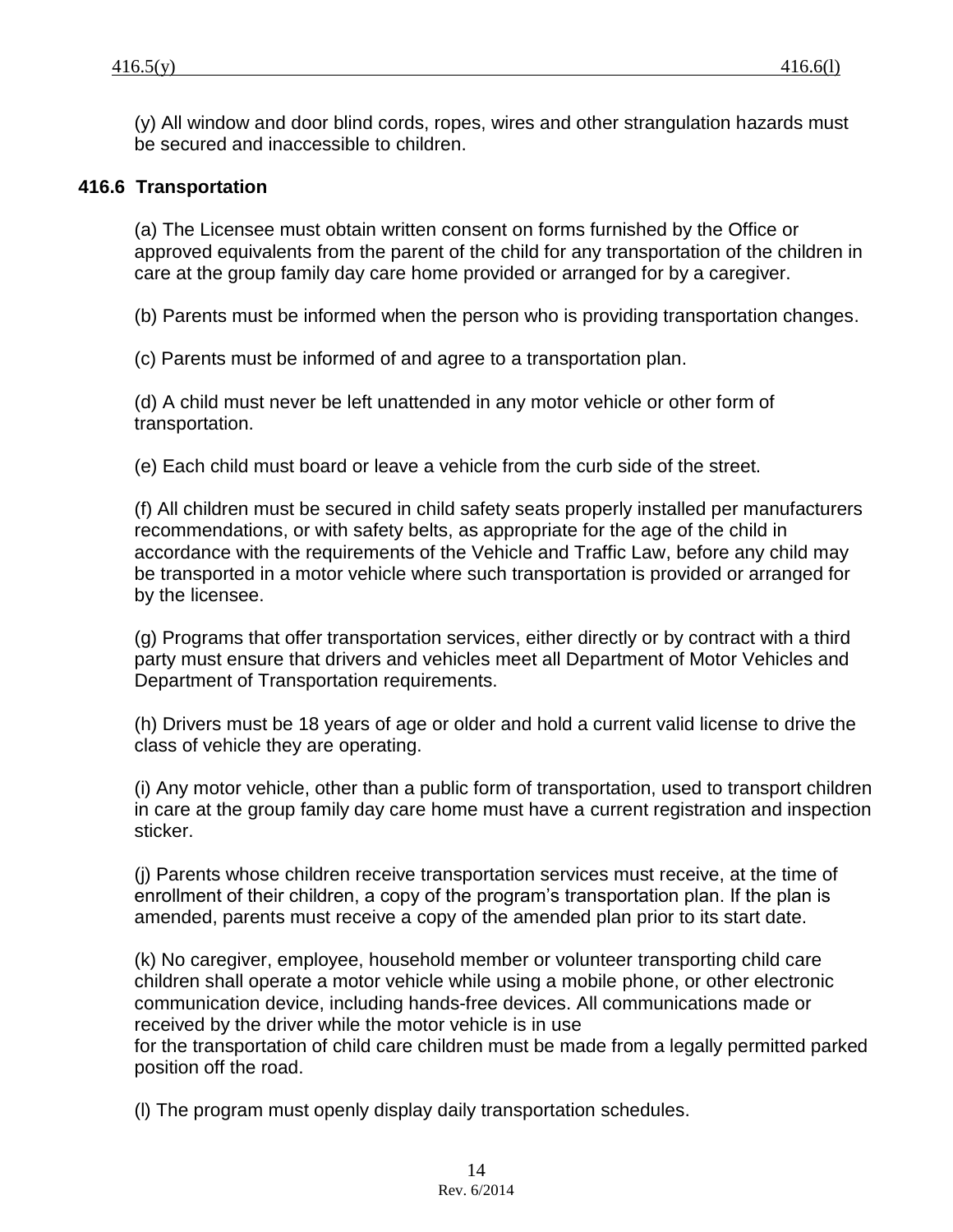# **416.7 Program Requirements**

(a) The program must establish and implement a daily schedule of program activities that offers reasonable regularity in routines, including snack and meal periods, nap and rest periods, indoor activities, outdoor play time and a variety of large muscle activities throughout the day. There must be physical activity, appropriate to the ages of the children in care, every day.

(b) When care is provided to infants less than six months of age, the daily schedule must include short supervised periods of time during which the infant is awake and placed on his or her stomach, back or, side, allowing them to move freely and interact socially, thus developing motor skills and social skills.

(c) The daily schedule must include a routine of good personal hygiene practices, and when night care is provided, this includes changing into night clothes, brushing teeth, and washing before bed in the manner to be agreed between the parent and the program.

(d) Children must receive instruction, consistent with their age, needs and circumstances, in techniques and procedures that will enable them to protect themselves from abuse and maltreatment.

(e) Each group family day care home must provide a sufficient quantity and variety of materials and play equipment appropriate to the ages of the children and their developmental levels and interests, including children with developmental delays or disabilities, which promote the children's cognitive, educational, social, cultural, physical, emotional, language and recreational development.

(f) As age and development permit, children must be allowed freedom of movement and must be provided with an environment designed to develop such skills as crawling, standing, walking and running.

(g) Children must be provided an opportunity to choose between quiet activities and active play.

(h) Programs must offer daily supervised outdoor play, except during inclement or extreme weather or unless otherwise prohibited by a health care provider. Parents may request and programs may permit children to remain indoors during outdoor play time so long as such children will be supervised by an approved caregiver.

(i) Except while sleeping, awaking or going to sleep, an infant must not be left in a crib, playpen or other confined space for more than 30 minutes at any one time. Other than at meals or snack time, a child must not be left in a high chair for longer than 15 minutes.

(j) Children may not sleep or nap in car seats, baby swings, strollers, infant seats or bouncy seats. Should a child fall asleep in one of these devices, he or she must be moved to a crib/cot or other approved sleeping surface.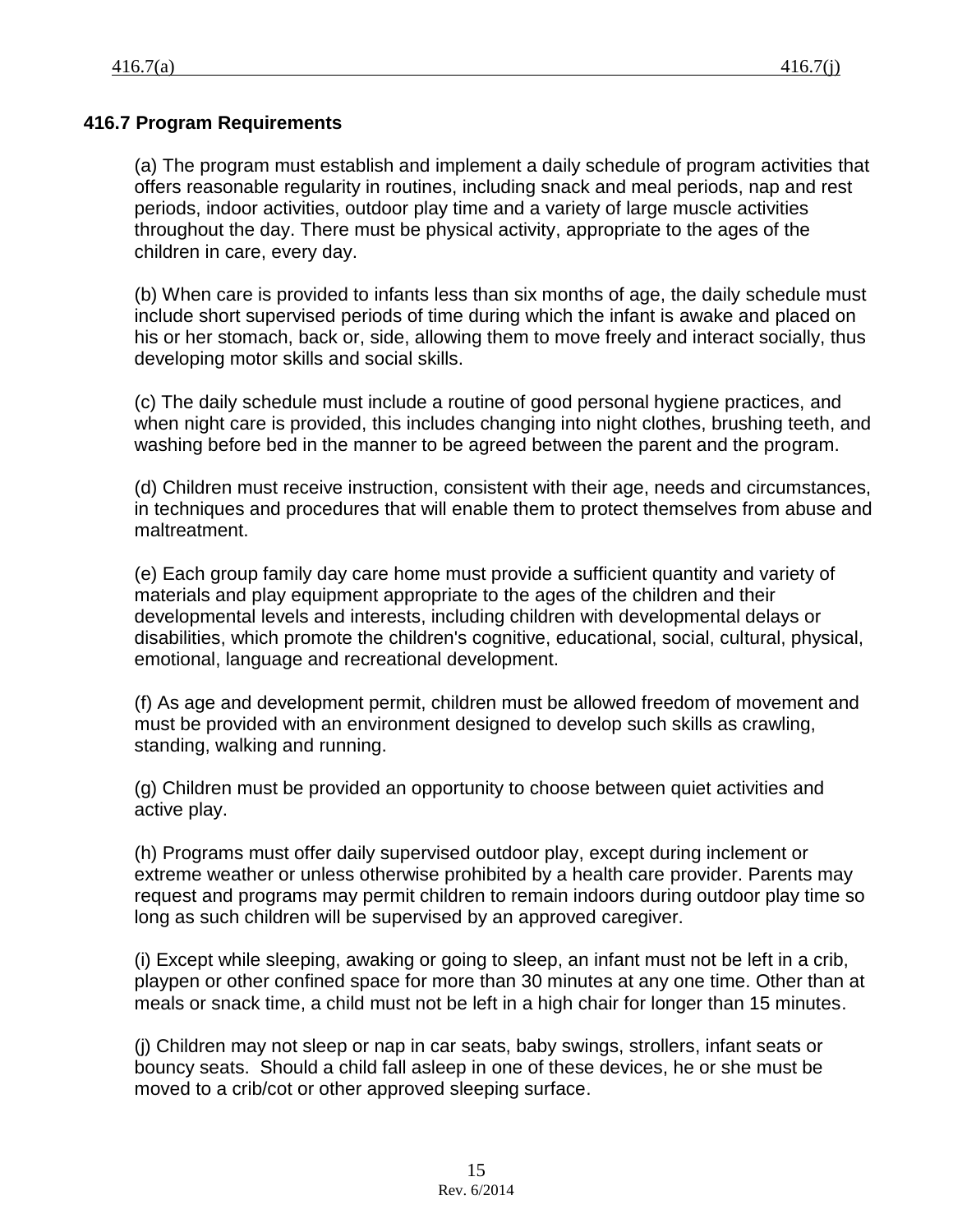(k) For day and evening care, appropriate rest and quiet periods, that are responsive to individual and group needs, must be provided so that children can sit quietly or lie down to rest.

(l) Other than for school age children, sleeping and napping arrangements must be made in writing between the parent and the program. Such arrangements shall include: the area of the home where the child will nap; whether the child will nap on a cot, mat, bed or a crib; and how the napping child will be supervised, consistent with the requirements of section 416.8 of this Part.

(m) Sleeping arrangements for infants require that the infant be placed flat on his or her back to sleep, unless medical information from the child's health care provider is presented to the program by the parent that shows that arrangement is inappropriate for that child.

(n) Cribs, bassinets and other sleeping areas for infants must not have bumper pads, toys, large stuffed animals, heavy blankets, pillows, wedges or infant positioners unless medical information from the child's health care provider is presented indicating otherwise.

(o) The resting/napping places must:

- (1) be located in approved day care space;
- (2) be located in safe areas of the home;
- (3) be located in a draft-free area;
- (4) be where children will not be stepped on;
- (5) be in a location where safe egress is not blocked; and

(6) allow caregivers to move freely and safely within the napping area in order to check on or meet the needs of children.

(p) Individual clean bed coverings must be available, as needed, for each child requiring a rest period.

(q) Bedding, which is the removable and washable portion of the sleeping environment, must not be shared between children.

(r) Sleeping surfaces, including bedding, which is the removable and washable portion of the sleeping environment, must not come in contact with the sleeping surfaces of another child's rest equipment during storage. Mats and cots must be stored so that the sleeping surfaces do not touch when stacked.

(s) No crib, cot, bed, or mat may be occupied by more than one child, nor by a child and any adult.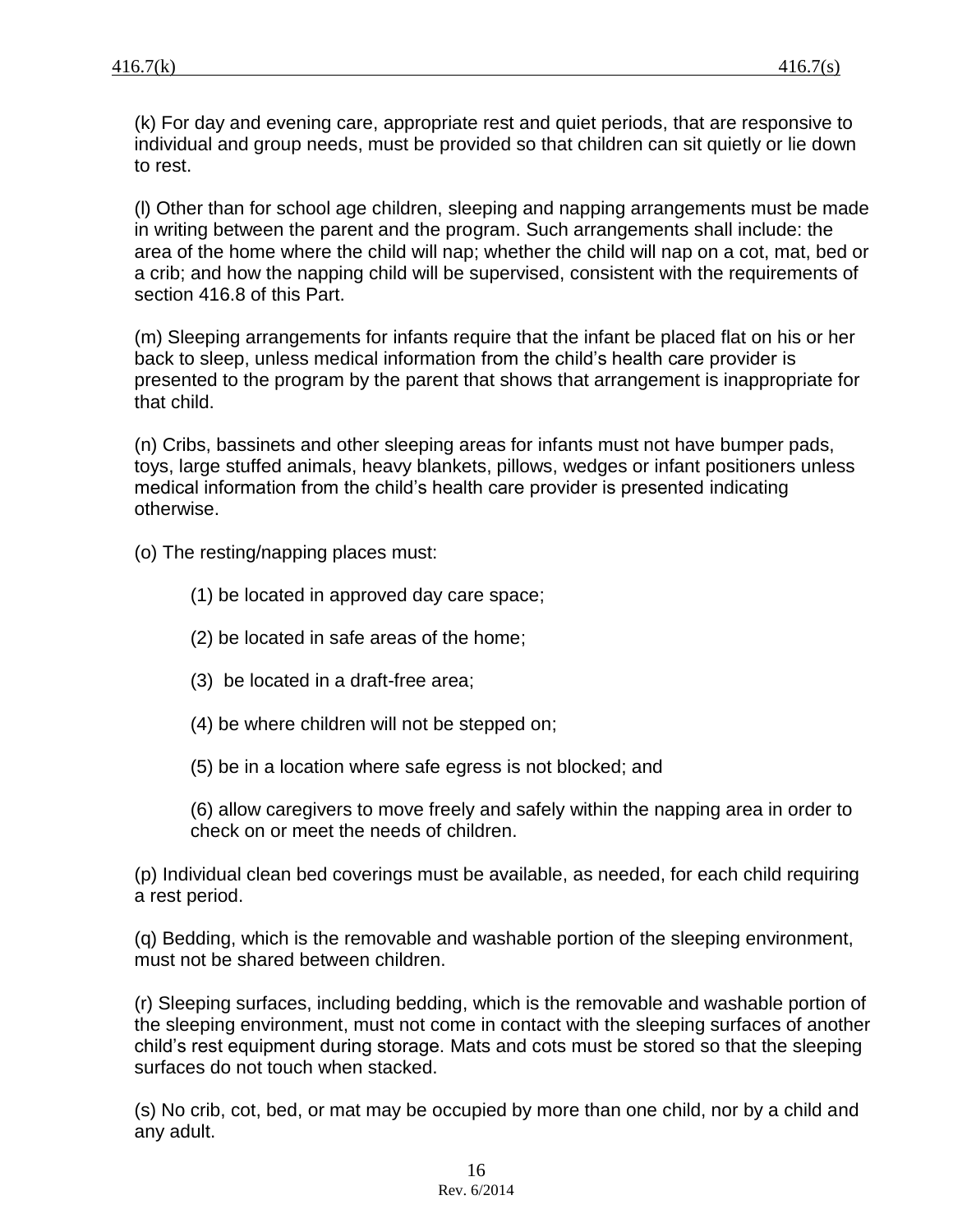(t) Children unable to sleep during nap time shall not be confined to a sleeping surface (cot, crib, etc.) but instead must be offered a supervised place for quiet play.

(u) If television or other electronic visual media is used, it must be part of a planned developmentally appropriate program with an educational, social, physical or other learning objective that includes identified goals and objectives. Television and other electronic visual media must not be used solely to occupy time.

(v) Television and other electronic visual media must be turned off when not part of a planned developmentally appropriate program activity.

(w) Children must not watch television or other electronic visual media during meals.

(x) Television and other electronic visual media must be turned off while children are sleeping, and during established nap times. This is not to prohibit a program from using electronic visual media for business purposes during sleep or nap time if its use does not interfere with the supervision of children.

(y) At the time of the child's admission to the program, the program must furnish parents with appropriate instructional materials that will assist them in evaluating the home, and its caregivers. Such materials must include information concerning child abuse and maltreatment, and guidance on the steps the parent may take if they suspect their child has been abused or maltreated.

### **416.8 Supervision of Children**

(a) Children cannot be left without competent supervision at any time. Competent supervision includes awareness of and responsibility for the ongoing activity of each child. It requires that all children be within a caregiver's range of vision except as provided in section 416.8(b) of this Part and that the caregiver be near enough to respond when redirection or intervention strategies are needed. Competent supervision must take into account the child's age, emotional, physical and cognitive development.

(b) Children may be outside a caregiver's range of vision only as follows:

(1) With the prior written permission of the parent, children who are napping or sleeping may do so in a room where an awake approved caregiver is not present, the doors to all rooms must be open; the approved caregiver must remain on the same floor as the children; and a functioning electronic monitor must be used in any room where children are sleeping or napping and an awake approved caregiver is not present.

(2) When a functioning electronic monitor is in use, napping and sleeping children must be physically checked every 15 minutes.

(3) For evening and night care, the caregiver may sleep while the children are sleeping only if functional electronic monitors are in use in each room where children are sleeping. The licensee must obtain the written permission to do so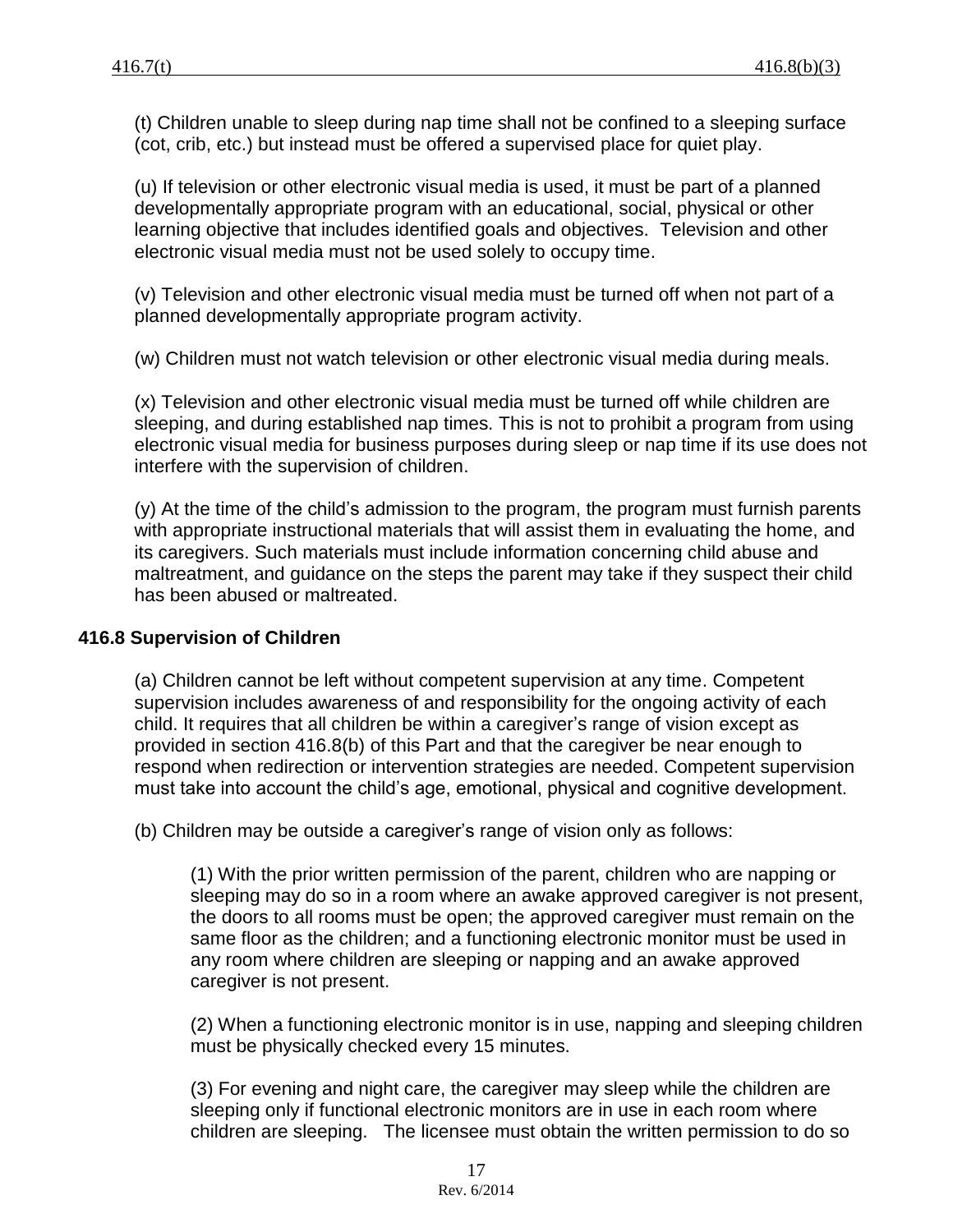from a parent of each child receiving evening or night care in the group family daycare home. In the event written permission is not obtained from all parents, the caregiver must remain awake at all times and physically check sleeping children every 15 minutes.

(4) Children who are able to toilet independently, including fastening and unfastening clothing, wiping themselves, flushing the toilet, and washing their hands, may use a bathroom on another floor for a short period of time without direct adult supervision.

(5) With the written permission of the parents, a program may allow school-aged children to participate in activities outside of the direct supervision of a caregiver. Such activities must occur on the premises of the group family day care home. A caregiver must visually check such children every 15 minutes.

(c) Any electronic monitor or surveillance equipment used to take images, monitor or record children in day care may not be used as a substitute for competent direct supervision of children.

(d)

(1) Only approved caregivers may be left unsupervised with day care children.

(2) No person under 18 years of age can be left in sole charge of the children at any time.

(e) The provider must be the primary caregiver of children in a group family day care home.

(f) The assistant(s) must also be caring for children whenever the numbers and ages of children in care dictate that an assistant be present.

(g) The provider may be absent for short or long term absences under the following conditions:

(1) When the provider is absent for 3 or fewer consecutive days, the Office does not need to be notified in advance; however the program must keep a written record of the caregiver present in place of the absent provider.

(2) When the provider is absent for more than 3 consecutive days or has reason to be absent on a recurring basis, the Office must be notified in advance and the program must keep a written record of the caregiver present in place of the absent provider.

(h) With written Office approval, an approved assistant will be permitted to work in place of the provider for long-term absences for up to a total of 30 cumulative days per year.

(i) In other than emergency situations such as illness or accident, parents must be notified in writing 2 weeks prior to any long-term absence of the provider. This notice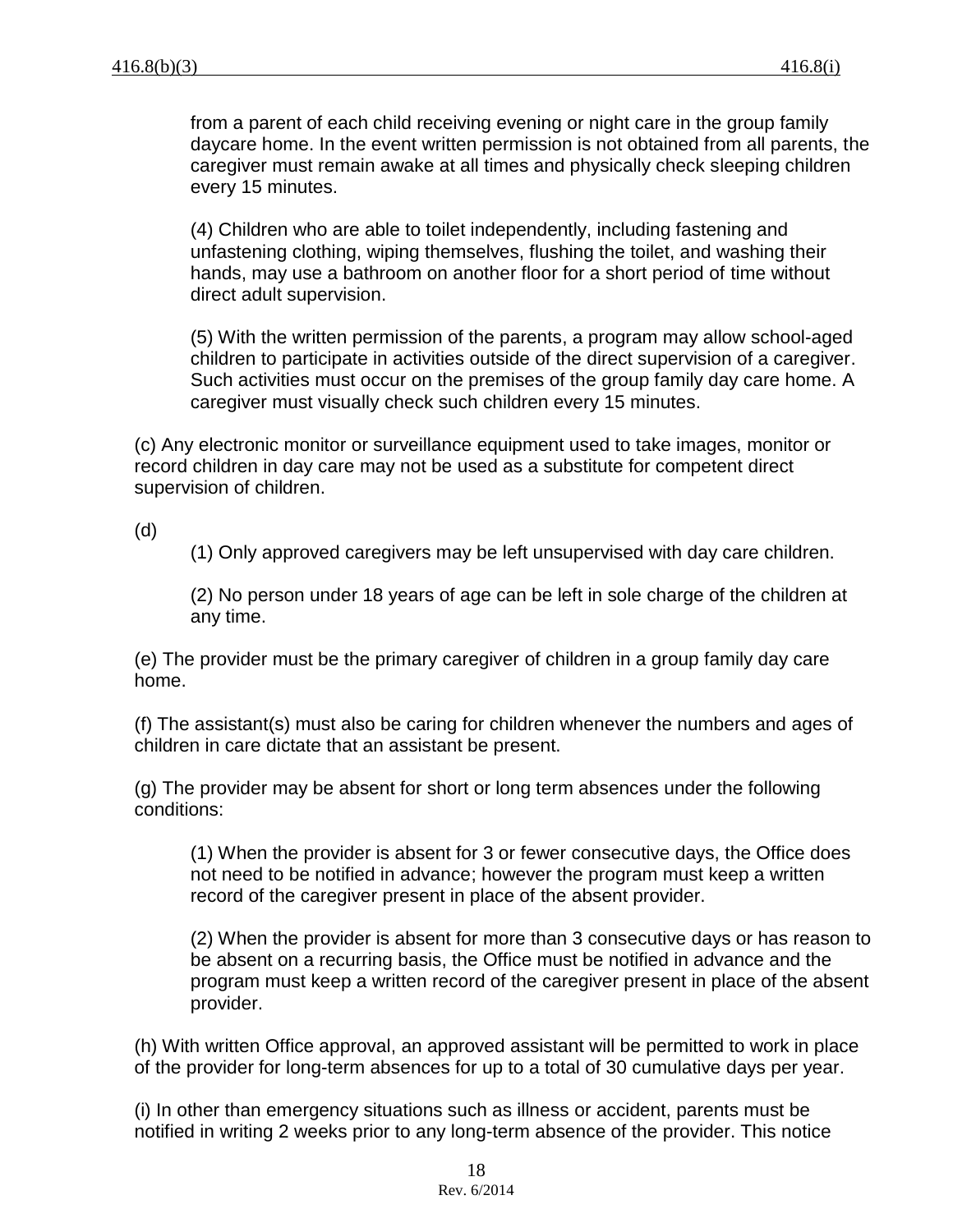must include specific start and end dates of the absence and who will be taking the provider's place in the day care program.

(j) Supervision ratios.

(1) One caregiver may care for a maximum of six children younger than school age, or eight children when at least two of the eight children are school aged.

(2) Two caregivers must be present when more than six children, none of whom are school age, are in care.

(3) When care is provided for children under the age of two years, there must be at least one caregiver present for every two children under the age of two years in attendance.

(4) For the purposes of off-site activities or transportation, if the group of children is divided, the ratio requirements must be maintained.

(k) A provider must be approved by the Office or its representatives prior to assuming the role in any group family day care program.

(l) Whenever a person pending approval as a caregiver is being counted in ratio for the program, the provider must be at the program and supervising this person.

(m) The use of any type of device for social or entertainment purposes, listening to music on headphones, playing screen games, using the Internet, or making personal calls by caregivers while supervising children is prohibited. Use of any devices for brief and necessary communications or purposes directly related to the child care program such as communication with parents or the Office and its representatives is allowable.

(n) With the prior written permission of the parents, programs meeting the requirements of section 416.5(g) of this Part may allow children in day care to participate in residential pool activities providing the following supervision criteria are met:

(1) The program must develop a plan of supervision which ensures that there is a person supervising the children in the pool at all times children are using the pool.

(2) The person supervising the use of the pool must be able to swim.

(3) Where some children in care are using the pool and others are not using the pool, the plan of supervision must ensure that there will be adequate and appropriate supervision of the children using the pool and those not using the pool. While the pool is in use, the group family day care home must continue to meet the supervision requirements for all children in care, including children involved in pool activities.

(4) Any person supervising children in pools must possess a current Cardiopulmonary Resuscitation Certification (CPR) or equivalent certification, as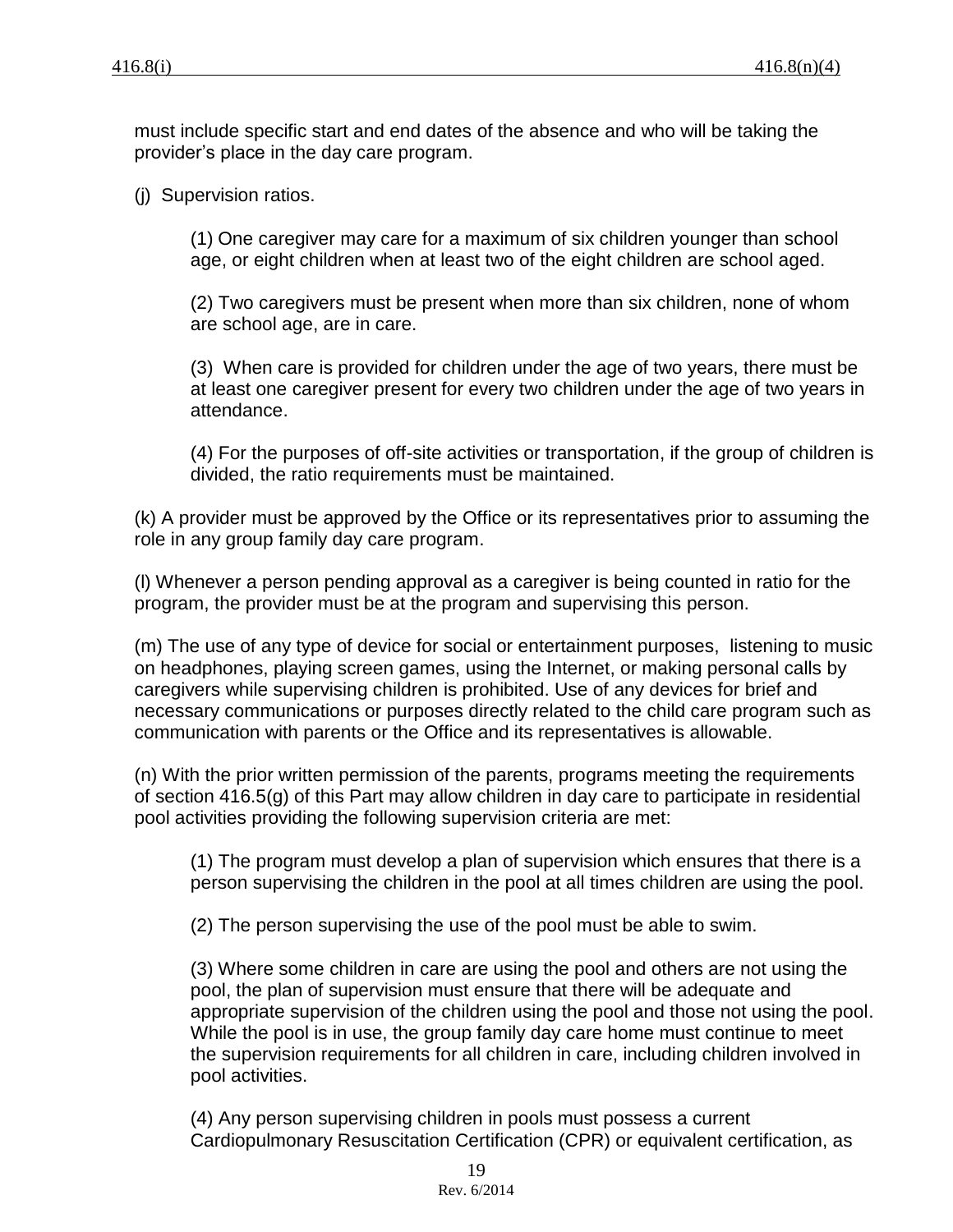approved by the Office and appropriate to the ages of the children in care.

(o) Releasing children from care.

(1) No child can be released from the group family day care home to any person other than his or her parent, person(s) currently designated in writing by such parent to receive the child, or other person authorized by law to take custody of a child.

(2) No child can be released from the program unsupervised except upon written permission of the child's parent. Such permission must be acceptable to the program and should take into consideration such factors as the child's age and maturity, proximity to his or her home, and safety of the neighborhood.

(3) When transportation is provided as a service by the program, no child can be released from the day care program directly to the child's home or other destination without first verifying that the parent or person(s) designated by the parent to receive the child is present at that destination to receive the child.

(p) Visitor control procedures.

(1) Each group family day care home shall require visitors to the home to:

(i) sign in upon entry to the premises;

(ii) indicate in writing the date of the visit and the time of entry to the home;

(iii) clearly state in writing the purpose of the visit; and

(iv) sign out upon departure from the home indicating in writing the time of departure.

(2) Each group family day care home shall establish written rules and policies as are necessary to provide for monitoring and control of visitors to protect the health, safety and welfare of children in care.

### **416.9 Behavior Management**

(a) The group family day care licensee must establish and follow a written plan for behavior management that is acceptable to the Office. This plan must include how the program will approach challenging behaviors, help children solve problems, and encourage acceptable behaviors.

(b) The caregivers must use acceptable techniques and approaches to help children solve problems.

(c) The program must provide copies of the behavior management plan to all caregivers and parents.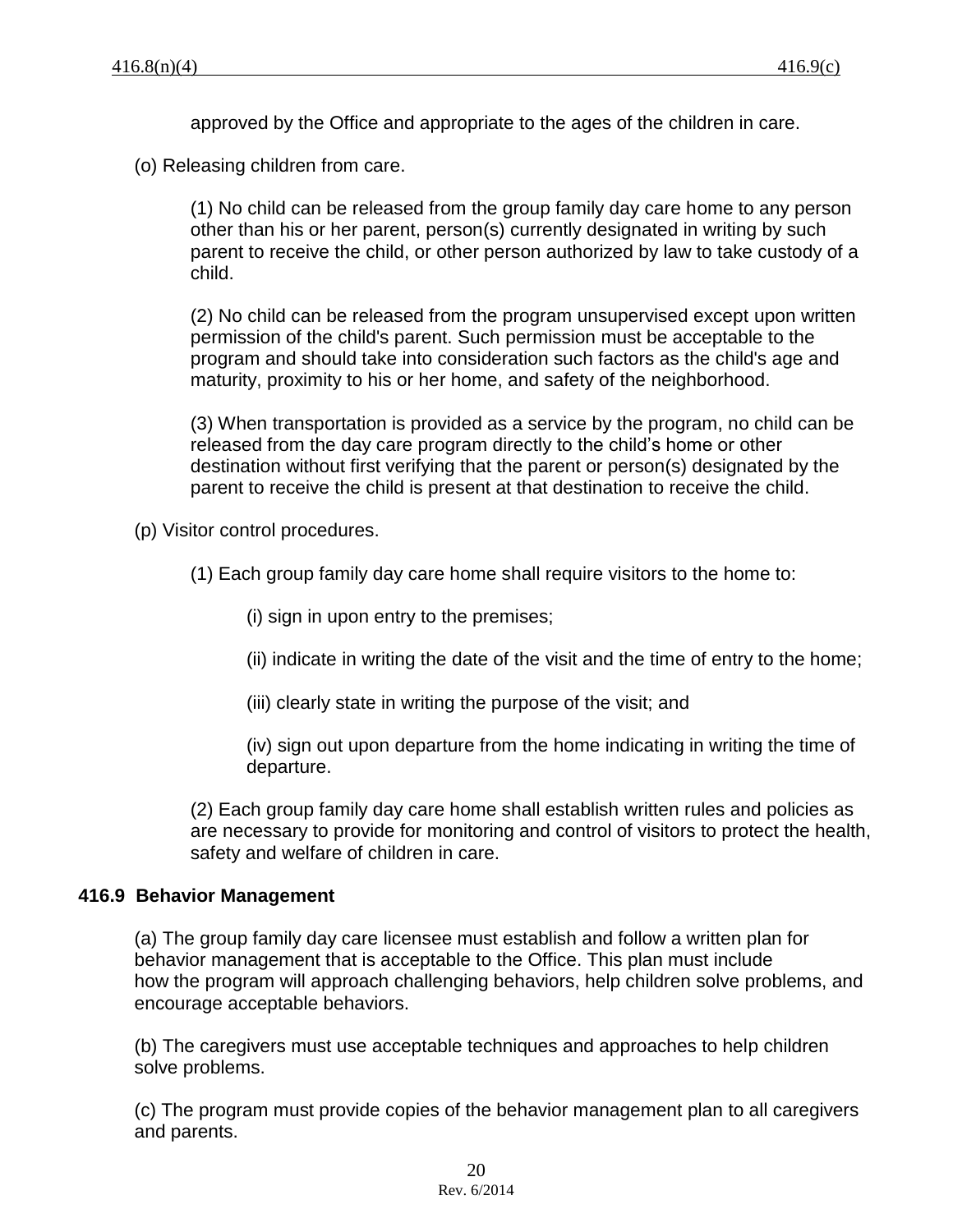(d) Discipline must promote positive self-esteem in children and guide children in such a way as to help each child develop self-control and assume responsibility for his or her actions through clear and consistent rules and limits appropriate to the ages and development of the children in care.

(e) Any discipline used must relate to the child's action and be handled without prolonged delay on the part of the caregiver so that the child is aware of the relationship between his or her actions and the consequences of those actions.

(f) Isolating a child in a closet, darkened area, or any area where the child cannot be seen and supervised by the caregiver is prohibited.

(g) When a child's behavior harms or is likely to result in harm to the child, others or property, or seriously disrupts or is likely to seriously disrupt group interaction, the child may be separated briefly from the group, but only for as long as is necessary for the child to regain enough self-control to rejoin the group. The child must be placed in an area where he or she is in the view of, and can be supervised and supported by a caregiver. Interaction between a caregiver and the child must take place immediately following the separation to guide the child toward appropriate group behavior. Separation of a child from the group in a manner other than that provided for herein is prohibited.

(h) Physical restraint is prohibited. Physical restraint is the act of using force to extremely limit a child's body movements for a lengthy period of time. It involves holding a child against his/her will and putting pressure on the child's chest and/or extremities in an effort to significantly restrict his/her movement, thereby making it extremely difficult for a child to move. It may also involve holding a child flat on the ground and restricting his/her body from movement.

(i) Physical intervention is permitted. Physical intervention is the act of using bodily contact as a short- term immediate response to prevent children from incurring substantial or serious injury to themselves or injuring others. It may involve: picking a child up and moving him or her away from danger or conflict, holding the child's hands or gently touching the body to direct their movement, rocking a child to soothe them, blocking a child's path when they are about to injure themselves or others or destroy property. This technique allows the child to regain self-control as quickly and safely as possible. A consultation with a child's parent is required if the child is not receptive to physical intervention.

(j) Corporal punishment is prohibited. For the purposes of this Part, the term corporal punishment means punishment inflicted directly on the body including, but not limited to, physical restraint, spanking, biting, shaking, slapping, twisting or squeezing; demanding excessive physical exercise, prolonged lack of movement or motion, or strenuous or bizarre postures; and compelling a child to eat or have in the child's mouth soap, hot spices, irritants or the like.

(k) Withholding or using food, rest or sleep as a punishment is prohibited.

(l) A child may only be disciplined by a caregiver.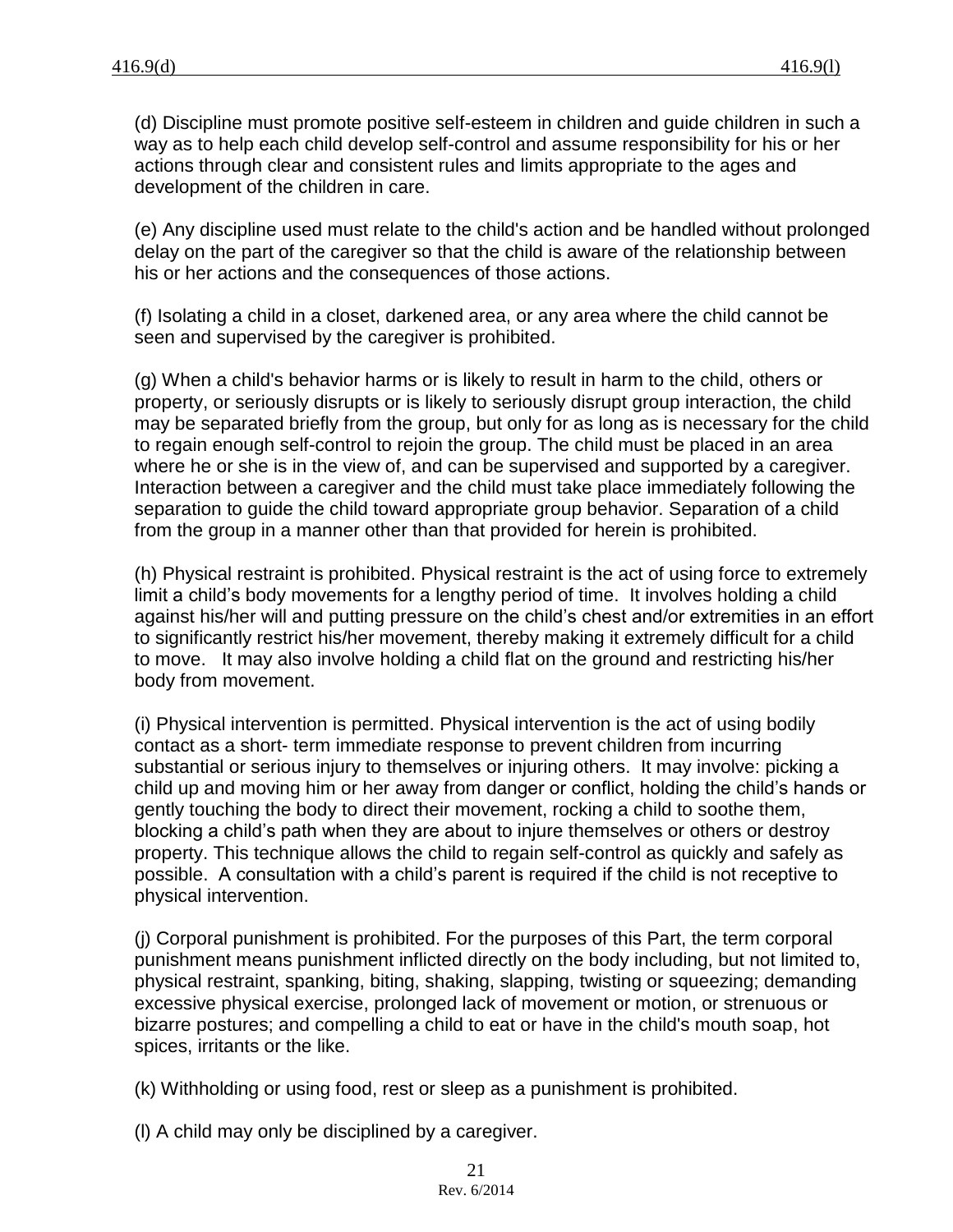(m) Methods of discipline, interaction or toilet training which frighten, demean or humiliate a child are prohibited.

#### **416.10 Child Abuse and Maltreatment**

(a) Any abuse or maltreatment of a child receiving child care or residing in the home, including the provider's children and any foster children, is prohibited. A group family day care home must prohibit and may not tolerate or in any manner condone an act of abuse or maltreatment by an employee, volunteer or any other person. An abused child or maltreated child means a child defined as an abused child or maltreated child pursuant to section 412 of the Social Services Law.

(b) In accordance with the provisions of sections 413 and 415 of the Social Services Law, caregivers must report any suspected incidents of child abuse or maltreatment concerning a child receiving child day care to the Statewide Central Register of Child Abuse and Maltreatment or cause such a report to be made when the caregiver has reasonable cause to suspect that a child coming before them in their capacity as caregiver in a group family day care is an abused or maltreated child. Such report must be followed by a written report within 48 hours, in the form and manner prescribed by the Office, to the child protective service of the social services district in the county in which the child resides.

### **416.11 Health and Infection Control**

(a) Child Enrollment Requirements.

(1) Other than children who are enrolled in kindergarten or a higher grade, no child may be accepted for care in a child care program unless the program has been furnished with a written statement signed by a health care provider verifying that the child is able to participate in child day care and currently appears to be free from contagious or communicable diseases. A child's medical statement must have been completed within the 12 months preceding the date of enrollment.

(2) The written medical statement from the health care provider must also state whether the child is a child with special health care needs and, if so, what special provisions, if any, will be necessary in order for the child to participate in child day care. When the written statement from the health care provider advises the day care program that the child being enrolled is a child with special health care needs, the day care program must work together with the parent and the child's health care provider to develop a reasonable health care plan for the child while the child is in the child day care program. The health care plan for the child must also address how the day care program will obtain or develop any additional competencies that the caregivers will need to have in order to carry out the health care plan for the child.

(3) The program must keep documentation of immunizations the child has received to date, in accordance with New York State Public Health Law.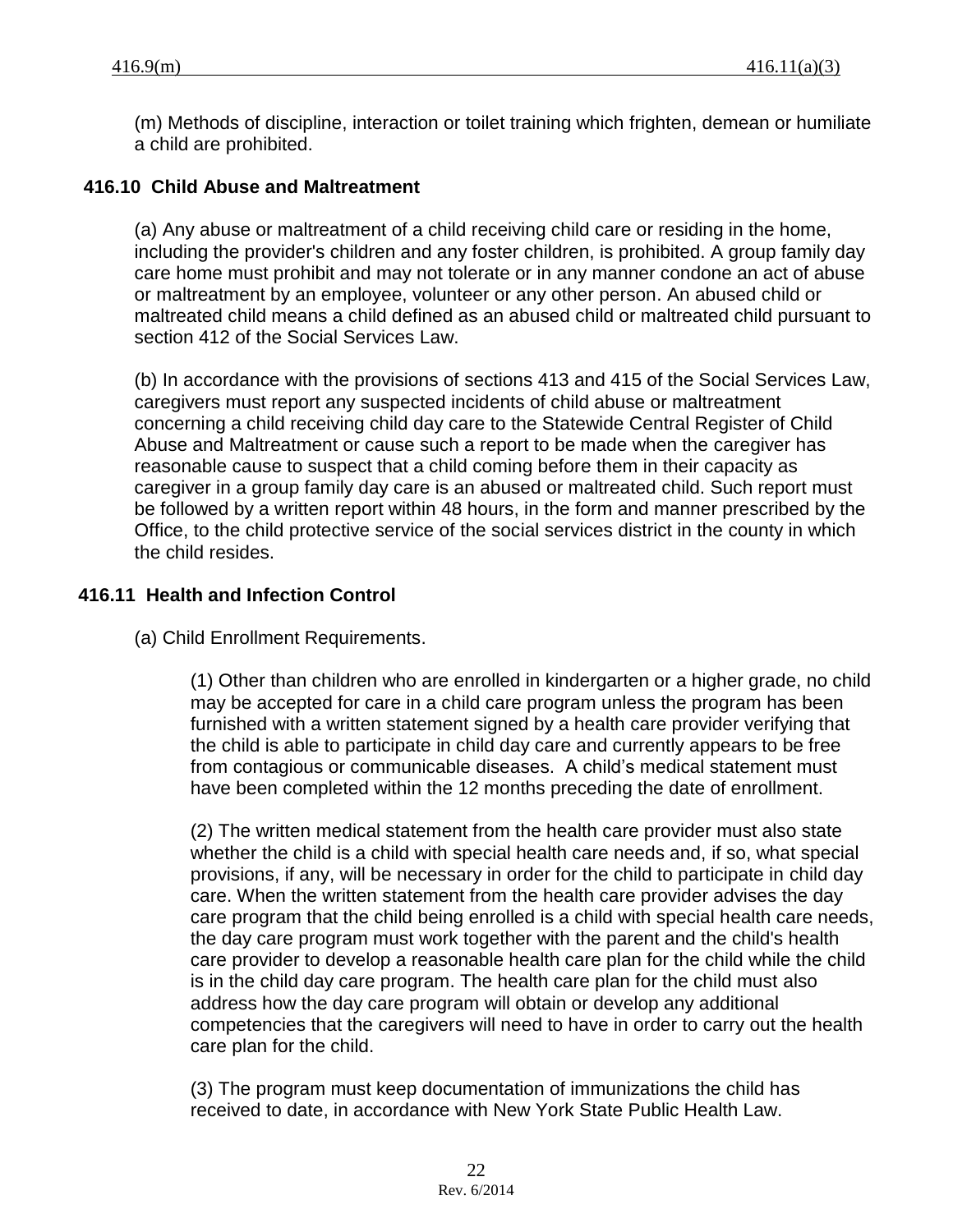(4) Any child not yet immunized may be admitted provided the child's immunizations are in process, in accordance with the requirements of New York State Public Health Law, and the parent gives the program specific appointment dates for required immunizations.

(5) Any child who is not immunized because of the parent's religious beliefs may be admitted if the parent furnishes the program with a written statement to this effect.

(6) Any child who is missing one or more of the required immunizations may be admitted if a physician licensed to practice medicine furnishes the program with a written statement that such immunizations may be detrimental to the child's health.

(7) With the exception of children meeting the criteria of section 416.11(a)(5) or 416.11(a)(6), children enrolled in the child day care must remain current with their immunizations in accordance with the current schedule for required immunizations established in the New York State Public Health Law.

(8) The caregivers' children receiving care in the home must meet the health and immunization requirements of 416.11(a).

(9) The program must try to obtain a copy of a lead screening certificate for each child under the age of six years. If the parent does not have one, the program may not exclude the child from child day care, but must give the parent information on lead poisoning and prevention, and refer the parent to the child's health care provider or the local health department for a lead blood screening test.

(b) Provider, Assistant, Substitute, and Household Member Health Requirements.

(1) The provider, assistant(s), and substitute(s), must each submit a medical statement on forms furnished by the Office or an approved equivalent from a health care provider:

(i) at the time of initial group family day care application;

(ii) before such person has any involvement in child care work.

(2) Thereafter a medical statement will be required when an event or condition reasonably calls into question a caregiver's ability to provide safe and suitable child care.

(3) Initial medical statements sent in with the application or as a result of a new hire must be dated within 12 months preceding the date of application or hiring date.

(4) The medical statement must give satisfactory evidence that the individual is physically fit to provide child day care and has no diagnosed psychiatric or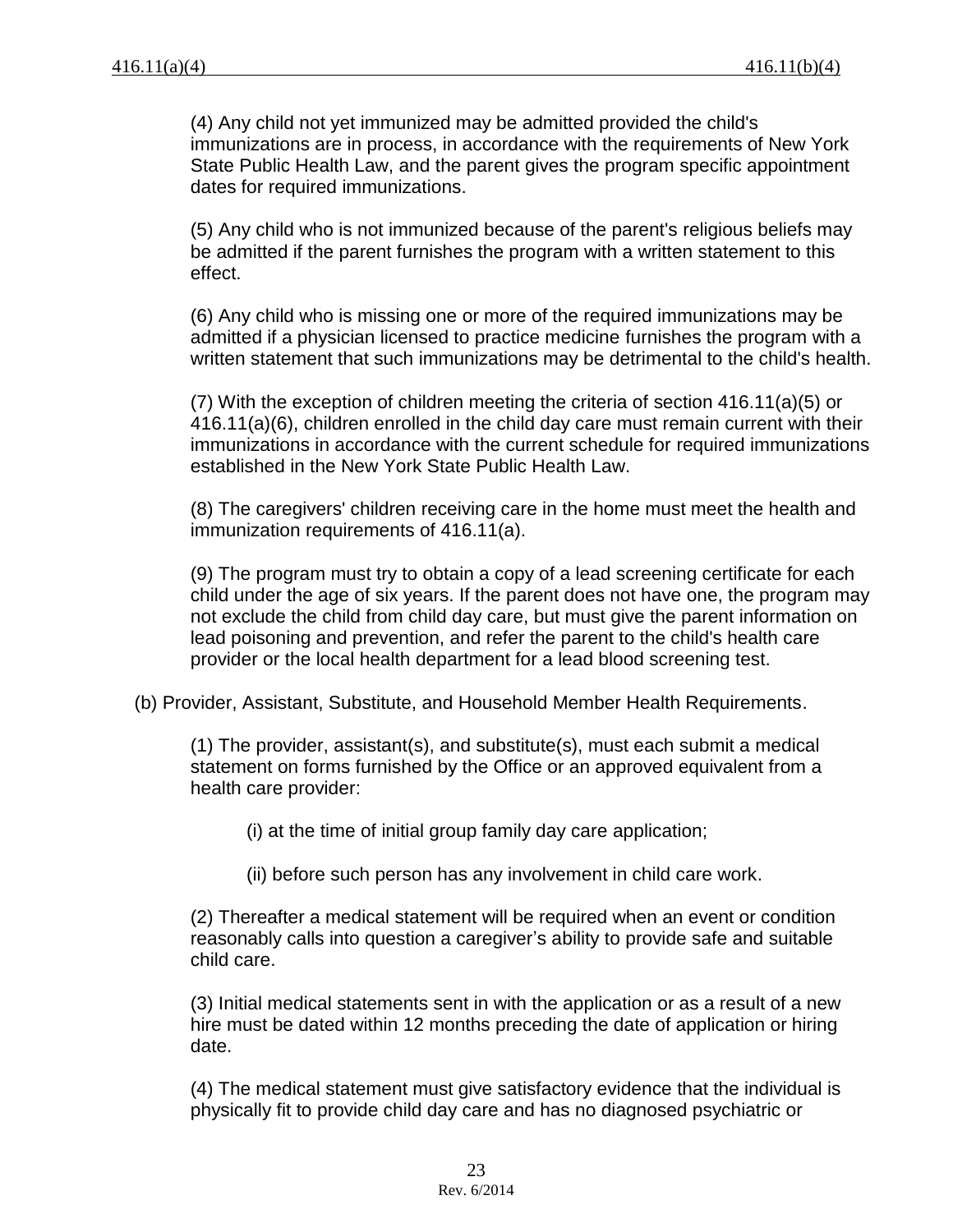emotional disorder which would preclude such individual from providing child day care.

(5) All providers, assistants, substitutes and household members must be free from communicable disease unless his/her health care provider has indicated that the presence of the communicable disease does not pose a risk to the health and safety of the children in care.

(6) The initial medical statement for providers, assistants, and substitutes must include the results of a Mantoux tuberculin test or other federally approved tuberculin test performed within the 12 months preceding the date of the application. Thereafter, tuberculin tests are only required at the discretion of the employee's health care provider or at the start of new employment in a different child care program.

(7) The program must retain on file in the program a medical statement, on forms furnished by the Office or approved equivalents, from a health care provider for each person residing in the home.

(i) Such medical statement must be completed before the person begins to reside in the child care home, and must be dated within 12 months preceding the date of the application or the date the person takes up residency at the home and must state that the person has no health conditions which would endanger the health of children receiving day care in the home.

(ii) Thereafter a medical statement for a household member will be required when an event or condition involving the household member reasonably calls into question the health or safety of children receiving care in the home.

(8) Consumption of, or being under the influence of alcohol by any caregiver, volunteer or employee is prohibited during child day care hours.

(9) Consumption of or being under the influence of an illegal drug by any caregiver, volunteer or employee is prohibited during child day care hours.

(10) Consumption of or being under the influences of a controlled substance by any caregiver, volunteer or employee is prohibited during day care hours, unless the controlled substance is prescribed by a health care provider is being taken as directed, and does not interfere with the person's ability to perform his or her child day care functions.

(11) Smoking in indoor or outdoor areas in use by children and in vehicles when children are occupying the vehicles is prohibited.

(12) All caregivers must have knowledge of and access to children's medical records and all emergency information.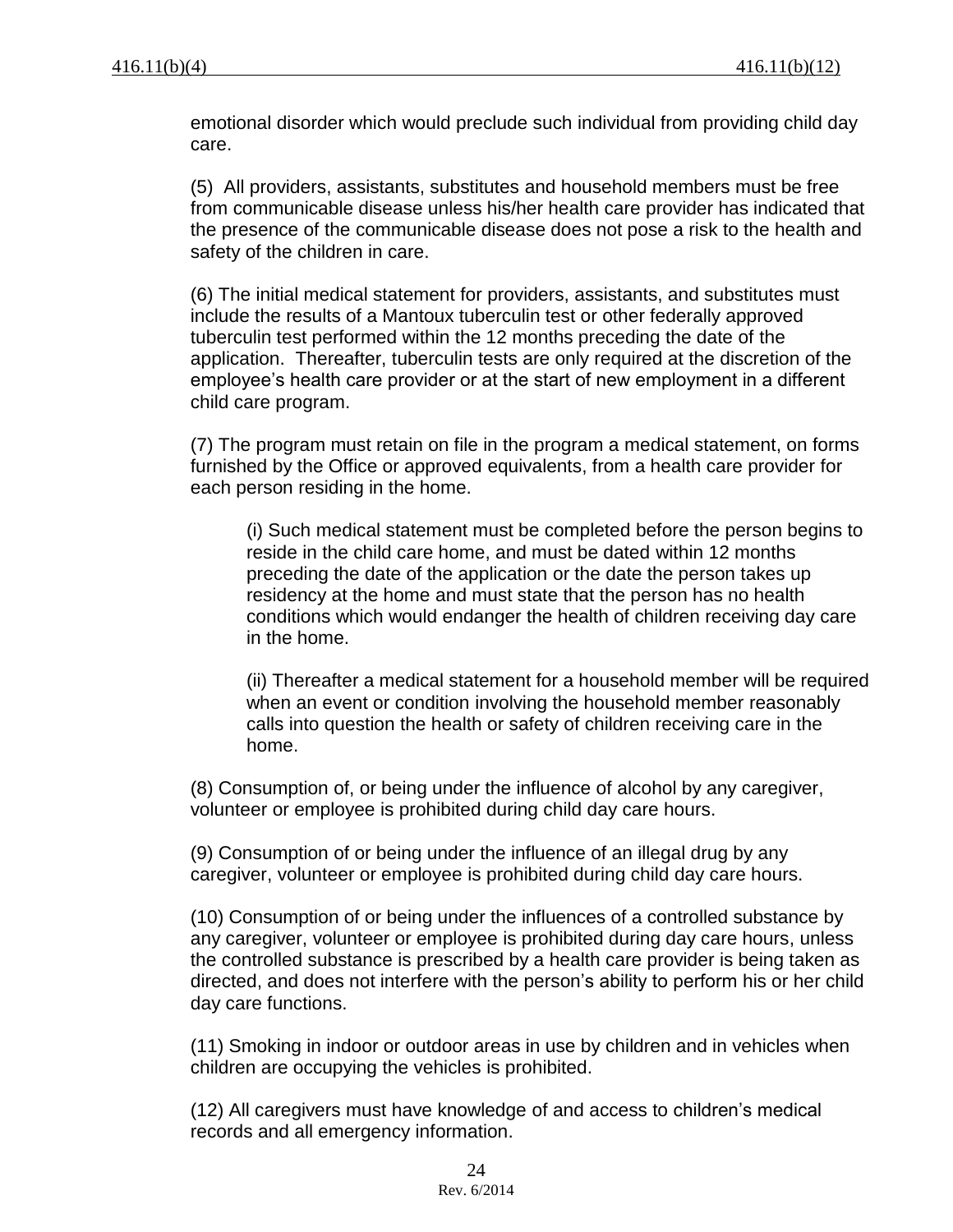(c) The Health Care Plan.

(1) The Licensee must prepare a health care plan on forms furnished by the Office. Such plan must protect and promote the health of children. The health care plan must be on site, followed by all caregivers and available upon demand by a parent or the Office. In those instances in which the program will administer medications, the health care plan must also be approved by the program's health care consultant unless the only medications to be administered are:

(i) over-the-counter topical ointments, lotions and creams, sprays, including sunscreen products and topically applied insect repellant; and/or

(ii) epinephrine auto injectors, diphenhydramine in combination with the auto injector, asthma inhalers and nebulizers.

(2) The health care plan must describe the following:

(i) how a daily health check of each child for any indication of illness, injury, abuse or maltreatment will be conducted and documented;

(ii) how a record of each child's illnesses, injuries and signs of suspected abuse or maltreatment will be maintained;

(iii) how professional assistance will be obtained in emergencies;

(iv) the advance arrangements for the care of any child who has or develops symptoms of illness or is injured, including notifying the child's parent;

(v) which designated caregivers will be administering medication. The plan must state that only a trained, designated caregiver may administer medications to children, except in those programs in which the only administration of medications offered will be the administration of over-thecounter topical ointments, lotions, creams, and sprays including sunscreen products and topically applied insect repellant.

(vi) the contents of the first aid kit;

(vii) that the trained designated caregiver may only administer medications to children if the designated caregiver is:

(a) at least 18 years of age,

(b) possesses a current certification in first aid and cardio-pulmonary resuscitation (CPR) appropriate to the ages of the children in care,

(c) and has completed the Medication Administration Training (MAT) pursuant to section 416.11(e) or in the case of administering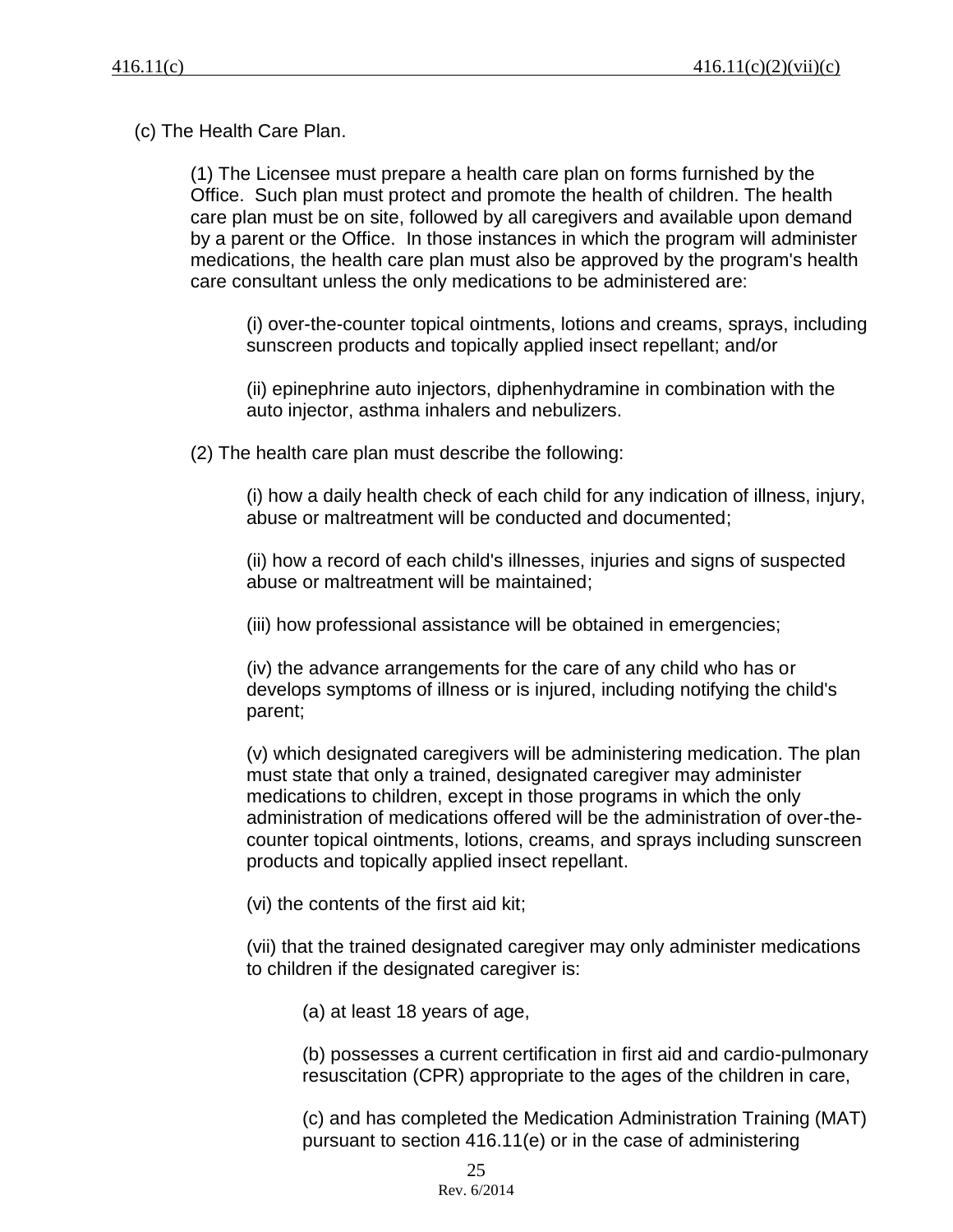epinephrine auto injectors, Diphenhydramine in combination with the auto injector, asthma inhalers and nebulizers has received training on its use from the parent, health care provider or a health care consultant;

(viii) the designation of the health care consultant of record for programs, as indicated in section 416.11(c)(1) of this Part; and

(ix) When a health care consultant is required to approve a health care plan the schedule of visits by a health care consultant to programs administering medications, must occur at least once every two years and must include a review of the health care policies and procedures and a review of the documentation.

### (d) Health Care Consultant.

(1) Programs must demonstrate to the health care consultant how medications are administered in the program. A program is not required to schedule a visit with a health care consultant or include a schedule of visits by a health care consultant in their health care plan when:

(i) only over-the-counter topical ointments, lotions, creams and sprays, including sunscreen products and topically applied insect repellant are administered; and/or

(ii) epinephrine auto injectors, diphenhydramine in combination with the auto injector, and asthma inhalers and nebulizers are the only medications administered in the program.

(2) Should the health care consultant determine, after a visit to the day care program, that the approved health care plan is not being reasonably followed by the program, the health care consultant may revoke his or her approval of the plan. If the health care consultant revokes his or her approval of the health care plan, the health care consultant must immediately notify the licensee and the licensee must immediately notify the Office, no longer than 24 hours later. In that instance, the health care consultant may also notify the Office directly if he or she so desires.

3) A program authorized to administer medications, which has had the authorization to administer medications revoked, or otherwise loses the ability to administer medications, must advise the parent of every child in care before the next day the program operates that the program no longer has the ability to administer medications.

(4) A child care program, whose health care consultant terminates his or her relationship with the program, will be granted a 60 day grace period to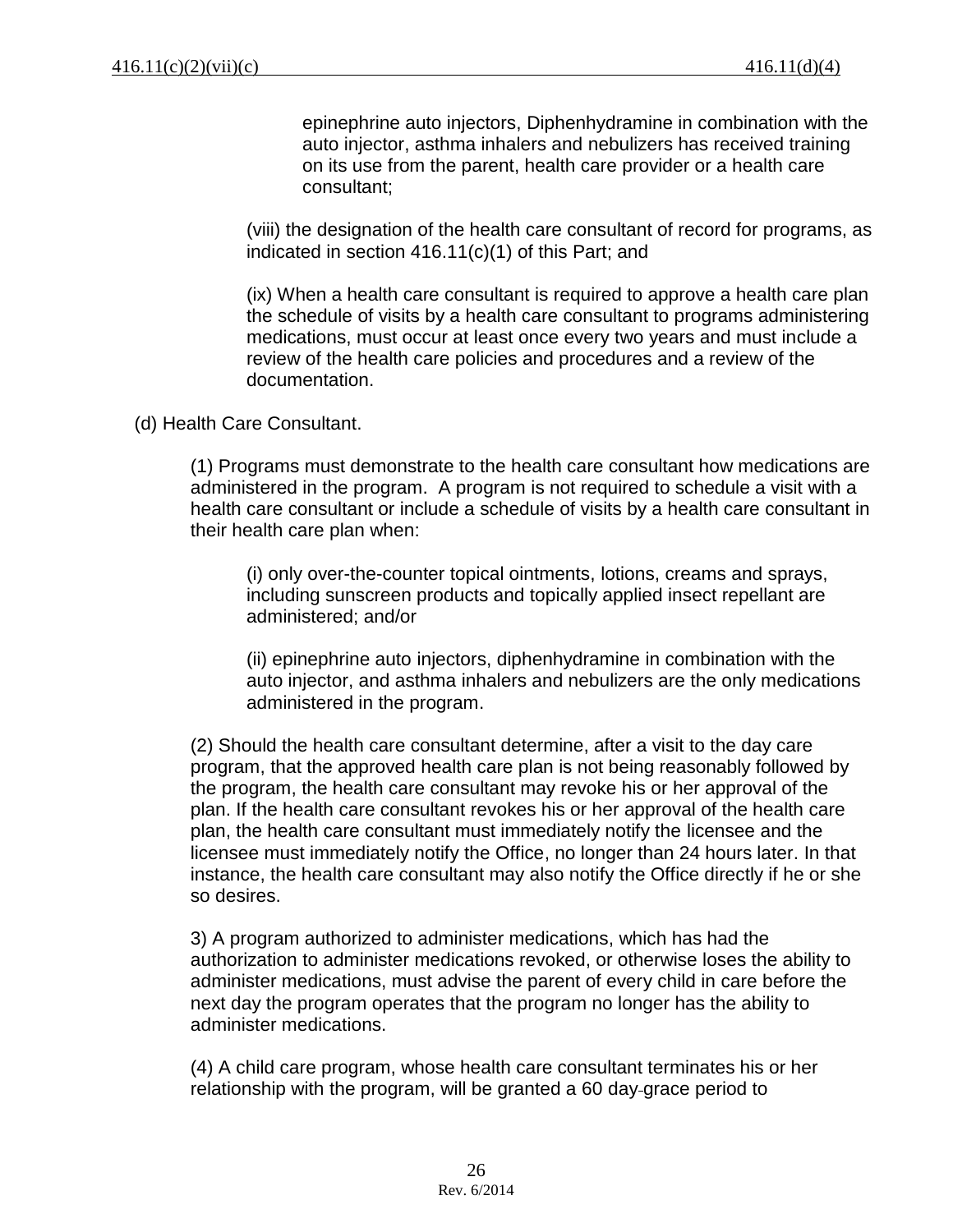hire another health care consultant, obtain approval of a health care plan from the new health care consultant and submit the plan to the office without the child care program losing the ability to administer medications as long as:

(i) the former health care consultant did not revoke his or her approval prior to terminating the relationship with the child care program;

(ii) Caregivers who have been trained in medication administration are available to continue administration of medications as per the health care plan;

(iii) the child care program follows the approved health care plan, as currently written, for the 60**-**day period;

(iv) the child care program notifies the Office, within 24 hours, of the termination of the relationship with the health care consultant; and

(v) the child care program has the newly hired health care consultant review and approve the health care plan and sends the signed approved health care plan to the Office before the sixty**-**day window expires.

(5) Once the sixty-day period has expired if no health care plan approval is issued, the child care program will be issued a new license, which will state that it is no longer able to administer medications other than over-the-counter topical medications and emergency medications.

(e) Training for the Administration of Medications.

(1) All caregivers, except those excluded pursuant to sections 416.11(e)(5), 416.11(f), and 416.11(h)(5), of this Part who have agreed to administer medication must complete the Office-approved medication administration training or an Officeapproved equivalent before administering medications to children in day care. The certification of training in the administration of medications to children in day care shall be effective for a period of three-years from the date of issuance. The caregiver must complete a recertification training approved by the Office in order to extend the certification for each additional three year period. Where a certification lapses, the caregiver may not be recertified unless the caregiver completes the initial medication administration training or the recertification training, as required by the office. Where enforcement action has been taken against the licensee based on a failure by the program to comply with requirements for the administration of medications set forth in 416.11, the office may require retraining or may prohibit a caregiver from being involved in the administration of medications.

(2) Caregivers who will be responsible for administering medications must receive training in the methods of administering medications prior to administering any medications in a child day care setting Upon completion of the training, the caregiver must receive a written certificate from the trainer that indicates that the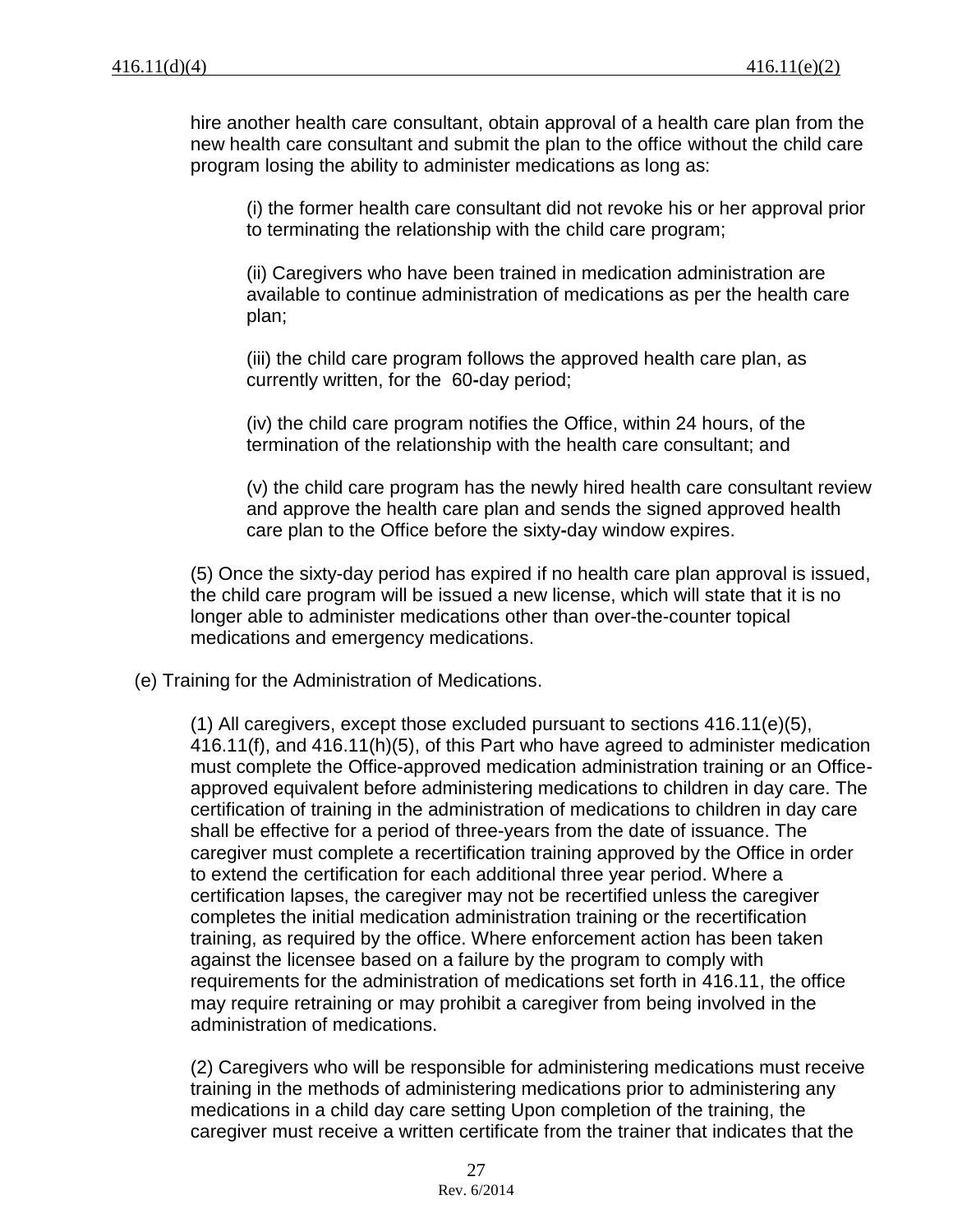trainee has successfully completed this training program, as required and demonstrated competency in the administration of medications in a day care setting.

(i) In order to be trained in the administration of medications in a day care setting, a caregiver must be literate in the language or languages in which health care instructions from parents and health care providers will be received.

(ii) Persons who receive training in the administration of medications in day care settings pursuant to this section may not otherwise administer medications or represent themselves as being able to administer medications except to the extent such persons may be able to do so in accordance with the relevant provisions of the Education Law.

(3) The training in the administration of medications must be provided by a health care provider or registered nurse who has been certified by the office to administer the office approved curriculum.

(4) The training must be documented and must include, but need not be limited to the following:

(i) Training objectives;

(ii) a description of the methods of administration including principles and techniques of application and dispensation of oral, topical, medication patches and inhalant medication, including the use of nebulizers, and the use of epinephrine auto-injector devices when necessary to prevent anaphylaxis in emergency situations with respect to the various age groups of children;

(iii) administering medication to an uncooperative child;

(iv) an evaluation of whether the trainee demonstrates competency in:

(a) understanding orders from the health care professional or licensed authorized prescriber;

(b) the ability to correctly carry out the orders given by the health care provider or licensed authorized prescriber;

(c) recognition of common side effects of medications and ability to follow written directions regarding appropriate follow-up action;

(d) avoidance of medication errors and what action to take if an error occurs;

(e) understanding relevant commonly used abbreviations;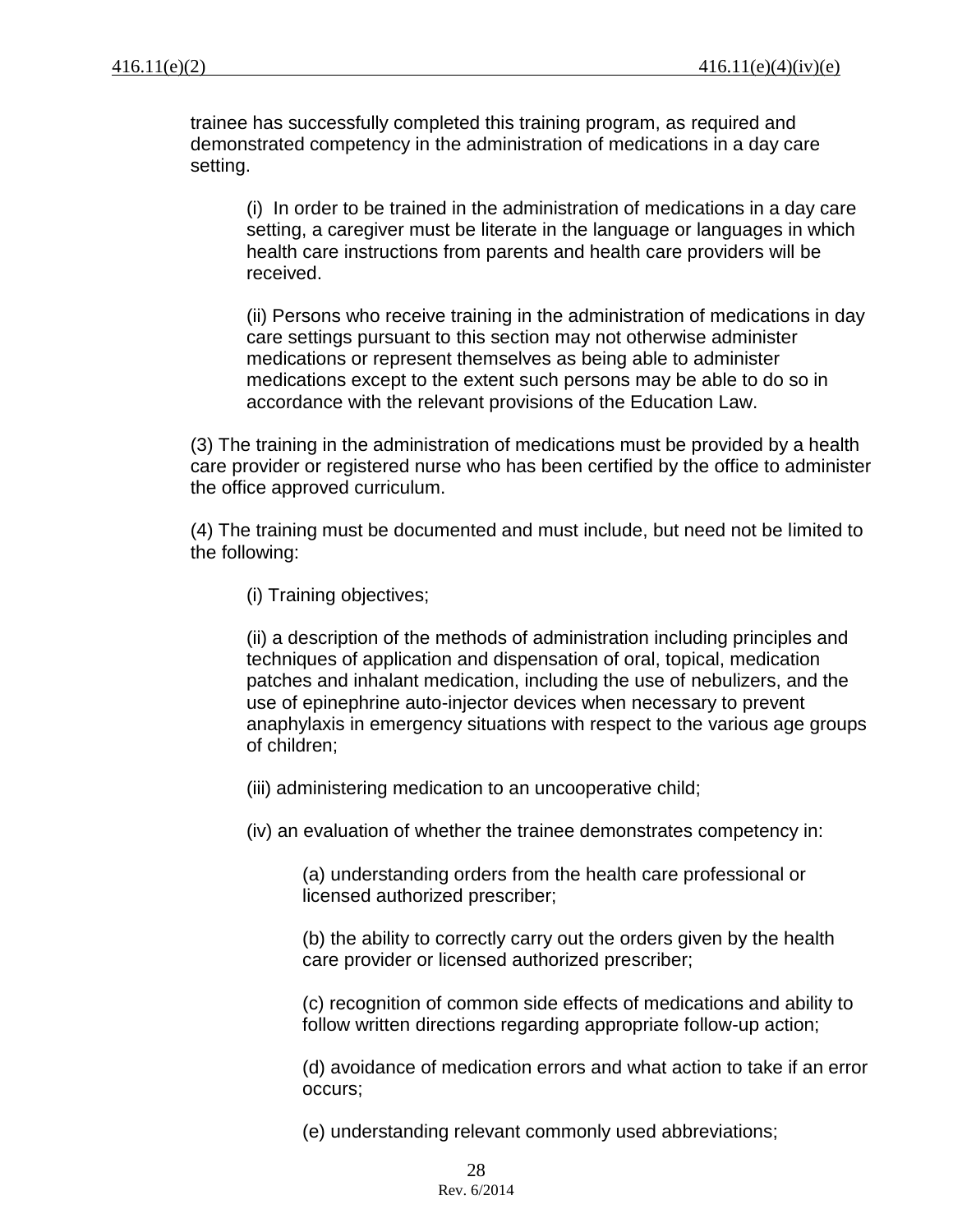(f) maintaining required documentation including the parent's permission, written orders from health care professionals and licensed authorized prescribers, and the record of administration of medications;

(g) safe handling of medications, including receiving medications from a parent

(h) proper storage of medications, including controlled substances; and

(i) safe disposal of medications.

(5) A person who can produce a valid New York State license as a physician, physician's assistant, registered nurse, nurse practitioner, licensed practical nurse or advanced emergency medical technician will not be required to attend the training required by section 416.11(e) of this Part in order to administer medications in a day care program. Documentation establishing the person's credentials in one of the above fields will be required and a copy of the documentation must be provided to the Office.

(f) Administration of Medication.

(1) Caregivers may administer medication only in accordance with the following:

(i) All programs that choose to administer medications other than epinephrine auto injectors, diphenhydramine in combination with the auto injector, asthma inhalers and nebulizers, topical ointments, lotions, creams and sprays to children must have a health care consultant of record and must address the administration of medications in the health care plan in accordance with the requirements of section 416.11 of this Part.

(ii) The program must confer with a health care consultant regarding the program's policies and procedures related to the administration of medications. This consultation must include a review of the documentation that all caregivers authorized to administer medications have the necessary professional license or have completed the necessary training.

(iii) Policies regarding the administration of medications must be explained to the parent at the time of enrollment of the child in care and when substantive changes are made thereafter. Parents must be made familiar with the policies of the day care program relevant to the administration of medications.

(iv) Nothing in Part 416 shall be deemed to require any caregiver to administer any medication, treatment, or other remedy excepts to the extent that such medication, treatment or remedy is required under the provisions of the Americans with Disabilities Act.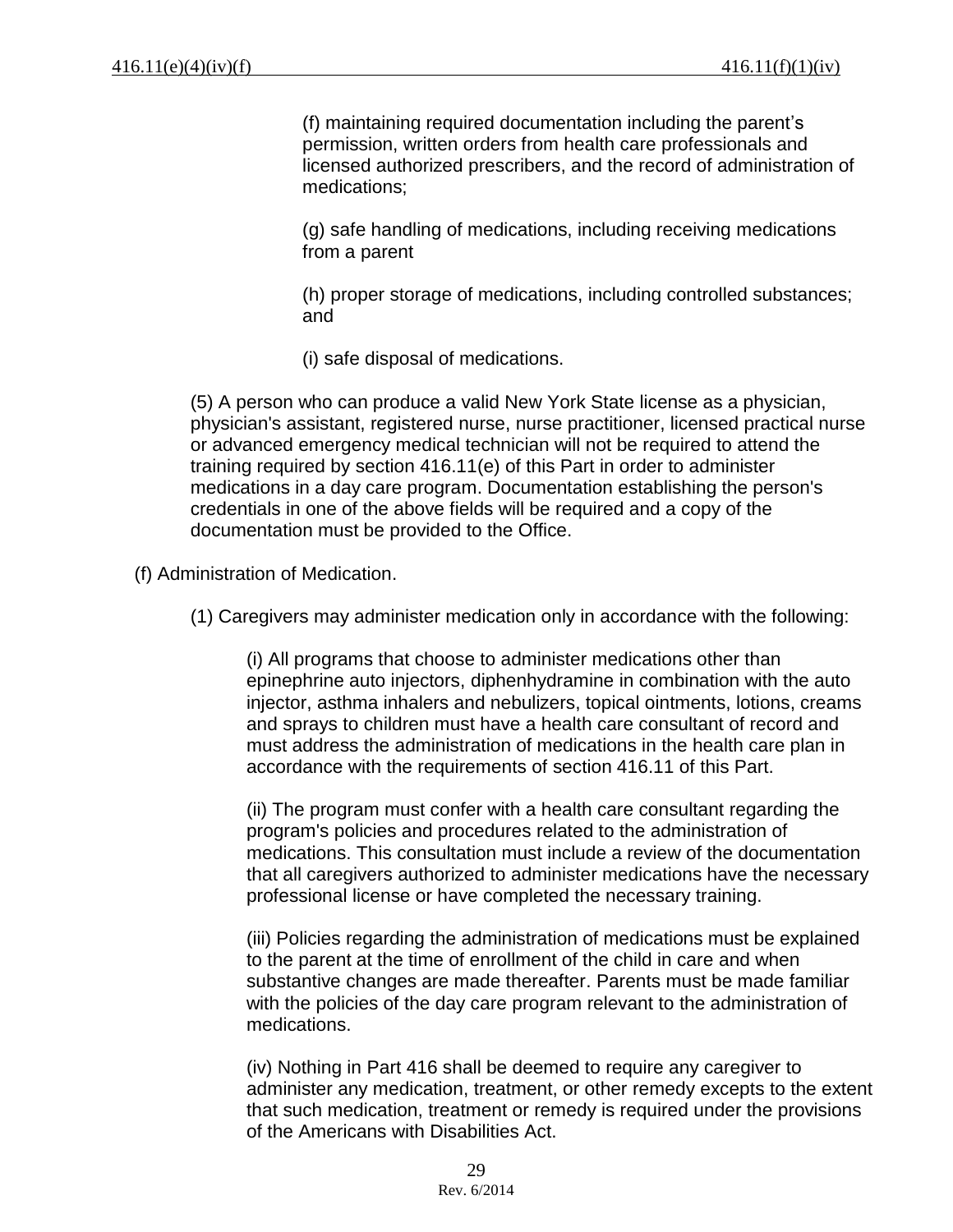(v) Nothing in Part 416 shall be deemed to prevent a parent, or relative within the third degree of consanguinity of the parents or step-parents of a child, even if such a person is an employee or volunteer of the program, from administering medications to a child while the child is attending the program even if the licensee has chosen not to administer medications or if the caregiver designated to administer medications is not present when the child receives the medication.

(2) If the licensee elects not to administer medications, the caregiver must still document the dosages and time as per section 416.11(f)(9) of this Part that the medications were given to the child by the child's parent, or relative within the third degree of consanguinity of the parents or step-parents of the child.

(i) Relatives within the third degree of consanguinity administering medications to the child in day care must be at least 18 years of age, unless that relative is the parent of the child.

(ii) If the only administration of medication in a day care program is done by a parent, or relative within the third degree of consanguinity of the parents or step-parents of a child, the caregivers of the program do not have to complete the administration of medication training requirements pursuant to section 416.11(e).

(3) No child in care will be allowed to independently administer medications, except for those medications administered pursuant to section 416.11(h)(6) of this Part, without the assistance and direct supervision of caregivers that are authorized to administer medications pursuant to section 416.11 of this Part. Any program that elects to offer the administration of medication to children when children who attend the program independently administer medications or when children assist in the administration of their own medications must comply with all the provisions of section 416.11 of this Part.

(4) Caregivers may administer prescription and non-prescription (over-the-counter) medications for eyes or ears, oral medications, topical ointments, creams, lotions, sprays and medication patches and inhaled medications in accordance with section 416.11 of this Part.

(5) Caregivers may not administer medications by injection, vaginally or rectally except as follows:

(i) where the caregiver has been certified to administer medications in a day care setting and the parent and the child's health care provider have indicated such treatment is appropriate and received instruction on the administration of the medication; or

(ii) for a child with special health care needs, where the parent, day care program and the child's health care provider have agreed on a plan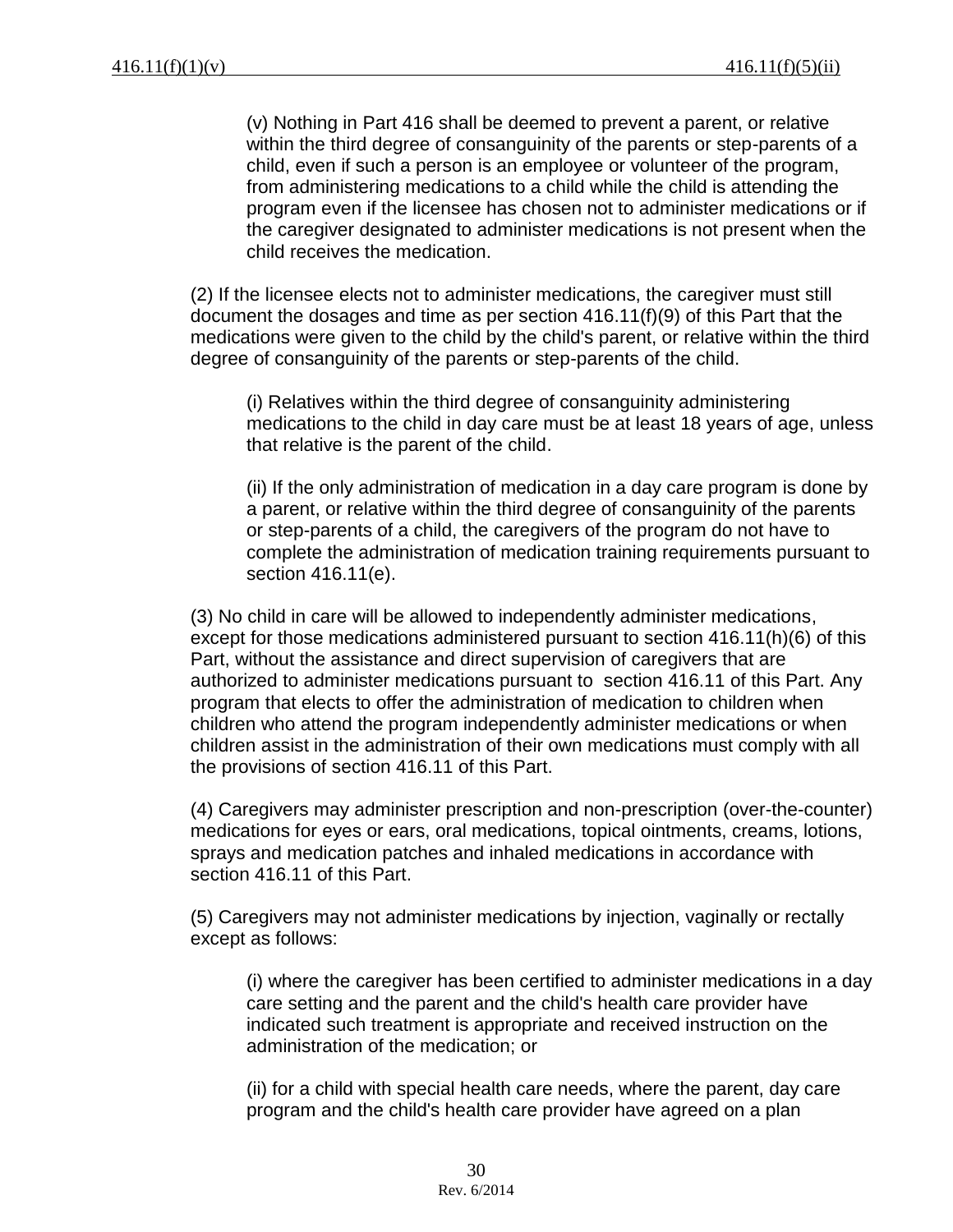pursuant to which the caregiver may administer medications by injection, vaginally or rectally; or

(iii) where the caregiver has a valid license as a physician, physician's assistant, registered nurse, nurse practitioner, licensed practical nurse or advanced emergency medical technician.

(6) A caregiver authorized to administer medication who agrees to administer medications to a child must do so, unless they observe the circumstances, if any, specified by the health care provider or the medication label, under which the medication must not be administered. In such instances, the caregiver must contact the parent immediately.

(7) Permissions needed from parent and/or health care provider in order to administer medications.

(i) Over-the-counter products, including but not limited to over-the-counter topical ointments, lotions, creams, sprays, including sunscreen products and topically applied insect repellant can be administered by a caregiver for one day only, with verbal permission of the parent. If an over-the-counter product is to be administered on a subsequent day or an ongoing basis, written permission from the parent must have been provided to the caregiver.

(ii) For children less than eighteen months of age, prescription medications, oral over-the-counter medications, medicated patches, and eye, ear, or nasal drops or sprays, can be administered by a caregiver for one day only, with verbal permission of the parent and verbal instructions directly from the health care provider or licensed authorized prescriber. If prescription medications, oral over-the-counter medications, medicated patches, and eye, ear, or nasal drops or sprays are to be administered on a subsequent day or an ongoing basis, written permission from the parent and written instructions from the health care provider must have been provided to the caregiver prior to such administration.

(iii) For children eighteen months of age and older, prescription medications, oral over-the-counter medications, medicated patches, and eye, ear, or nasal drops or sprays, can be administered by a caregiver for one day only, with the oral approval of the parent. If prescription medications, oral over-the-counter medications, medicated patches, and eye, ear, or nasal drops or sprays are to be administered on a subsequent day or an ongoing basis, written permission from the parent and written instructions from the health care provider must have been provided to the caregiver prior to such administration.

(iv) A caregiver cannot administer medication to any child in care, if the parent's instructions differ from the instructions on the medication's packaging, until the child care provider receives permission from a health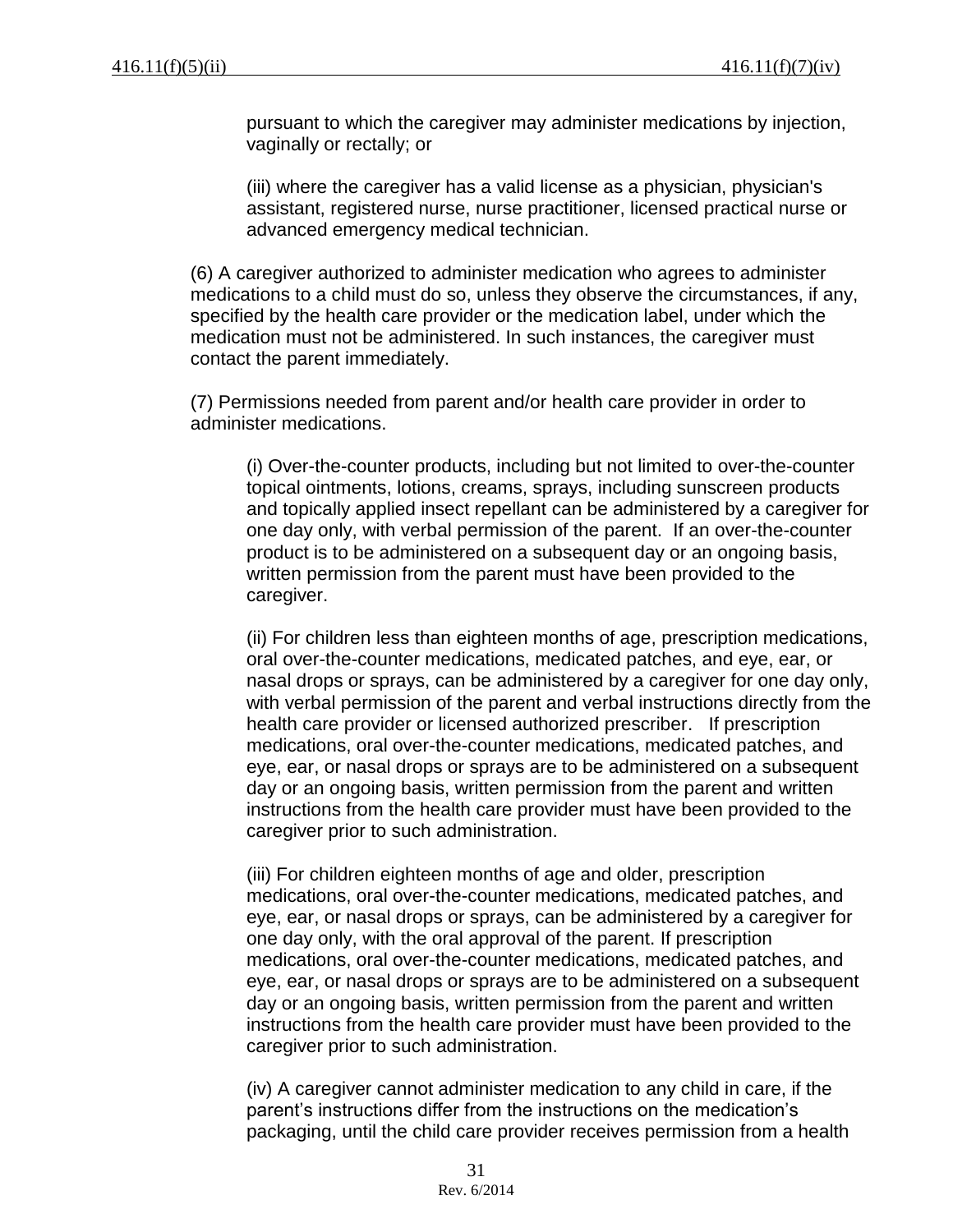care provider or licensed authorized prescriber on how to administer the medication.

(v) The caregiver must immediately notify the parent if the caregiver will not administer medication due to differing instructions related to the administration of medication.

(8) Caregivers who are authorized to administer medications must administer medication as follows:

(i) to the right child,

(ii) at the right dose,

(iii) at the right time,

(iv) with the right medication, and

(v) through the right route.

(9)

(i) At the time of administration, the caregiver must document the dosages and time that the medications are given to the child.

(ii) All observable side effects must be documented and communicated to the parent, and when appropriate, the child's health care provider.

(iii) Documentation must be made if the medication was not given and the reason for such a decision.

(10) The parent must be notified immediately and the Office must be notified within 24 hours of any medication administration errors. Notification to the Office must be reported on a form provided by the Office or on an approved equivalent.

(11) For all children for whom the caregivers' administer over-the-counter medications pursuant to section 416.11(f) of this Part, the caregiver must document that the parent or guardian gave verbal instructions and approval.

(12) Caregivers who are authorized to administer medications must be literate in the language for which the permissions and instructions for use are written.

(13) Medication must be returned to the parent or guardian when it is no longer required by the child or, with the permission of the parent or guardian, be properly disposed of by the caregiver.

(14) Where the program has received written permission of the parent and written instructions from the health care provider authorizing administration of a specified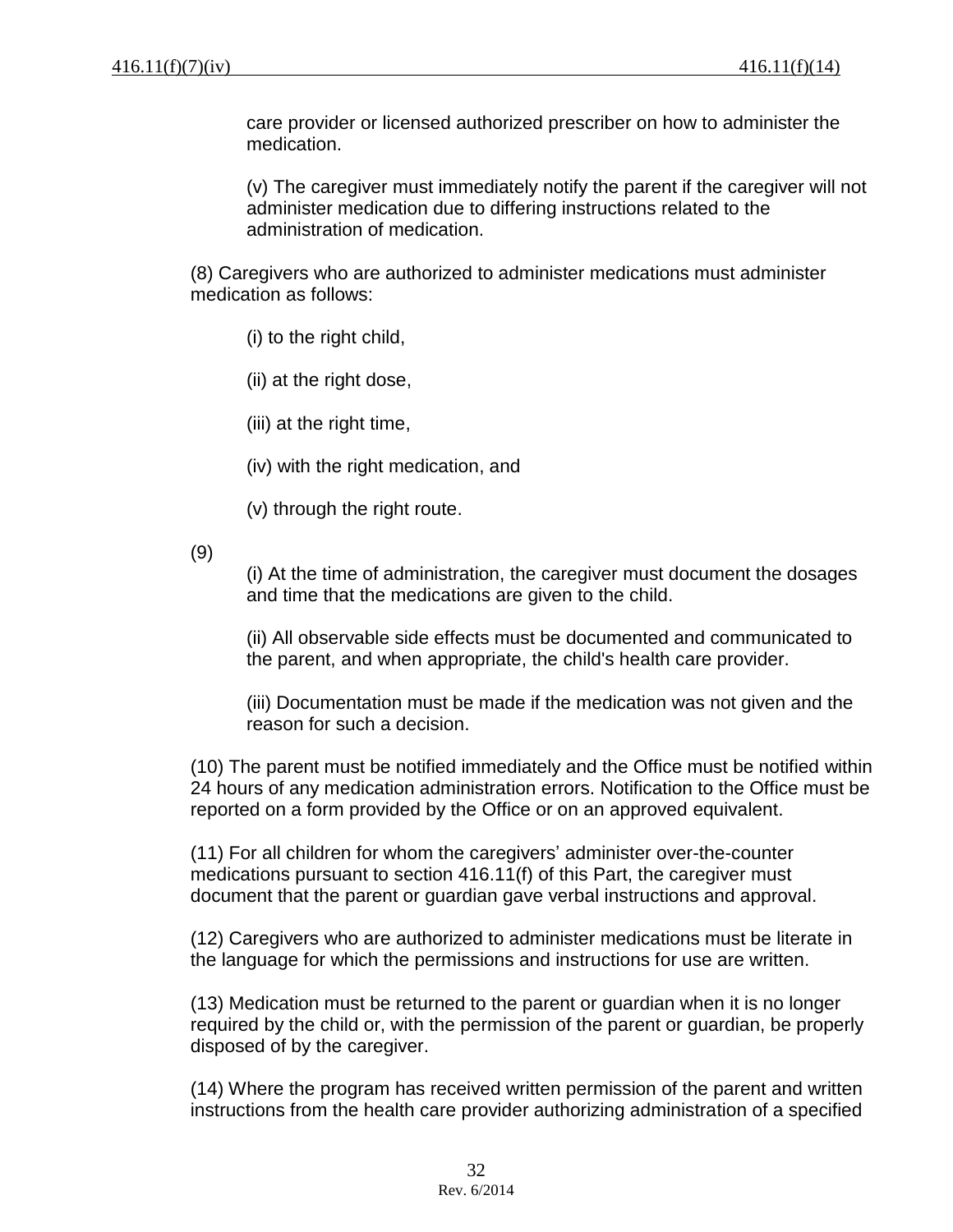medication if the caregiver observes some specified condition or change of condition in the child while the child is in care, the caregiver may administer the specified medication, without obtaining additional authorization from the parent or health care provider.

(15) Prescription and over-the-counter medications must be kept in their original bottles or containers.

(16) Prescription medication labels must include the following information or be available through the licensed authorized prescriber on the form provided by the Office or equivalent form:

(i) Child's first and last name;

(ii) Licensed authorized prescriber's name, telephone number, and signature;

- (iii) Date authorized;
- (iv) Name of medication and dosage;

(v) Frequency the medication is to be administered;

(vi) Method of administration;

(vii) Reason for medication (unless this information must remain confidential pursuant to law);

(viii) Most common side effects or reactions; and

(ix) Special instructions or considerations, including but not limited to possible interactions with other medications the child is receiving, or concerns regarding the use of the medication as it relates to a child's age, allergies, or any pre-existing conditions.

(17) Medications must be kept in a clean area that is inaccessible to children.

(18) If refrigeration is required, the medication must be stored in either a separate refrigerator or a leak-proof container in a designated area of a food storage refrigerator, separated from food and inaccessible to children.

(19) Day care programs must comply with all Federal and State requirements for the storage and disposal of all types of medications, including controlled substances.

(20) In the case of medication that needs to be given on an ongoing, long-term basis, the authorization and consent forms for children 5 years of age or older must be reauthorized at least once every 12 months. Any changes in the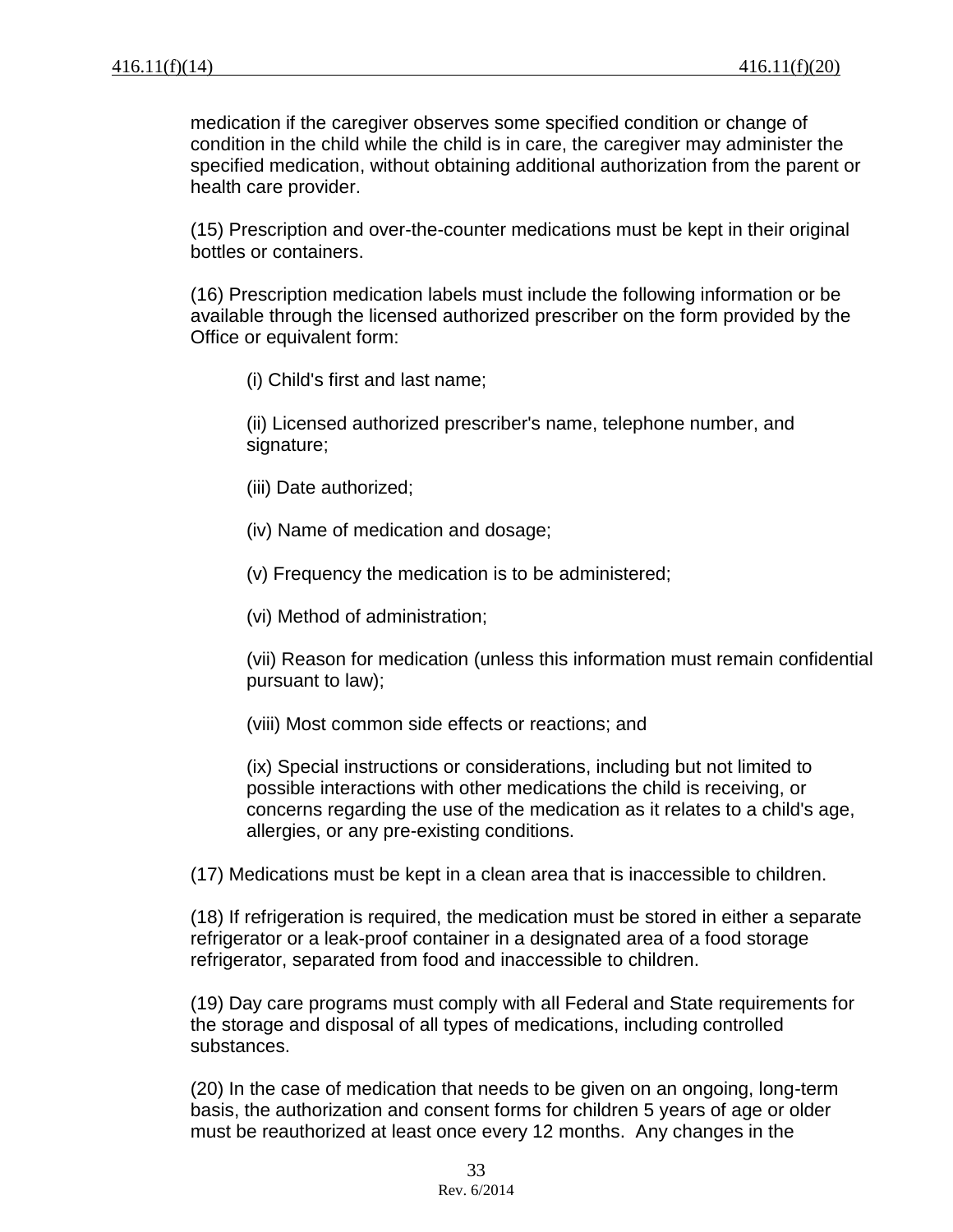medication authorization related to dosage, time or frequency of administration shall require a program to obtain new instructions written by the licensed authorized prescriber. All other changes to the original medication authorization require a change in the prescription.

(21) In the case of medication that needs to be given on an ongoing, long-term basis, the authorization and consent forms for children under the age of 5 years of age must be reauthorized at least once every six months. Any changes in the medication authorization related to dosage, time or frequency of administration shall require a program to obtain new instructions written by the licensed authorized prescriber. All other changes to the original medication authorization require a change in the prescription.

(g) Stocking medications.

(1) A child care program may keep a supply of over-the-counter medications at a program site to be used in the event that a child in the program develops symptoms while in care that indicate the need for over-the-counter medication.

(2) Child care programs that store and administer medication that is not labeled for a specific child must have an over-the-counter stock medication policy in place before beginning to store any over-the-counter medications. The over-the-counter stock medication's policy must address the safe storage and proper administration of the stored over-the-counter medication and must address the need for strict infection control practices as they pertain to stock medication.

(3) Stock medication must be kept in a clean area that is inaccessible to children and any stock medication must be stored separate from child specific medication.

(4) Stock medications must be kept in the original container and have the following information on the label or in the package insert:

- (i) Name of the medication,
- (ii) Reasons for use,
- (iii) Directions for use, including route of administration,
- (iv) Dosage instructions,
- (v) Possible side effects and/or adverse reactions,

(vi) Warnings or conditions under which it is inadvisable to administer the medication, and

(vii) Expiration date.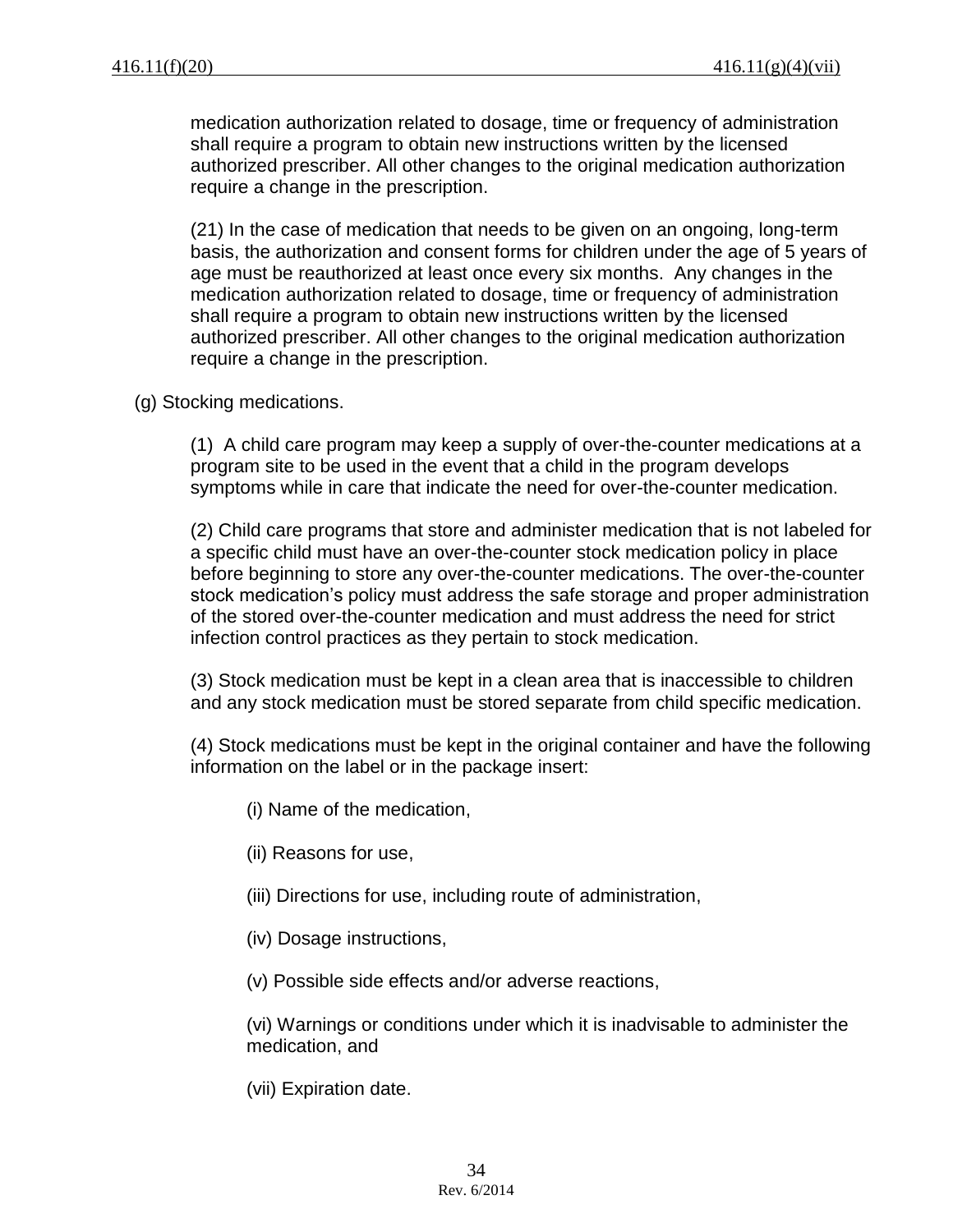(5) Child care programs that stock supplies of over-the-counter medication, which are not in single dose packaging, must provide a separate mechanism to administer the medication for each child that may need the medication. Once a device has been used for a specific child in care, that specific device must be disposed of or reused only for that specific child and must be labeled with the child's first and last name. The program must include the procedure in the overthe-counter stock medication policy for dispensing the stock medication from the container to the device, or directly administering to the child, without contaminating the stock medication.

(6) All stock medication must be administered using best practice techniques in accordance with the directions for use on the medication package.

(7) Group Family day care programs may not stock prescription medication.

(h) Emergency care and the Administration of Epinephrine, Diphenhydramine in combination with the auto injector, Asthma inhalers and Nebulizers.

(1) The caregivers must obtain emergency health care for children who require such care and also must:

(i) obtain written consent at the time of admission from the parent which authorizes the provider or other caregivers to obtain emergency health care for the child;

(ii) arrange for the transportation of any child in need of emergency health care, and for the supervision of the children remaining in the program;

(iii) in the event of an accident or illness requiring immediate health care, secure such care and notify the parent; and

(iv) advise a parent or the person authorized to pick up the child that day, of any developing symptoms of illness or minor injury sustained while child is in care.

(2) The home must be equipped with a portable first aid kit which is accessible for emergency treatment. The first aid kit must be stocked to treat a broad range of injuries and situations and must be restocked as necessary. The first aid kit and any other first aid supplies must be kept in a clean, covered container or cabinet inaccessible to children.

(3) Rectal thermometers may not be used.

(4) The caregivers must provide a child who has or develops symptoms of illness a place to rest quietly that is in the view of, and under the supervision of a caregiver until the child receives medical care or the parent or approved parental designee arrives. In the event that a child has or develops symptoms of illness, the caregiver is responsible for immediately notifying the parent.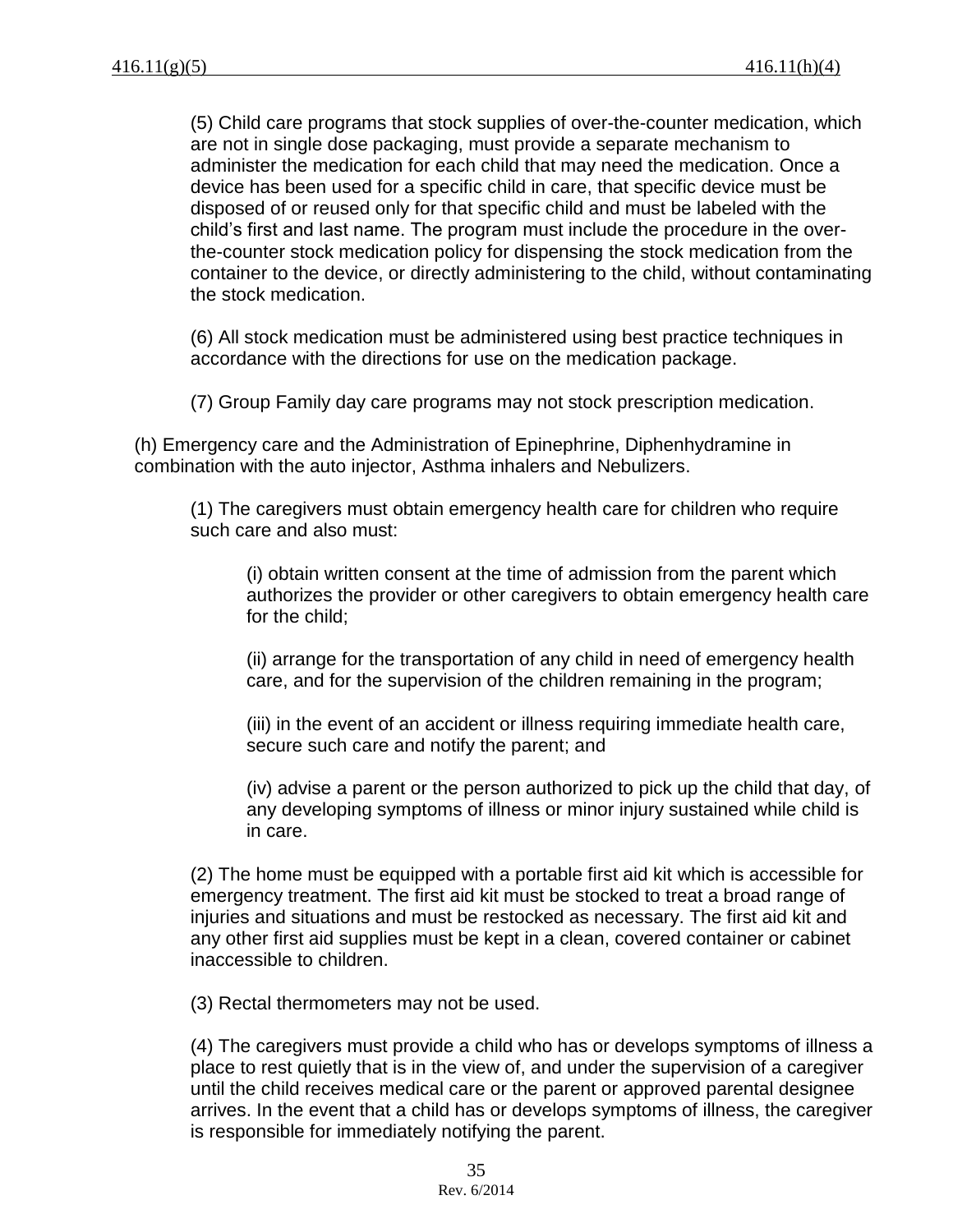(5) When a caregiver has not been authorized to administer medications in a day care setting in accordance with the requirements of section 416.11(f) of this Part, such caregiver may administer emergency care through the use of epinephrine auto-injector devices, diphenhydramine, when prescribed in combination with the auto injector, asthma inhaler and asthma nebulizer when necessary to prevent anaphylaxis or breathing difficulty for an individual child but only when the parent and the child's health care provider have indicated such treatment is appropriate. In addition:

(i) A written Individual Health Care Plan must be developed for the child;

(ii) The child's health care provider must issue a standing order and prescription for the medication;

(iii) The parent must approve, in writing, the administration of the medication as prescribed by the health care provider and keep medications current;

(iv) All caregivers administering an emergency medication pursuant to section 416.11(g)(5) of this Part, must be instructed on its use; and, the instruction must be provided by the parent, the child's health care provider or a health care consultant;

(v) A caregiver who has been instructed on the use of the auto injector, diphenhydramine, inhaler or nebulizer must be present during all hours the child with the potential emergency condition is in care;

(vi) The caregiver administering the auto-injector, diphenhydramine, asthma medication or nebulizer must be at least 18-years-old;

(vii) The caregiver must immediately contact 911 after administration of epinephrine;

(viii) If an inhaler or nebulizer for asthma is administered, a caregiver must call 911 if the child's breathing does not return to its normal functioning after its use; and

(ix) Storage, documentation of the administration of medication and labeling of the auto-injector, asthma inhaler and asthma nebulizer must be in compliance with Section 416.11 of this Part.

(6) When a program is approved to administer an inhaler to a child with asthma or other diagnosed respiratory condition, or an epinephrine auto injector for anaphylaxis, a school-aged child may carry and use these devices during day care hours if the program secures written permission of such use of a duly authorized health care provider, parental consent and completes a special health care plan for the child.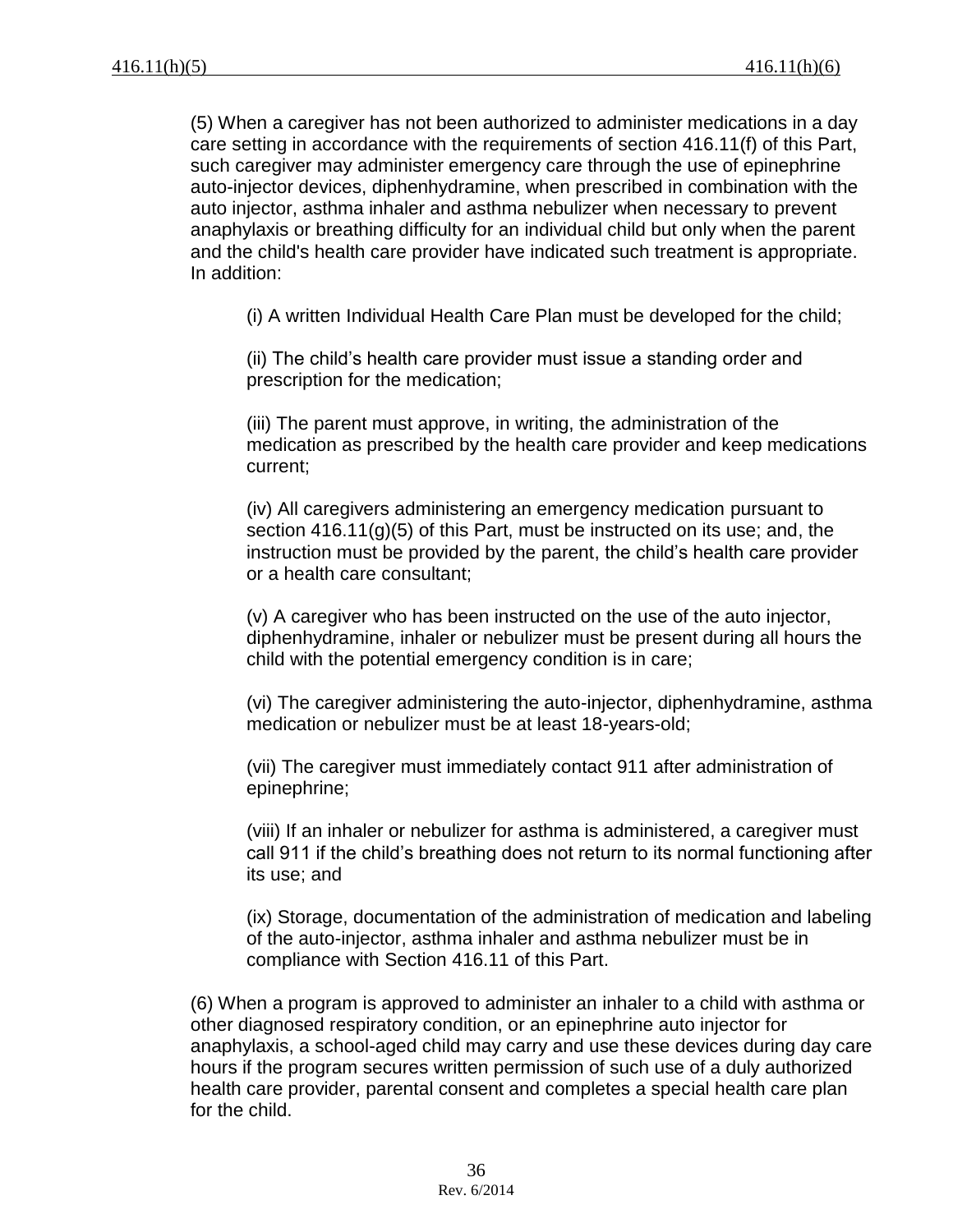(7) The special health care plan, parental consent and health care provider consent documenting permission for a school-age child to carry an inhaler or auto injector must be maintained on file by the program.

#### (i) Infection Control.

(1) Caregivers and volunteers must thoroughly wash their hands with soap and running water at the beginning of each day, before and after the administration of medications, when they are dirty, after toileting or assisting children with toileting, after changing a diaper, before and after food handling or eating, after handling pets or other animals, after contact with any bodily secretion or fluid, and after coming in from outdoors.

(2) Caregivers and volunteers must ensure that children thoroughly wash their hands or assist children with thoroughly washing their hands with soap and running water when they are dirty, after toileting, before and after food handling or eating, after handling pets or other animals, after contact with any bodily secretion or fluid, and after coming in from outdoors.

(3) For diapered children, caregivers and volunteers must ensure that adequate steps are taken to clean the child after each change of diaper.

(4) Caregivers must assist children in keeping clean and comfortable, and in learning appropriate personal hygiene practices.

(5) Children in night care shall have a routine that encourages good personal hygiene practices.

(6) Each child shall have an individual washcloth, towel and toothbrush. When evening or night care is provided each child shall have the opportunity to change into night clothes and wash before bed. The caregiver will give each child a shower, bath, or sponge bath in a manner agreed between the parent and the program.

(7) When soap and running water is not available, hand sanitizer may be used by children and caregivers and volunteers on visibly clean hands. Package directions must be followed including supervision of children so that ingestion does not occur.

(i) When soap and running water is not available and hands are visibly soiled, individual wipes may be used in combination with hand sanitizer.

(ii) The use of hand sanitizers on children under the age of two (2) years is prohibited.

(8) Safety precautions relating to blood must be observed by all caregivers and volunteers as follows: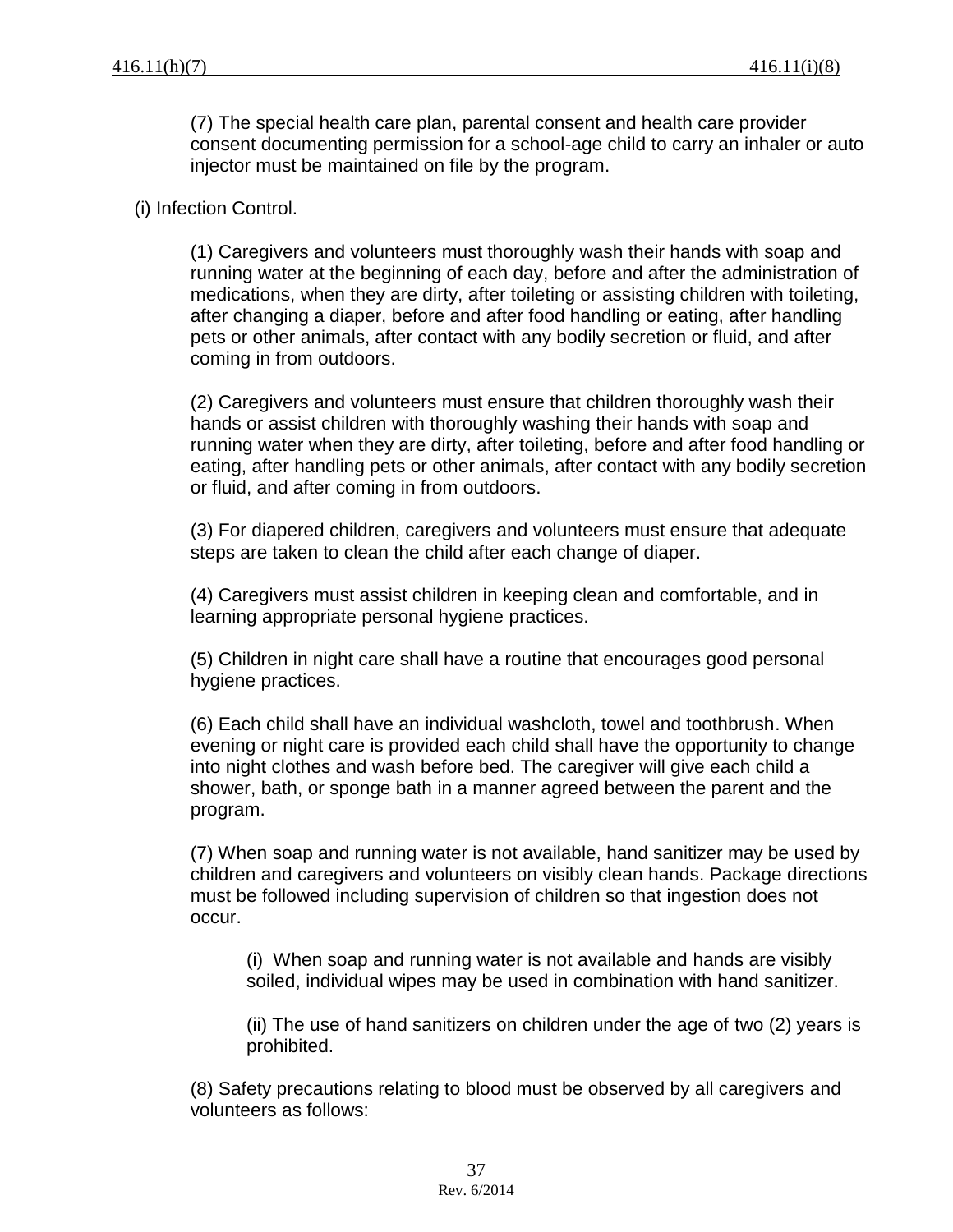(i) Disposable gloves must be immediately available and worn whenever there is a possibility for contact with blood, including but not limited to:

(a) changing diapers where there is blood in the stool;

(b) touching blood or blood-contaminated body fluids;

- (c) treating cuts that bleed; and
- (d) wiping surfaces stained with blood.

(ii) In an emergency, a child's well-being must take priority. A bleeding child must not be denied care because gloves are not immediately available.

(iii) Disposable gloves must be discarded after each use.

(iv) If blood is touched accidentally, the exposed skin must be thoroughly washed with soap and running water.

(v) Clothes contaminated with blood must be placed in a securely tied plastic bag and returned to the parent at the end of the day.

(vi) Surfaces that have been blood stained must be cleaned and then disinfected with an Environmental Protection Agency (EPA) registered product that has an EPA registration number on the label.

(9) Sufficient and suitable clothing must be available so that children who dirty or soil their clothing may be changed. All such clothing must be returned to parents for washing or must be washed by the caregiver.

(10) Children must be kept clean and comfortable at all times. Diapers must be changed when wet or soiled. The diaper changing area must be as close as possible to a sink with soap and hot and cold running water. This area or sink must not be used for food preparation. Diaper changing surfaces must be cleaned and disinfected after each use with an Environmental Protection Agency (EPA) registered product that has an EPA registration number on the label.

(11) The program must make arrangements with the parent to provide an adequate supply of disposable or cloth diapers. When cloth diapers are used they must be supplied by a parent or commercial diaper service.

(12) When disposable diapers are used, soiled diapers must be disposed of immediately into an outside trash disposal, or placed in a tightly covered plasticlined trash can inaccessible to children until outdoor disposal is possible.

(13) Non-disposable diapers must not be laundered in the group family care home, and must be stored in a securely covered receptacle until returned to the diaper service. When parents provide non-disposable diapers, soiled diapers must be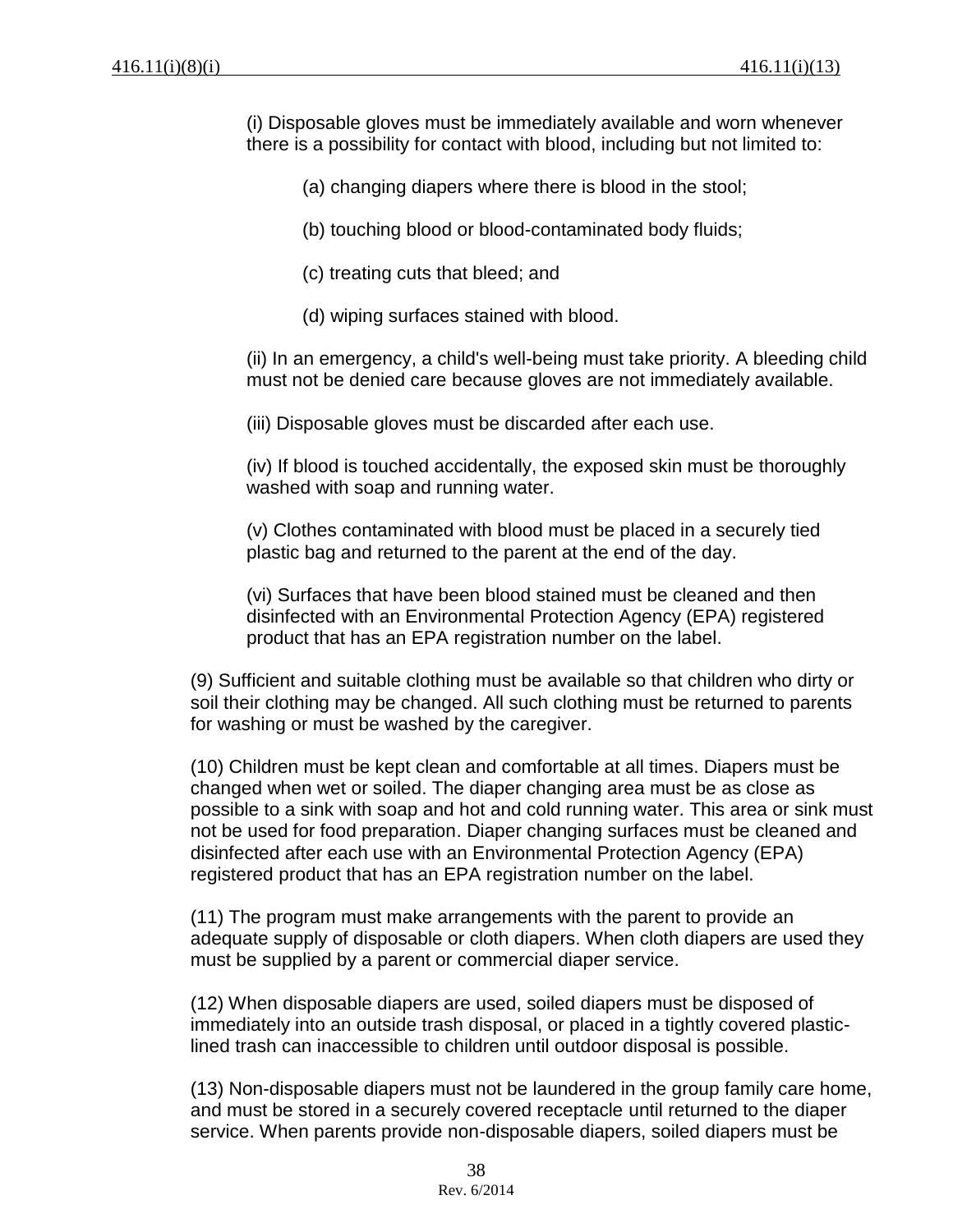placed in a securely tied plastic bag and returned to the parent at the end of the day.

(14) Toilet facilities must be kept clean at all times, and must be supplied with toilet paper, soap and towels accessible to the children.

(15) Toileting equipment, such as potty chairs, appropriate to the toilet training level of the children in the group must be provided.

(16) When more than one child in the program is being toilet trained, potty chairs must be emptied, cleaned and then sanitized or disinfected after each use with an Environmental Protection Agency (EPA) registered product that has an EPA registration number on the label.

(17) If only one child in the program is being toilet trained, potty chairs must be emptied and rinsed after each use and cleaned and then sanitized daily with a sanitizer or disinfectant with an Environmental Protection Agency (EPA) registered product that has an EPA registration number on the label.

(18) Potty chairs must not be washed out in a hand washing sink, unless that sink is cleaned, then sanitized or disinfected after such use.

(19) Either disposable towels or individual cloth towels for each child must be used. If individual cloth towels are used, they must be laundered daily.

(20) Sharing personal hygiene items, such as washcloths, towels, toothbrushes, combs and hairbrushes, is prohibited.

(21) All rooms, equipment, surfaces, supplies and furnishings accessible to children must be cleaned and then sanitized or disinfected, using an EPA registered product, as needed to protect the health of children, and in a manner consistent with the health care plan guidelines issued by the Office.

(22) The premises must be kept clean and free from dampness, odors and the accumulation of trash.

(23) The premises must be kept free of vermin.

(24) Equipment that is frequently used or touched by children on a daily basis must be cleaned and then sanitized or disinfected, using an EPA registered product, when soiled and at least once weekly.

(25) Carpets contaminated with body fluids must be spot cleaned.

(26) Extensive cleaning, such as shampooing carpets or washing windows and walls must occur when children are not present.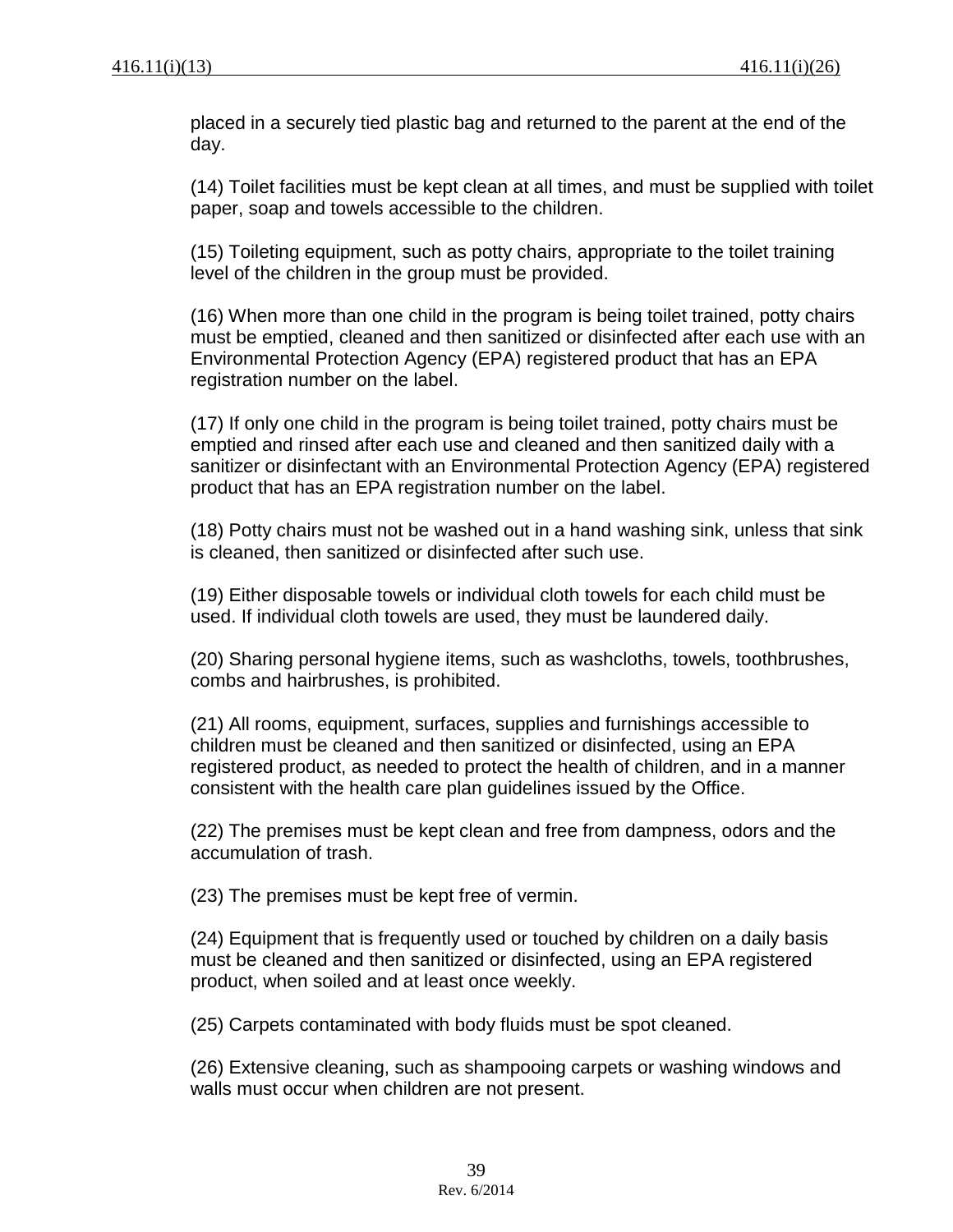(27) Garbage receptacles must be covered, and cleaned as needed after emptying.

(28) Thermometers and toys mouthed by children must be washed and disinfected using an EPA registered product before use by another child.

(29) Individual drinking cups or disposable cups must be provided daily. Once a drinking cup or eating utensils have been used by a child they may not be used by another child unless they are washed first.

(30) Between uses, dishes and utensils must be washed with soap and hot water and rinsed in hot running water.

(31) Linens, blankets and bedding must be cleaned at least weekly and before use by another child. Cribs, cots, beds, mats and mattresses must be cleaned thoroughly between uses by different children and at least monthly.

(32) Sanitizers and disinfectants must be used as directed on the product label.

(j) Pesticide use.

(1) Any application of pesticides (as the term pesticide is defined in section 33- 0101 of the Environmental Conservation Law) shall be completed in accordance with the requirements of section 390-c of the Social Services Law and sections 33- 1004 and 33-1005 of the Environmental Conservation Law.

(2) In addition to the requirements of section 390-c of the Social Services Law, each day care facility must send a notice home with each child or otherwise provide notification to the parent of each child not less than forty-eight hours prior to the application of pesticides. Such notice must include:

(i) the location and specific date of the application of pesticides and may include two alternate dates in the event that an outdoor application cannot be made due to weather conditions;

(ii) the pesticide product name and pesticide registration number assigned by the United States Environmental Protection Agency;

(iii) the following statement: "This notice is to inform you of a pending pesticide application at this facility. You may wish to discuss with a representative of the day care facility what precautions are being taken to protect your child from exposure to these pesticides. Further information about the product or products being applied, including any warnings that appear on the label of the pesticide or pesticides that are pertinent to the protection of humans, animals or the environment, can be obtained by calling the National Pesticide Information Center at 1-800-858-7378 or the New York State Department of Health Center for Environmental Health Info Line at 1-800-458-1158"; and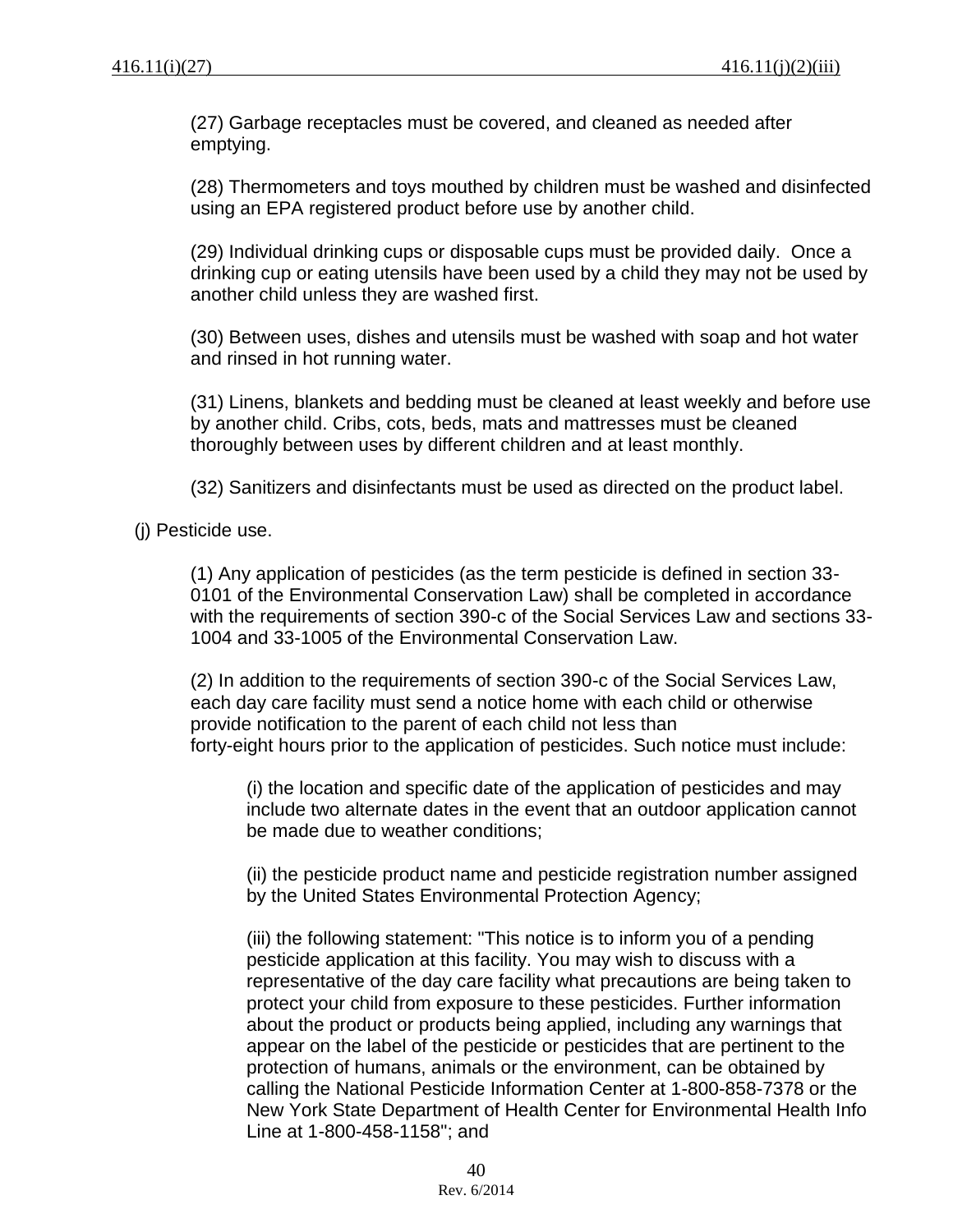(iv) the name of a representative of the day care facility and contact number for additional information.

(3) Any day care program that fails to send the appropriate notice of pesticide application as set forth in section 416.11(j) of this Part, for a first such violation, shall be issued a written warning in lieu of penalty. For a second violation, such program shall be subject to a penalty not to exceed one hundred dollars. For any subsequent violation, such program shall be subject to a penalty not to exceed two hundred fifty dollars for each violation. No penalty may be assessed by the Commissioner without affording the licensee with notice and an opportunity for a hearing pursuant to section 413.5 of this Article.

(4) Any finding by the Department of Environmental Conservation of a violation by the program of the requirements set forth in sections 33-1004 or 33-1005 of the Environmental Conservation Law shall be deemed a safety hazard to children in care and a violation of this section.

# **416.12 Nutrition**

(a) The group family day care program must provide sufficient and nutritious snacks to children.

(b) The program must ensure that each child in care for more than four hours a day receives a nutritious meal.

(c) Each child in care for more than ten hours a day must receive a minimum of two nutritious meals.

(d) Food must be prepared and stored in a safe and sanitary manner and served at appropriate intervals.

(e) If the program does not furnish meals, there must be adequate supplemental food available in the event that no meal is provided by the parent or if the meal provided by the parent is inadequate or of inadequate nutritional value.

(f) Programs changing their meal policy must provide adequate notice to parents.

(g) When meals are furnished by the program, food preferences for personal, religious or medical reasons may be accommodated. If resultant meal patterns or serving sizes will not meet the child's nutritional needs, a medical statement must be obtained documenting the appropriateness of the variation.

(h) When meals are furnished by the program, the servings must be in portions suitable for the size and age of the children in care, including infants. There must be a sufficient amount of food available to children to permit second helpings of nutritious foods.

(i) Children must be helped to gain independence in feeding themselves and should be encouraged to learn acceptable table manners appropriate to their developmental levels.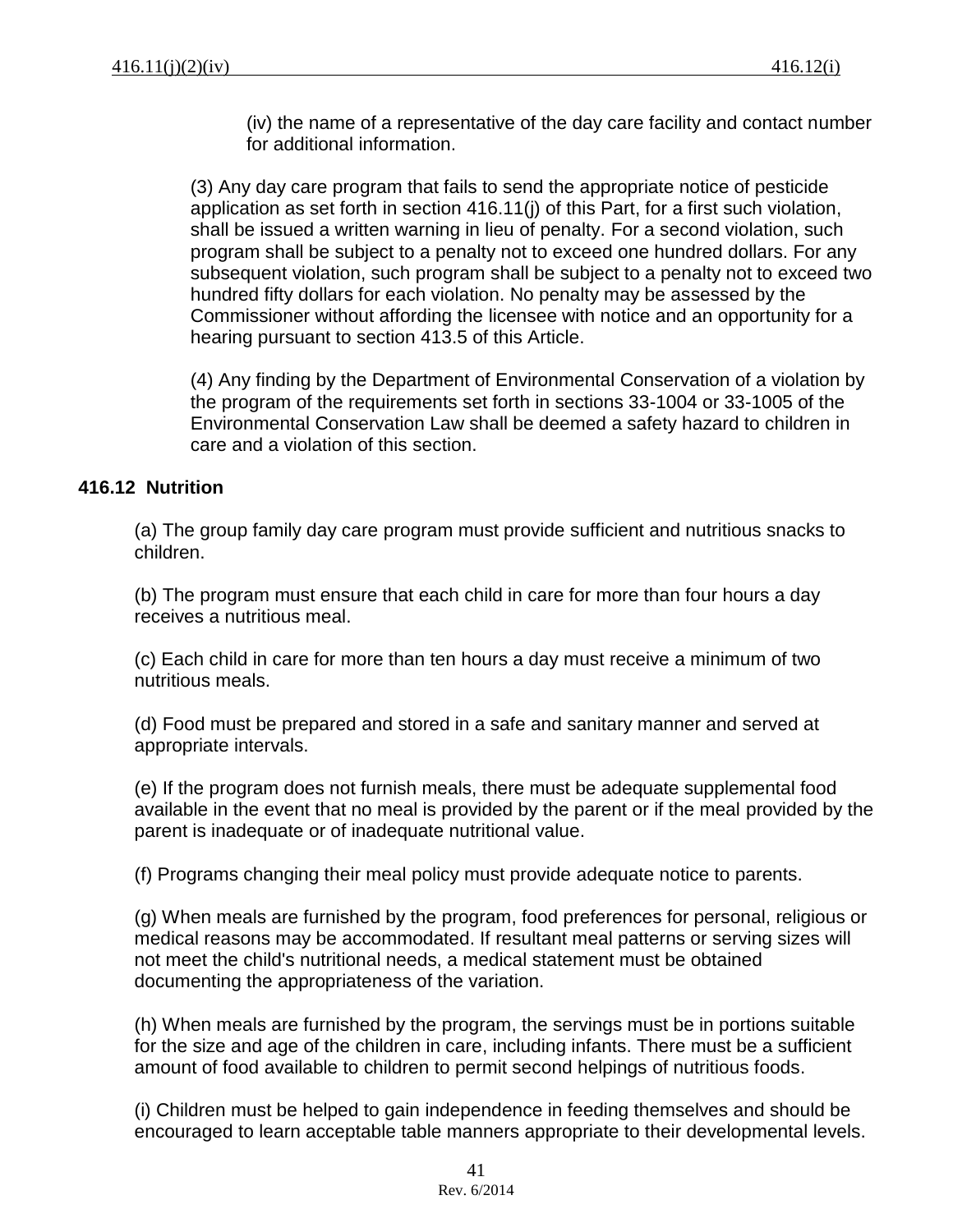(j) Sufficient time, based on age and individual needs, must be allowed for meals so that children will not be hurried.

(k) Perishable food, milk and infant formula must be kept refrigerated.

(l) Safe drinking water must be available to children at all times and must be offered at intervals that are responsive to the needs of the individual children.

(m) Disposable cups, plates and utensils may be used if discarded after use. Plastic eating utensils may be used if such utensils are not easily broken by young children and are discarded after use. Styrofoam cups may not be used for infants or toddlers.

(n) The program must obtain a written statement, from the parent of each infant in care, setting forth the breast milk, formula and feeding schedule instructions for the infant and must be updated as changes are made.

(o) Where infant formula is required, such formula may be prepared and provided by the parent, or by the program when agreed to in writing by the parent.

(p) The program must develop a plan for introducing age-appropriate solid foods in consultation with the parent.

(q) If more than one child in the program is receiving breast milk, infant formula or other individualized food items, all containers or bottles must be clearly marked with the child's first and last name.

(r) Unused portions of bottles or containers from which children have been spoon-fed must be discarded after each feeding or placed in a securely tied plastic bag and returned to the parent at the end of the day.

(s) Heating infant formula, breast milk and other food items for infants in a microwave oven is prohibited.

(t) If foods for older children are heated in a microwave, the food must be stirred and allowed to reach serving temperature before serving to prevent burns from hot spots.

(u) All devices used to warm breast milk, formula or food for infants, must be kept at a low temperature not exceeding 120°.

(v) A caregiver or volunteer must not hold an infant while removing a bottle or infant food from a crock pot or other warming device.

(w) All devices used for warming bottles or food must be kept out of reach of children.

(x) Every effort must be made to accommodate the needs of a child who is being breastfed.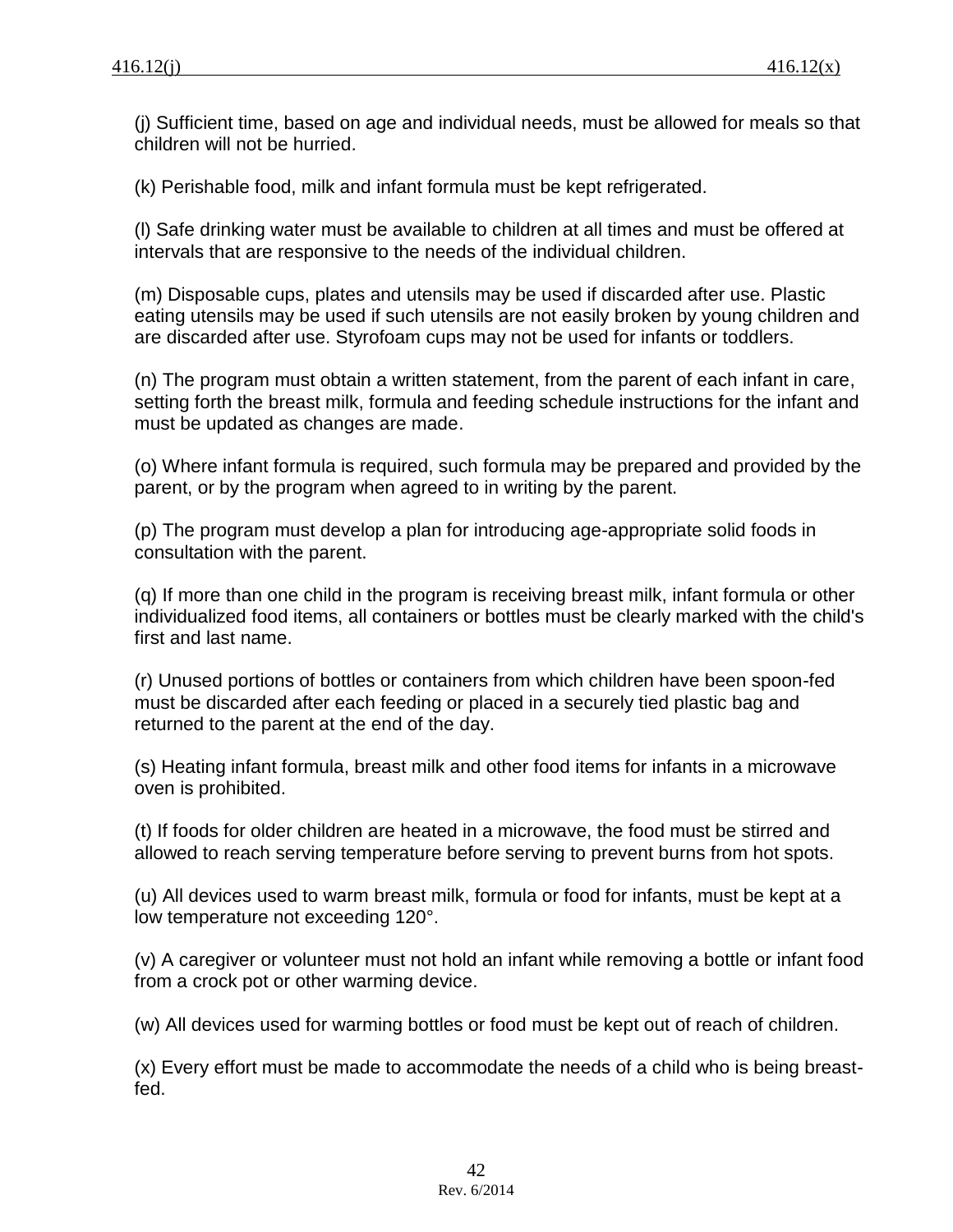(y) Infants six months of age or younger must be held while being bottle-fed. Infants over six months of age must be held while being bottle-fed until the infant consistently demonstrates the capability of holding the bottle and ingesting an adequate portion of the contents thereof.

(z) The propping of bottles is prohibited.

(aa) Each infant and toddler must be removed from the crib, playpen or cot and held or placed in an appropriate chair for feeding.

(ab) Children may not be placed in a crib with a bottle, food or drink.

(ac) A caregiver or volunteer must not force or bribe a child to eat nor use food as a reward or punishment.

(ad) Fluid milk, 100% juice and water, are the only beverages a caregiver may provide to children in the program.

(ae) When milk is served as a beverage, low-fat or fat-free milk (1% fat or less) must be served to children two years of age or older.

(af) When provided by the parent, beverages are not subject to the regulatory beverage standards.

(ag) All children with dietary restrictions based on a child's medical condition or religious beliefs of the family are exempt from the regulatory beverage requirements, when instructed in writing by the parent to the program.

(ah) The program must share information on healthy food and beverage choices and the prevention of childhood obesity with the parent.

### **416.13 Caregiver Qualifications**

(a) The provider, assistant(s), and substitutes must each meet the following qualifications:

(1) be at least 18 years old;

(2) have a minimum of either two (2) years of experience caring for children under six years of age, or one (1) year of experience caring for children under six years of age plus six hours of training or education in early childhood development. The phrase "experience caring for children" can mean child-rearing as well as paid and unpaid experience caring for children. The term "training" can mean educational workshops and courses in caring for preschool-age children;

(3) be capable of providing, and agree to provide, safe and suitable care to children which is supportive of the children's physical, intellectual, emotional and social well-being;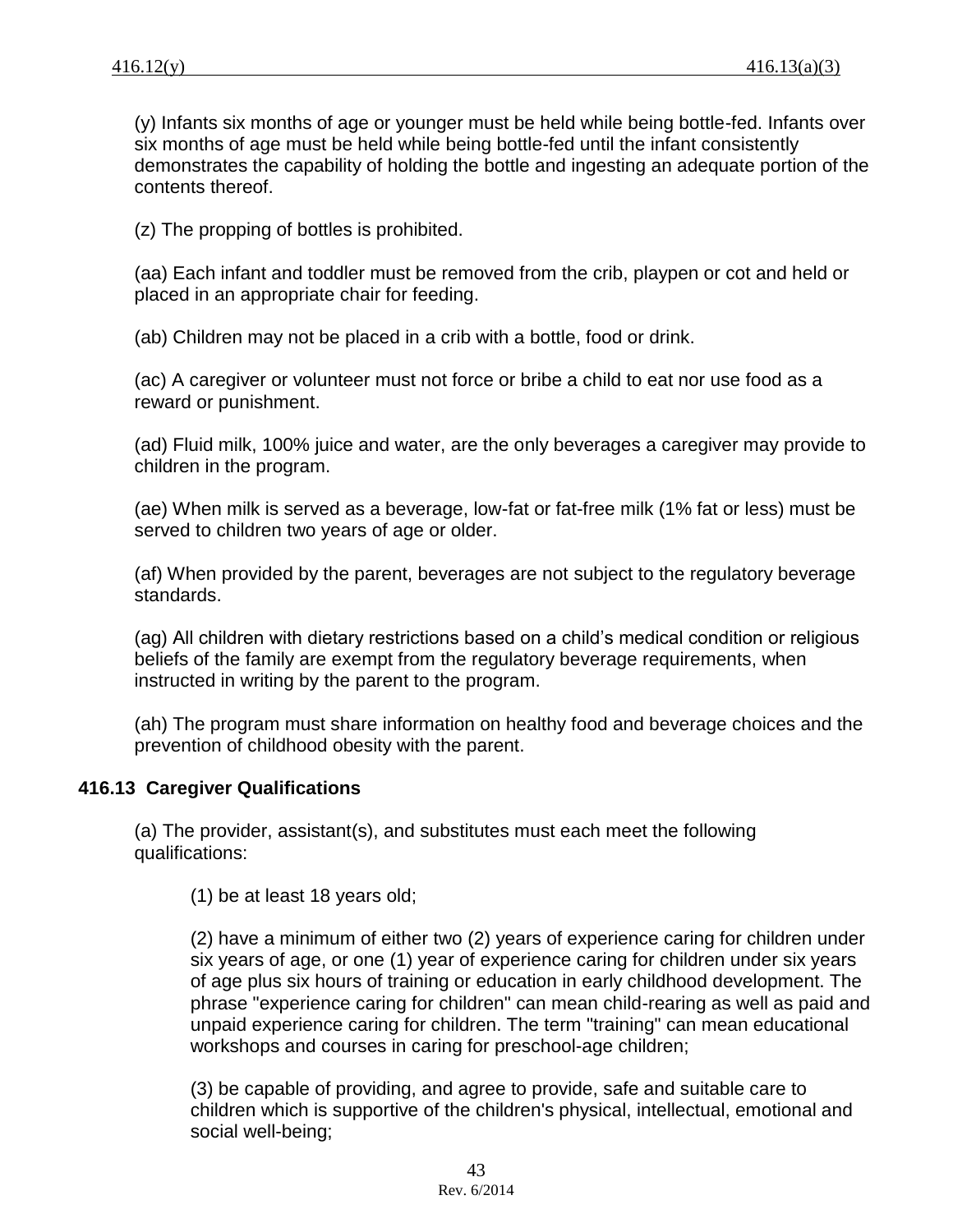(4) provide to the Office the names, addresses and daytime telephone numbers of at least three (3) acceptable references, other than relatives. At least one of the references must be able to attest to the employment history, work record and qualifications, if the person had ever been employed outside the home. At least one of the references must be able to attest to the character, habits and personal qualifications to be a group family day care provider, assistant, or substitute; and

(5) submit a satisfactory medical statement, as required in section 416.11(b).

(b) All caregivers and volunteers are required to comply with the criminal history review provisions of this Part and Part 413 of this Article.

(c) All caregivers and volunteers hired after June 30, 2013 must comply with the background check requirements for the register of substantiated category one cases of abuse or neglect maintained by the Justice Center for the Protection of Persons with Special Needs pursuant to Section 495 of the Social Services Law.

(d) All caregivers and volunteers are required to complete a Statewide Central Register database check.

(e) A person applying to be the provider must have completed a health and safety training as required in section 416.14(a) of this Part before being approved for that role.

(f) A person is not approved to be a caregiver until the child care program receives written approval from the Office.

### **416.14 Training**

(a) Before the Office issues an initial license, the person who will be the provider must complete a health and safety training course approved by the Office relating to the protection of the health and safety of children and must demonstrate basic competency with regard to health and safety standards. All health and safety training received after the application for a license has been submitted, but prior to issuance of the license, may be applied to the initial fifteen (15) hours of training required pursuant to section 416.14(d) of this Part. Health and safety training must be successfully completed once by an applicant or provider. If an applicant does not become licensed or registered within two years of successfully completing the health and safety training, the coursework must be repeated.

(b) Before the Office issues an application for a group family day care license to a person or entity who has yet to hold an Office of Children and Family Services day care license, that applicant must complete an Office-approved orientation session.

(c) Each provider and assistant must complete a minimum of fifteen (15) hours of training during the first six months of licensure.

(d) All assistants hired after the initial licensure of the home must complete a minimum of fifteen (15) hours of training during the first six months after becoming an assistant. In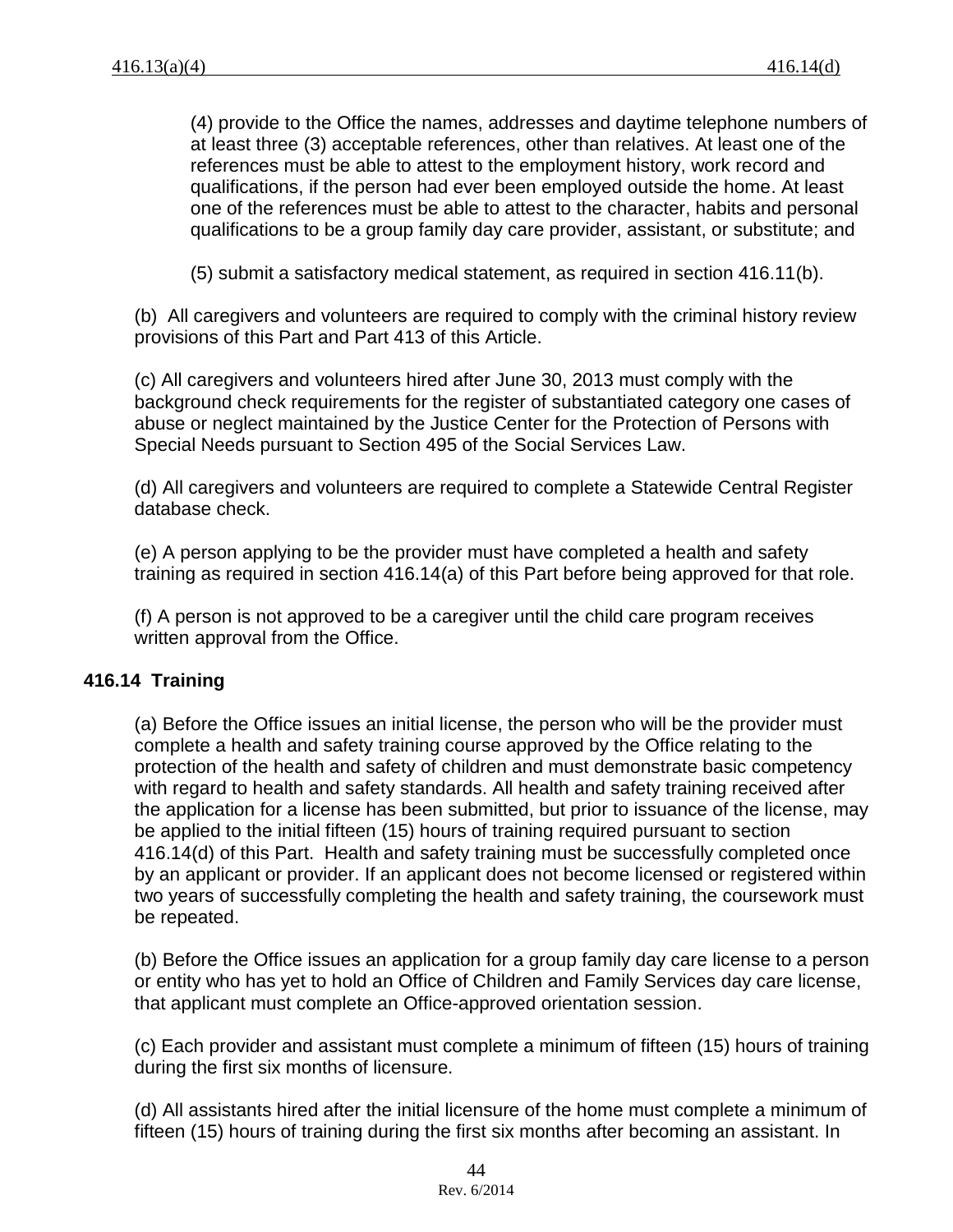either case, this initial fifteen (15) hours applies toward the total thirty (30) hour minimum requirement for each two-year period.

(e) Any person who becomes an assistant after the initial license of the home will be required to complete thirty (30) hours of training during the first two years of employment with the program and thirty (30) hours of training every two years thereafter.

(f) Each provider and assistant must complete a total of thirty (30) hours of training every two years. Such training must address the following topics:

(1) principles of childhood development, focusing on the developmental stages of the age groups for which the program provides care;

(i) Principles of childhood development include such things as meeting the physical, social and developmental needs of children, including those with special needs; behavior management and discipline; promoting play and physical activity; individual development variation and learning styles; infant and toddler brain development and cross cultural skills and knowledge.

(2) nutrition and health needs of infants and children;

(i) Nutrition and health needs of infants and children include such things as healthy menu planning, obesity prevention, benefits of and how to encourage breastfeeding for mothers returning to work, training in infectious diseases, Cardio Pulmonary Resuscitation(CPR), first aid, health and safety practices, preventive techniques in sudden infant death syndrome, medication administration training.

(3) child day care program development;

(i) Child day care program development topics include such things as the benefits of continuity of care practices, staff supervision and coaching, program variety and activity; infant, toddler, pre-school, and school age quality programming, promoting children's language development and social and emotional skills, and establishing nurturing, stimulating environments; rest time policies and procedures including meeting the needs of children who do not nap; hand washing; meeting the program needs of mixed age groups in family day care and group family day care.

(4) safety and security procedures;

(i) Safety and security procedures include such things as communication between parents and caregivers, emergency preparedness and response practices and procedures, fire safety, pool and water sports safety, playground safety, supervising daily activities and family engagement techniques.

(5) business record maintenance and management;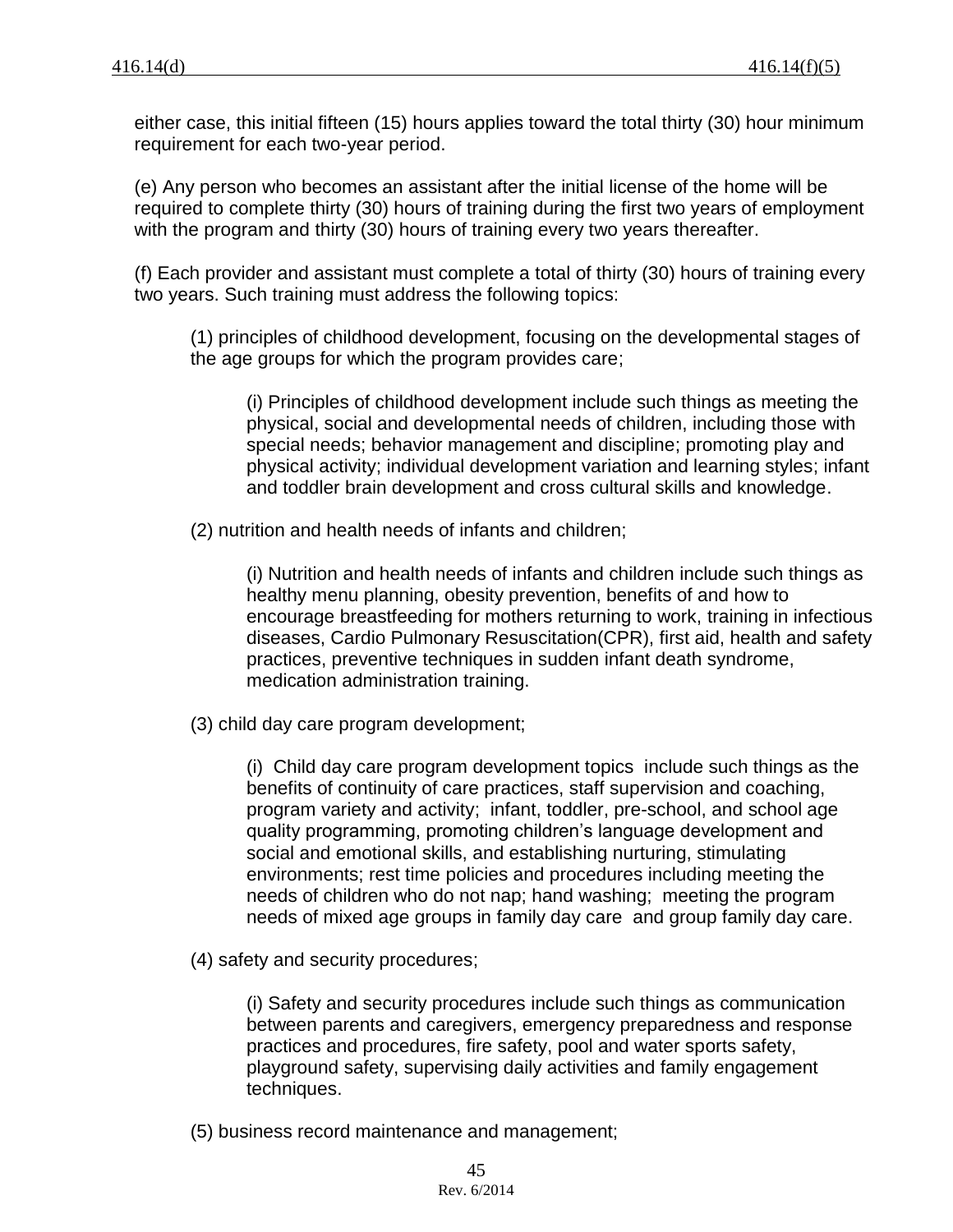(i) business record maintenance and management includes such things as training in New York State and Federal requirements as a business owner and employer, child day care record keeping and documentation requirements, time maintenance, organizational skills, scheduling and coverage, staff supervision and coaching.

(6) child abuse and maltreatment identification and prevention;

(i) child abuse and maltreatment identification and prevention includes such things as reporting protocol; how to make a report to the state central register; documenting incidents and daily health checks; child abuse policy/procedure including safety plan.

(7) statutes and regulations pertaining to child day care;

(8) statutes and regulations pertaining to child abuse and maltreatment;

(i) statutes and regulations pertaining to child abuse and maltreatment includes such things as Mandated Reporter training; responsibilities of a mandated reporter; and

(9) education and information on the identification, diagnosis and prevention of shaken baby syndrome.

(g) Training received after the application has been submitted, but before the application has been approved and the license granted, may be counted towards the initial fifteen (15) hours required in section 416.14(d) of this Part. When a program has submitted a renewal application, and the provider and assistant(s) have satisfied the 30-hour training requirement for the current licensing period, the provider and assistant(s) will be credited with any additional training hours taken during that time that exceed the 30 hours, toward the new licensing period.

(h) Training received within the ninety (90) day period prior to the two-year mid-point in the four-year licensing cycle, may count toward the next two-year period, if the training requirement for the first two years of the license has been met.

(i) For the thirty (30) hours of training that must be received every two years after the first period of licensure, any provider or assistant who can demonstrate to the Office basic competency in a particular topic may determine in which of the specified topics he or she needs further study. The Office may also exempt any provider or assistant from participating in training on a particular topic upon demonstration of substantially equivalent knowledge or experience related to that topic. All persons with such exemptions must still complete a minimum of thirty (30) hours of training during each twoyear period.

(j) Each provider or assistant must submit verification of completion of the training requirements to their program's designated licensing office.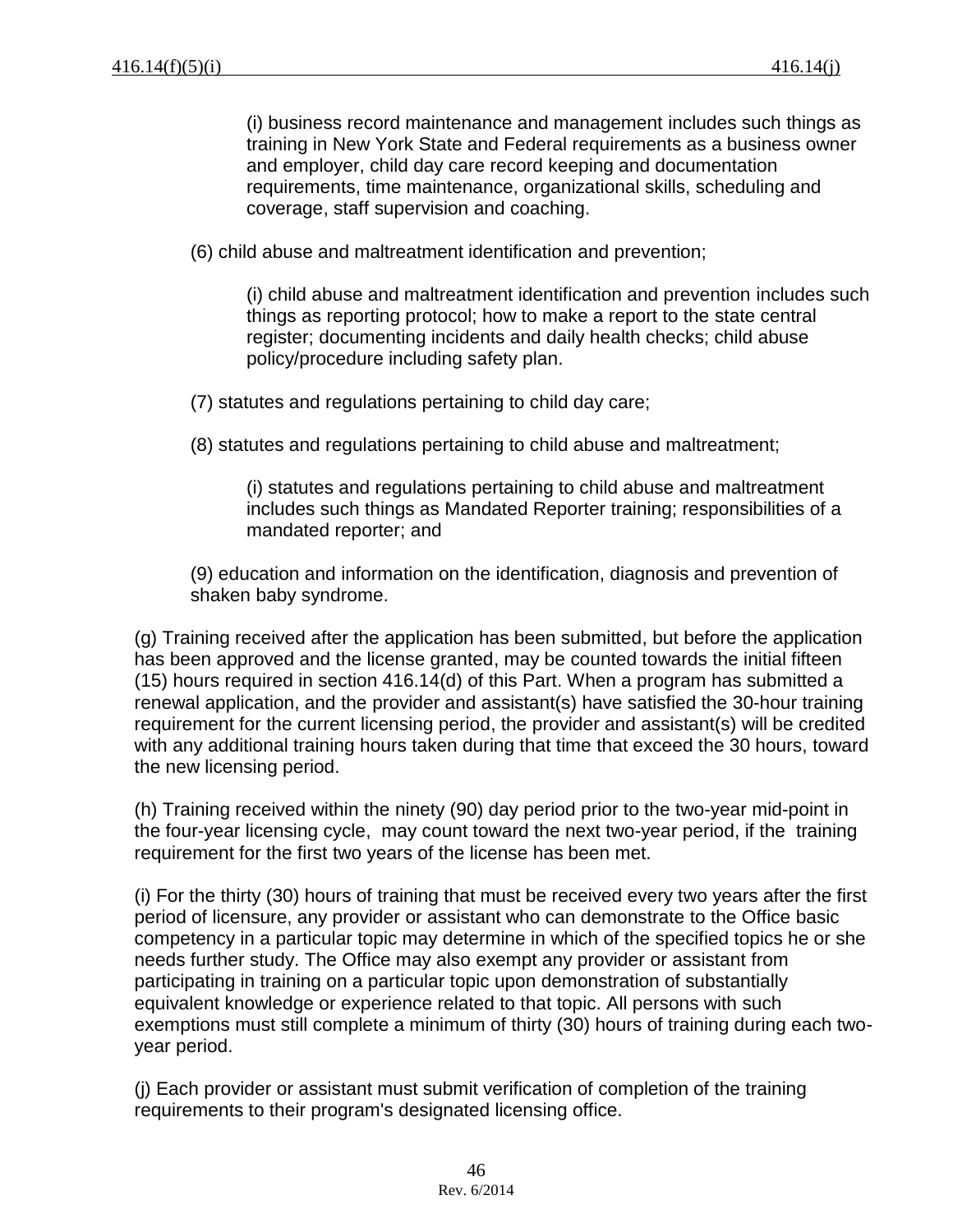(k) All training that counts toward the required thirty (30) hours must be approved by the Office of Children and Family Services as per Office policies regarding training and trainers.

(l) Caregivers who will be responsible for administering medications must receive training pursuant to Section 416.11(e) of this Part.

(m) All child day care programs must have at least one caregiver, who holds a valid certificate in cardiopulmonary resuscitation (CPR) and first aid, on the premise of the child care program during the program's operating hours.

(n) CPR and first aid certificates must be appropriate to the ages of the children in care.

(o) The caregiver(s) who holds the valid certification in CPR and First Aid must have their certification available for review during their working hours at the program on file.

(p) A licensee operating more than one licensed or registered family-based day care program must complete an Office-approved training in the management and administration of multiple day care sites. This training may be counted toward the 30 hours of required training and must be completed within one year of the effective date of these regulations.

#### **416.15 Management and Administration**

(a) General licensing requirements.

(1)

(i) Each group family day care home must obtain a license from the Office. No person or entity may operate a group family day care home without a license from the Office.

(ii) Each group family day care home must operate in compliance with the regulations of the Office and all other applicable laws and regulations.

(2) Each group family day care home which has been issued a license by the Office must openly display such license and all waivers, limitations and restrictions in the home for which it was issued.

(3) A new application for a license must be submitted to the Office when there is a change in the address, or change in the provider of an entity-owned child care program, or when a license is sought following the Office's revocation of, or denial of a license.

(4) Under no circumstances will a group family day care licensee or family day care registrant be permitted to hold more than one group family day care license or a family day care registration simultaneously. However, nothing contained herein shall prohibit the continued operations of programs already licensed or registered prior to the effective date of these regulations, unless the license or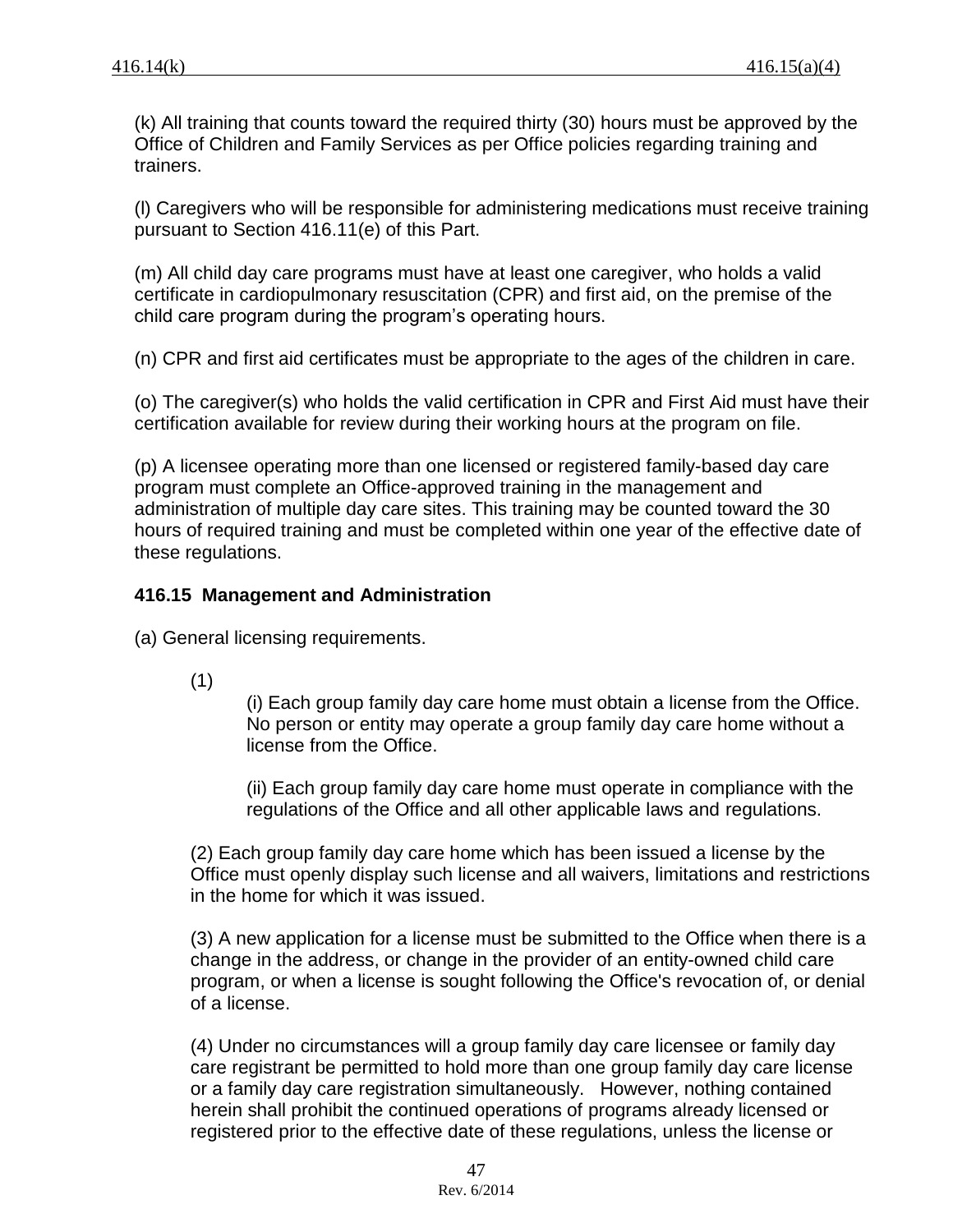registration of the home is revoked, terminated or suspended pursuant to the procedures set forth in section 413.3 of this article.

(5) When the group family child day care licensee is an individual, that person must be the Provider, as defined in section 413.2(c)(12) of this Article. However, nothing contained herein shall prohibit the continued operation of programs already licensed or registered, where a person other than the licensee has been named as the Provider, where the program was licensed or registered prior to the effective date of these regulations, unless the license or registration of the home is revoked, terminated or suspended pursuant to the procedures set forth in section 413.3 of this Article.

(6) When the group family child day care licensee is an entity other than an individual, the person named as the Provider, as defined in Part413.2(c)(12) must be a person with a business interest in the entity. However, nothing contained herein shall prohibit the continued operation of programs already licensed or registered, where a person other than a person with a business interest in the entity has been named as the Provider, where the program was licensed or registered prior to the effective date of these regulations unless the license or registration of the home is revoked, terminated or suspended pursuant to the procedures set forth in section 413.3 of this Article.

(7) Under no circumstances may there be more than one licensed or registered child day care program in any one dwelling unit in a personal residence. However, nothing contained herein shall prohibit the continued operation of more than one licensed or registered family or group family day care home in a personal residence where all such homes in the personal residence were licensed or registered prior to March 1, 2002, unless the license or registration of the home is revoked, terminated or suspended pursuant to the procedures set forth in section 413.3 of this Article.

(8) In a personal residence where more than one licensed or registered family or group family day care home was located prior to March 1, 2002, the maximum capacity of all licensed and registered family and group family day care homes in the residence shall not under any circumstances exceed 20 children in total, including school-age children who receive care for only part of the day, and no individual group family day care home located in such a residence may have a maximum capacity of more than 10 children, including school-age children who receive care for only part of the day. Each such licensed and registered family and group family day care home must be operated as a separate facility and must have separate emergency exits sufficient to meet the requirements of section 416.4 or 417.4 of this Article, as appropriate.

(9) The provisions specified on the license are binding and the group family day care home must operate in compliance with the terms of the license. The number and age range of children specified thereon are the maximum number and age range of children who may be in the care of the group family day care home at any one time.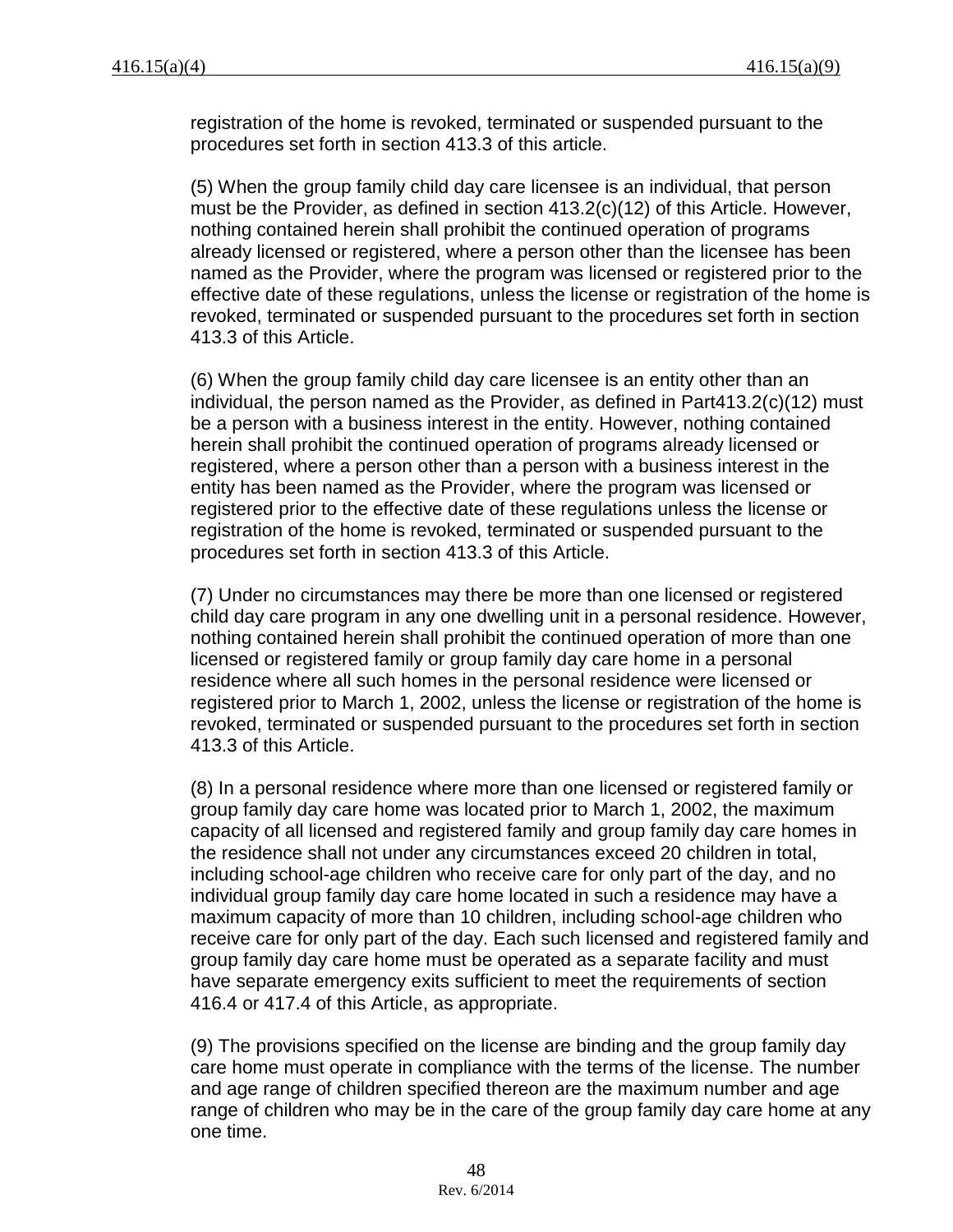(10) No license will be issued unless the licensee is in full compliance with the regulations of the Office and all other applicable laws and regulations except where a waiver of one or more requirements of this Part has been approved in writing by the Office in accordance with section 413.6 of this Article.

(11) The effective period of the initial license for a group family day care home will be up to two years so long as the licensee remains in compliance with applicable laws and regulations during such periods. Each subsequent license will be effective for a period up to four years so long as the licensee remains in compliance with applicable laws and regulations during such periods.

(12) A license is not transferable to any other person, entity or location.

(13) Group family day care homes required to be licensed with the Office will not be exempt from this requirement through registration with another State agency or certification, registration or licensure by any local governmental agency or authorized agency; and

(14) Before denial of an application for licensure or renewal of licensure, the licensee is entitled to a hearing before the Office pursuant to section 413.5 of this Article.

(b) General operation requirements.

(1) Individual children must be cared for less than 24 hours a day. No caregiver may work more than two consecutive shifts.

(2) The licensee must make a written request to the Office before providing an additional shift of care beyond what was specified and approved in the initial application.

(3) The licensee cannot provide an additional shift of care until the changes have been approved in writing by the Office.

(4) The caregivers, employees, volunteers and all members of the household must be in good health and be of good character and habits.

(5) Submission of fraudulent documents to the Office or its representatives is prohibited.

(6) Confidentiality.

(i) Information relating to an individual child is confidential and cannot be disclosed without written parental permission to anyone other than the Office, its designees or other persons authorized by law.

(ii) Information relating to an individual child may be disclosed to a social services district where the child receives a day care subsidy from the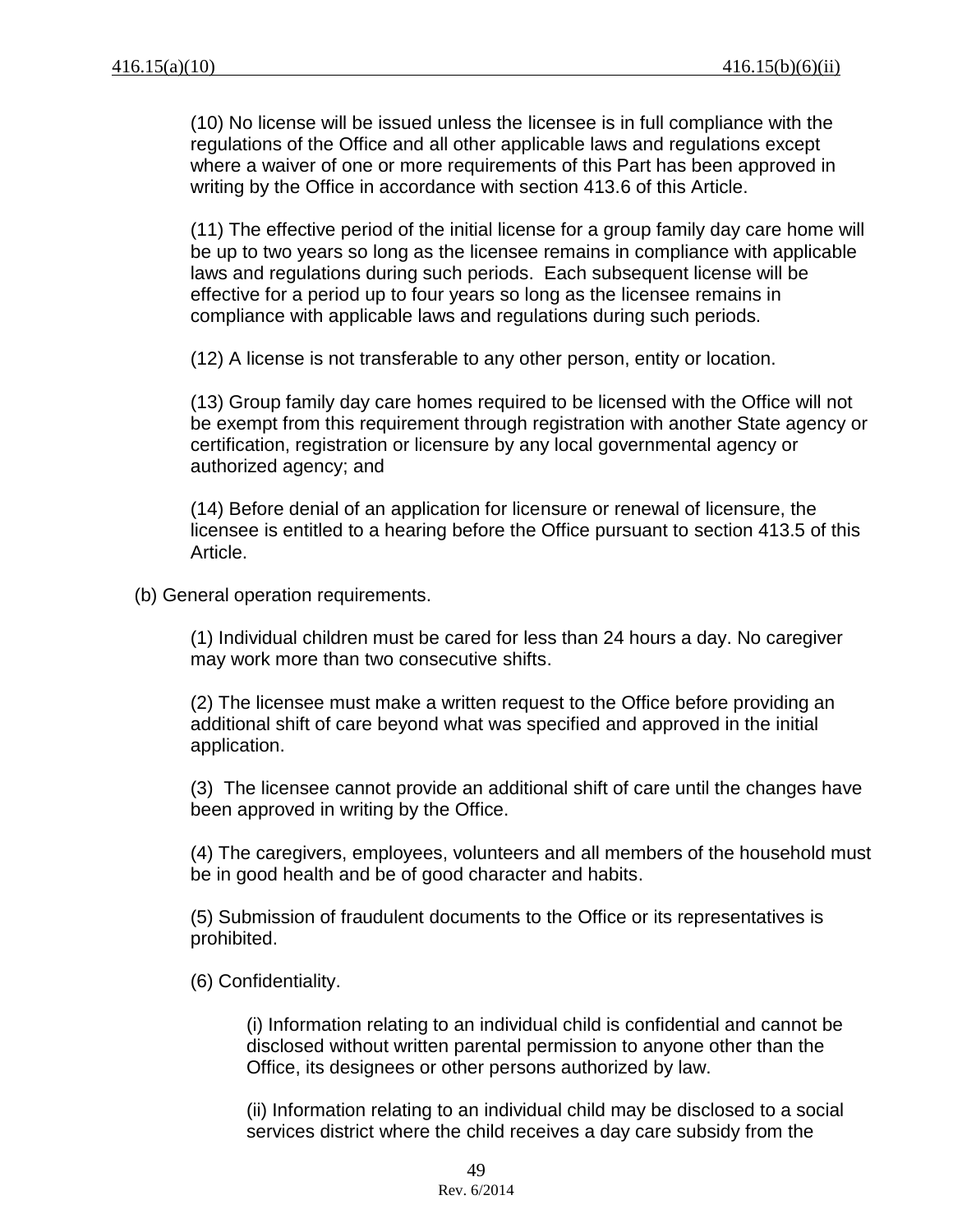district, where the child has been named in a report of alleged child abuse or maltreatment, or as otherwise authorized by law.

(iii) Disclosure of confidential HIV-related information, as defined in section 360-8.1 of this Title, concerning a child receiving group family day care is not permitted except in a manner consistent with article 27-F of the Public Health Law.

(7) A group family day care home may not refuse to admit a child to the home solely because the child is a child with a developmental delay or disability or has been diagnosed as having human immunodeficiency virus (HIV), HIV-related illness or acquired immune deficiency syndrome (AIDS). Each such child must be evaluated by the program to determine whether the child could be accommodated in the program if reasonable modifications are made to the premises and/or program. Nothing contained in section 416.11 of this Part, shall be deemed to require the program to incur significant additional expenses to modify the premises and/or program to accommodate such a child.

(8) The parent of any child receiving group family day care must have:

(i) unlimited and on demand access to such child;

(ii) the right to inspect all parts of the home used for child day care or which could present a hazard to the health or safety of the child whenever the parent requests at any time during the hours of operation of the home;

(iii) unlimited and on demand access to the caregivers whenever such child is in care or during the normal hours of operation; and

(iv) unlimited and on demand access to written records concerning such child except where access to such records is otherwise restricted by law.

(9) Electronic monitors and surveillance equipment.

(i) The parents of all children receiving care in a group family day care home equipped with electronic monitoring devices or surveillance cameras installed for the purpose of allowing parents to view their children in the day care setting by means of the Internet must be informed that cameras will be used for this purpose. All assistants and employees of the group family day care home must also be informed if electronic monitoring devices or surveillance cameras will be used for this purpose.

(ii) All parents of children enrolled in the group family day care home and all assistants and employees of the group family day care home must be made aware of the locations of all electronic monitoring devices or surveillance cameras used at the group family day care home.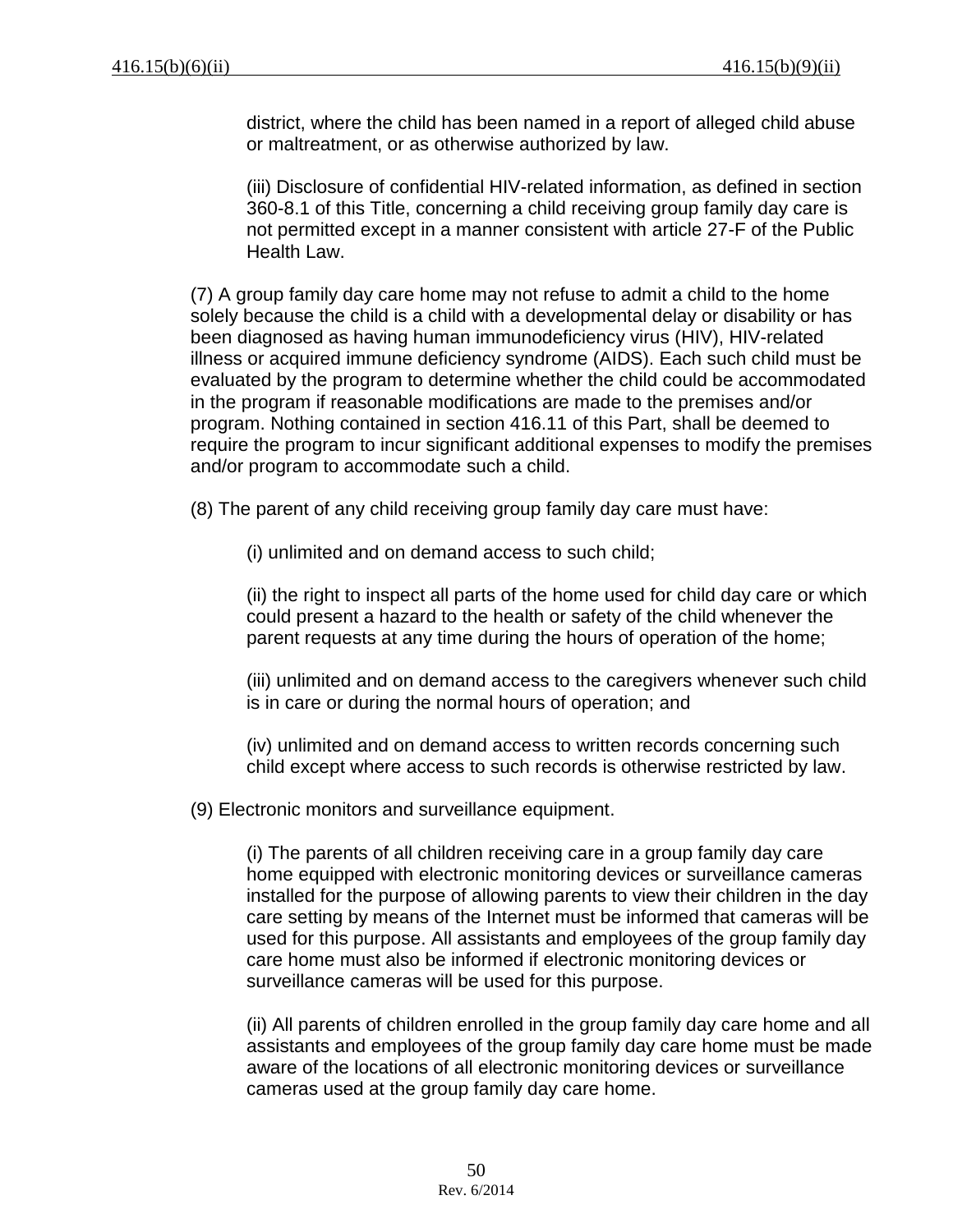(iii) Group family day care homes opting to install and use electronic monitoring devices or surveillance cameras must comply with all State and federal laws applicable to the use of such equipment.

(iv) Electronic monitoring devices and surveillance cameras may not be used as a substitute for competent direct supervision of children.

(v) Electronic monitoring devices or surveillance cameras are permitted to transmit images of children in common rooms, hallways and play areas only. Bathrooms and changing areas must remain private and free of all electronic monitoring devices and surveillance cameras.

(vi) Group family day care homes that use electronic monitoring devices or surveillance cameras must allow inspectors and other representatives of the Office to have access to such equipment and to have viewing privileges as required by the Office.

(vii) Parents of children, caregivers, employees and volunteers must be notified when electronic monitoring devices or surveillance cameras are used.

(viii) Group family day care homes opting to allow parents to view their children in the day care setting by means of the Internet or other electronic means must use and maintain adequate security measures at all times. Such measures include but are not limited to: frequent changes of passwords; filtering measures that prohibit public access to or viewing of day care activities via the Internet or other electronic means; and immediate corrective action in response to any report of abuse of the system or inappropriate access. Group family day care homes must also advise the parents having access to views of the day care home through the Internet or other electronic means of the importance of security in regard to such viewing and of the importance of the privacy rights of other children who may be viewed.

(10) (i) A group family day care home must admit inspectors and other representatives of the Office onto the grounds and premises at any time during the hours of operation as documented with the Office on the application for group family day care. Such inspectors and representatives must be given free access to the building, the caregivers, employees and volunteers, the children and any program records.

(ii) A group family day care home must cooperate with inspectors and other representatives of the Office in regard to any inspections or investigations that are conducted by the Office or its representatives.

(iii) A group family day care home also must cooperate with local Child Protective Services staff conducting any investigation of alleged child abuse or maltreatment.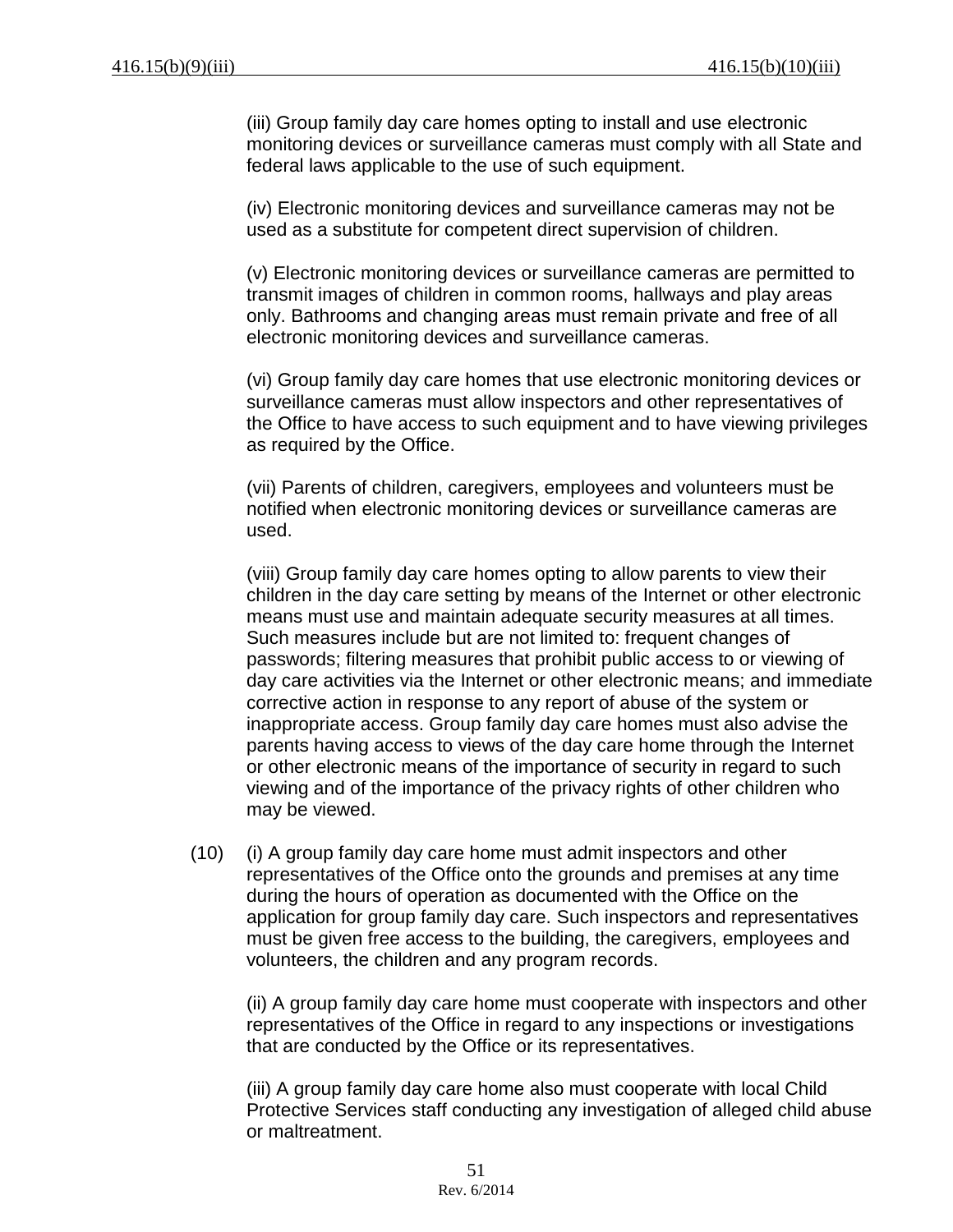(iv) No provider, caregiver, employee, volunteer or household member may place or attempt to place an Office representative, who is performing his/her role as such, in reasonable fear of physical injury.

(v) Any intentional display of physical or verbal force, which would give an Office representative reason to fear or expect bodily harm, is prohibited.

(vi) Intentional and wrongful physical contact with an Office representative is prohibited.

(11) In hiring caregivers subsequent to issuance of a license, a program:

(i) must notify the Office immediately in writing when there is any change of caregivers;

(ii) must submit to the Office within 15 days of the written notification of the change in caregivers, the name of any new caregiver and the supporting documentation needed to complete the approval process, including:

(a) the forms necessary for the Office to inquire whether the applicant is the subject of an indicated report of child abuse or maltreatment on file with the Statewide Central Register of Child Abuse and Maltreatment,

(b) the forms necessary to check the register of substantiated category one cases of abuse or neglect maintained by the Justice Center for the Protection of Persons with Special Needs pursuant to Section 495 of the Social Services Law,

(c) fingerprint images necessary for the Office to conduct a criminal history review,

(d) a sworn statement indicating whether, to the best of the applicant's knowledge, he or she has ever been convicted of a misdemeanor or felony in New York State or any other jurisdiction, and

(e) three (3) acceptable references;

(iii) must ensure that a medical statement has been submitted before the person has any involvement with children in care, as required in section 416.11 of this Part;

(iv) may, during the Office's review of all documentation for any proposed caregiver, continue to operate a group family day care home with any individual who is identified on the list required by section 416.15(c)(12) of this Part; and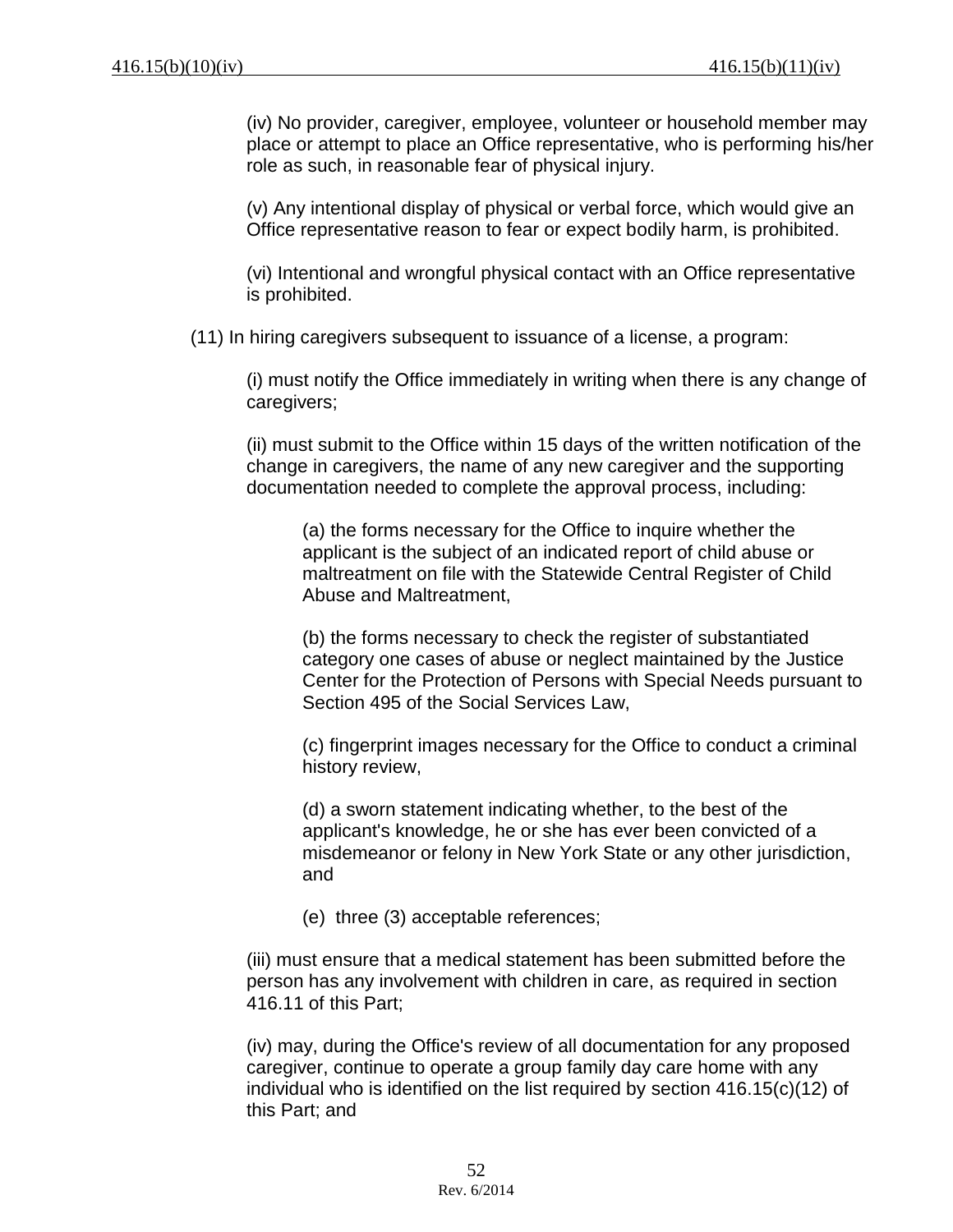(v) may not leave the proposed caregiver in sole charge of or unsupervised with children until such time as the Office approves the caregiver.

(12) The group family day care home must report to the Office: any change affecting, or which reasonably might be expected to affect, those portions of the building and property in which the program is operating or which are used for the children's egress in the case of emergency; any change in household members; and any other change that would place the home out of compliance with applicable regulations.

(13) The caregivers, employees and volunteers must be familiar with the regulations governing group family day care. Such regulations must be readily accessible to the caregivers for reference purposes and must be made available for review to a parent of a child in care upon request by a parent.

(14) The caregiver must immediately notify the parent and Office upon learning of the death, serious incident, serious injury, serious condition, communicable illness, or transportation to a hospital, of a child which occurred while the child was in care at the program or was being transported by a caregiver. A serious incident includes any event in which a child requires medical attention other than routine illness, is left without competent supervision for any period of time, or leaves the program without an approved caregiver or designated person.

(15) Parents must be given the opportunity to discuss issues related to their children and care of their children with the caregivers. Such opportunities must occur at the time of enrollment of the child in the program and as frequently as needed thereafter, but at least annually.

(16) The indoor and outdoor areas of the home where the children are being cared for must not be used for any other business or social purpose or non-daycare activity when children are present, such that the attention of the caregivers is diverted from the care of the children.

(17) When a program proposes to care for a child under the age of six weeks, prior approval must be obtained from the Office. In seeking such approval, the program must furnish, in writing, the following:

(i) identifying information related to the specific child who would receive care, including the parents name and address, and the child's name, gender and age;

(ii) the extenuating circumstance necessitating the care; and

(iii) a description of what the program will do to achieve consistency with the Office's guidelines for the care of children under the age of six weeks.

(18) (i) Within five days after receiving the initial license and before actually commencing operation, the program must, using a form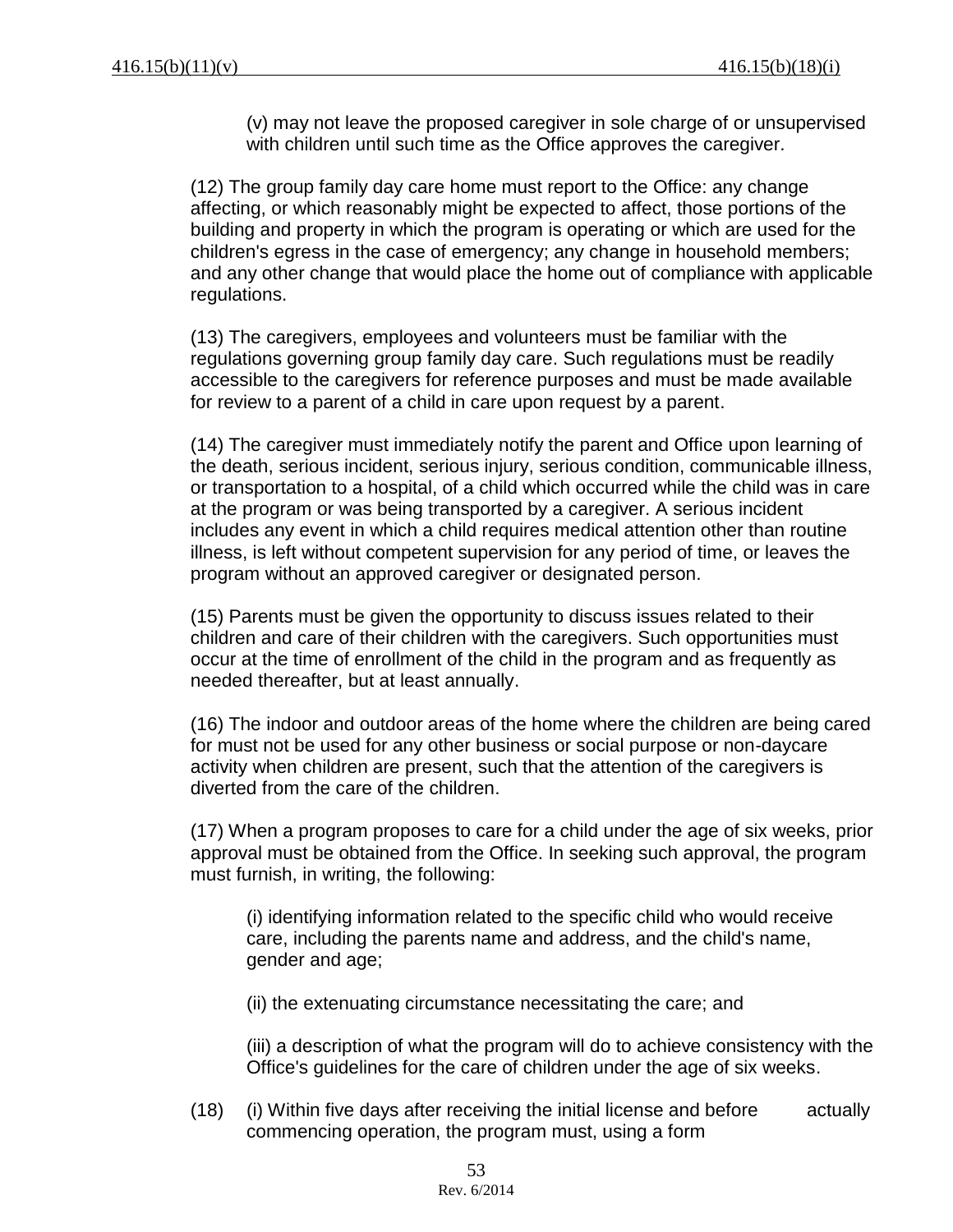specified by the Office for that purpose, notify the local police and fire departments of the municipality within which the group family day care home is located of the following:

(a) the address of the group family day care home;

- (b) the maximum capacity of the group family day care home;
- (c) the age range of children that will be in care; and
- (d) the hours during which children will be in care.

(ii) If the local municipality does not have a police or fire department, the sheriff of the county within which the group family day care home is located must be notified instead. The program must notify the local police and fire departments or the county sheriff, as appropriate, if there is any change in any of the information required to be provided pursuant to section 416.15(b)(18)(i) of this Part.

(19) Within five days of a household member turning eighteen years of age or a person eighteen years of age beginning to reside at the premises, the program must:

(i) submit the State Central Register of Child Abuse And Maltreatment database check forms necessary to complete required screening by the Statewide Central Register of Child Abuse and Maltreatment to determine if the person is the subject of an indicated report of child abuse or maltreatment; and

(ii) submit the forms necessary to check the register of substantiated category one cases of abuse or neglect maintained by the Justice Center for the Protection of Persons with Special Needs pursuant to Section 495 of the Social Services Law; and

(iii) submit the necessary fingerprint image necessary to complete the criminal history review required pursuant to section 413.4 of this Article.

(20) No person other than a caregiver may have unsupervised contact with a child in care at the program.

(21) All group family day care homes that accept direct or indirect payments from a social services district or a payment from a parent or caretaker for providing subsidized child care must comply with all relevant requirements of the child care subsidy program and Part 415 of this Article.

(22) The program must give the parent, at the time of admission of the child, a written policy statement including but not limited to: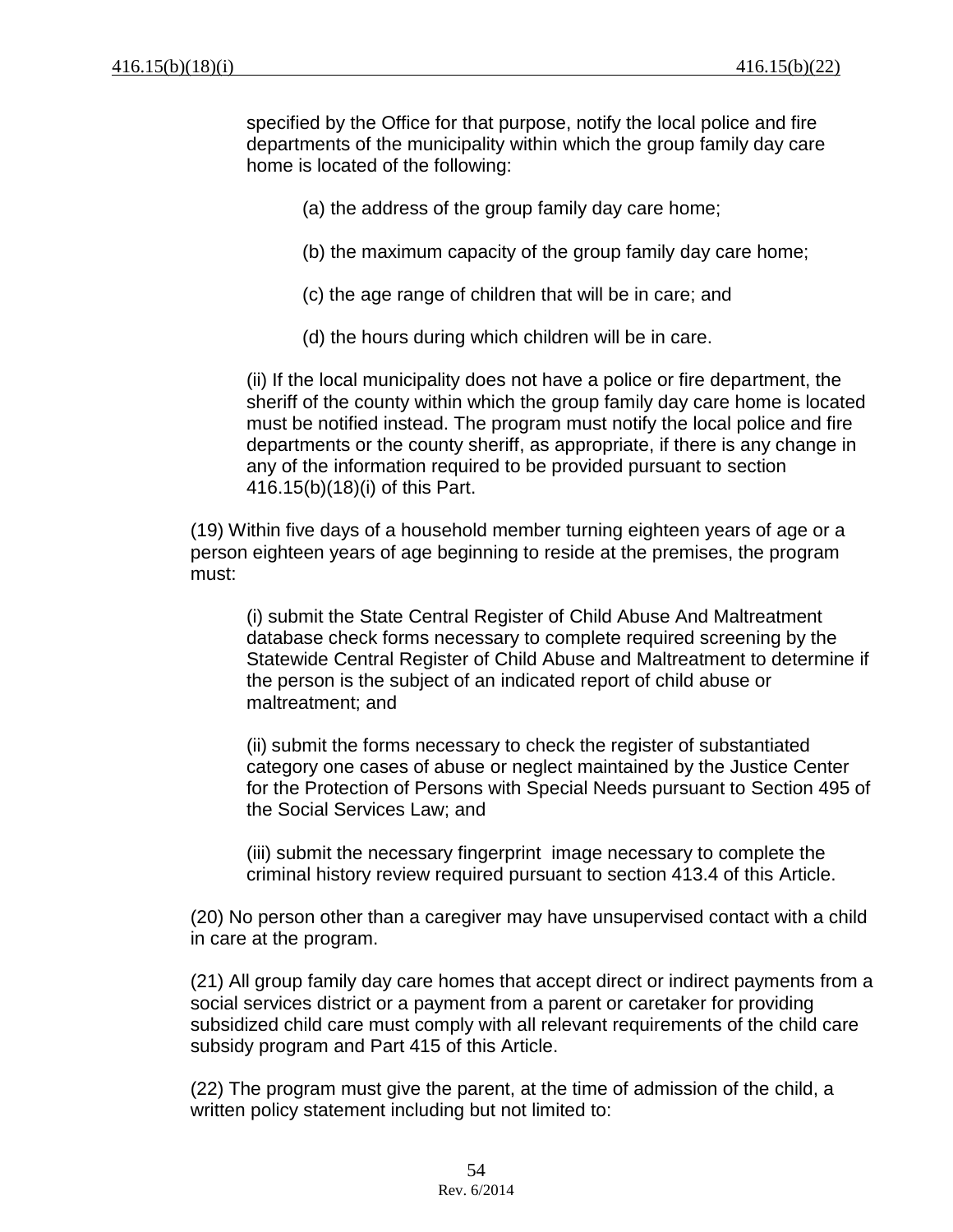(i) the responsibilities of the program;

(ii) the responsibilities of the parent;

(iii) the policies of the program regarding admission and disenrollment policies;

(iv) how parents will be notified of accidents, serious incidents and injuries;

(v) the plan for behavior management;

(vi) the evacuation plan;(vii) the program activities;

(viii) a summary of the program's health policies, to include the level of illnesses the program will accommodate;

(ix) actions the program will take in the event a child is not picked up as scheduled;

(x) meal arrangements;

(xi) instructional materials on the available procedures if they suspect their child has been abused or maltreated;

(xii) how to access the regulations;

(xiii) contact information for the Office including the Child Care Complaint Line;

(xiv) transportation policy; and

(xv) as applicable, written notification that there is a firearm, shotgun, rifle or ammunition on the premises.

(23) Applicants and existing programs are required to notify the Office within 15 days if the day care home becomes licensed, registered, or certified with the Office or any other agency to provide any type of care to children or adults.

(24) Child day care programs must keep all records relevant to the current licensing period, and the immediately preceding licensing period.

(25) Mid-point requirements for four-year license holders. At the two-year calendar date in a four year licensing cycle, a program must be in compliance with the following mid-point requirements and be able to show proof of compliance to the Office when requested:

(i) Where a program uses a private water supply, a report from a state licensed laboratory or individual, based on tests performed within the 12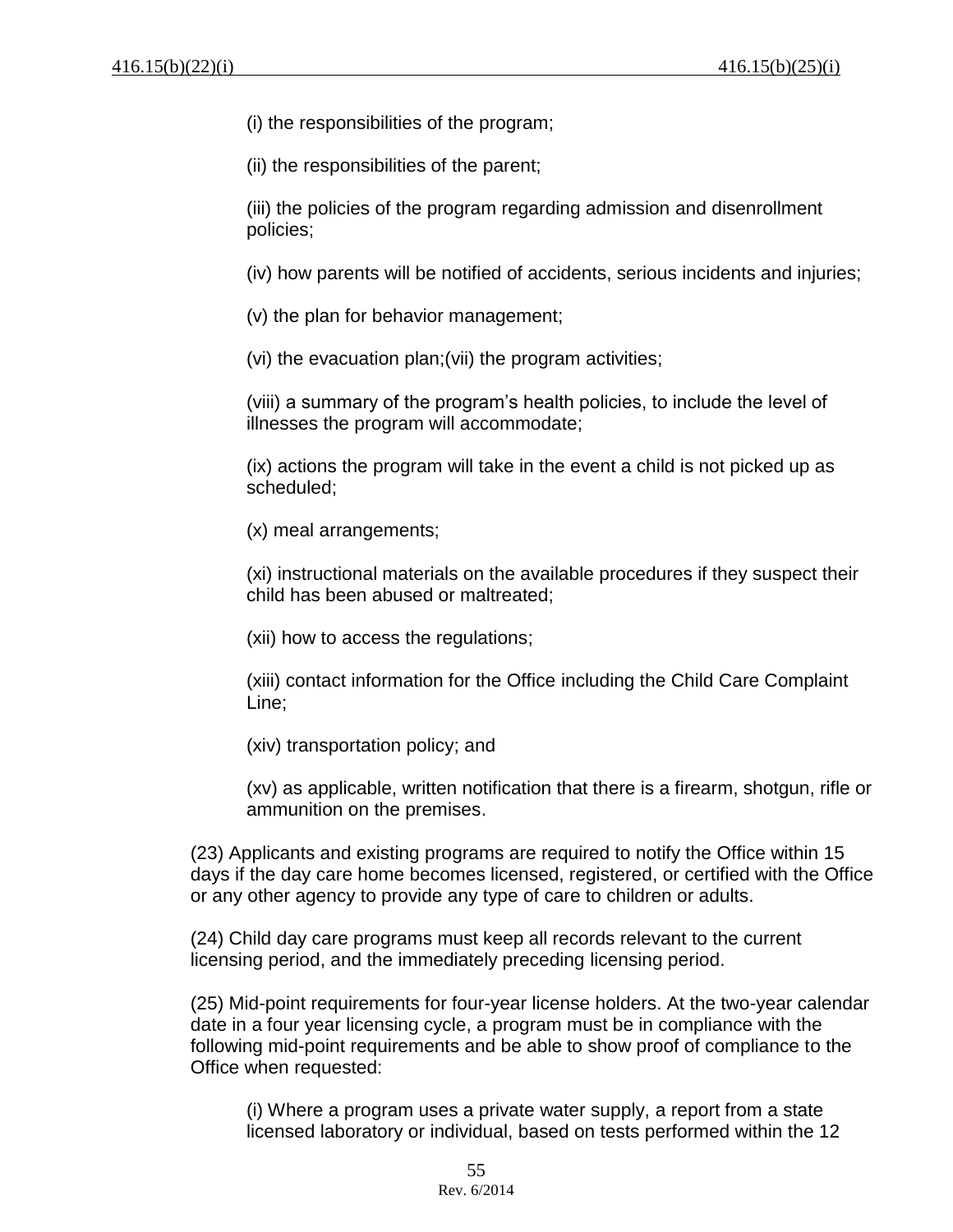months preceding the calendar date of the two-year mark in a four year license, showing that the water meets standards for drinking water established by the New York State Department of Health;

(ii) a report of inspection and approval performed by local authorities or an inspector qualified to approve fuel burning systems within the 12 months preceding the calendar date of the two-year mark in a four year license of any wood or coal burning stove, fireplace, pellet stoves or permanently installed gas space heater in use at the home; and

(iii) proof of compliance with the training requirements of section 416.14.

(c) The program must maintain on file at the group family day care home, available for inspection by the Office or its designees at any time, the following records in a current and accurate manner:

(1) a copy of the evacuation plan, evacuation drills, and shelter-in-place drills conducted, on forms furnished by the Office or approved equivalents, as required in sections 416.4 and 416.5 of this Part;

(2) an approved health care plan on forms furnished by the Office, as required in section 416.11 of this Part;

(3) the name, address, gender, and date of birth of each child and each child's parents names, addresses, telephone numbers and place(s) at which parents or other persons responsible for the child can be reached in case of an emergency;

(4) the names and addresses of persons authorized to take the child(ren) from the group family day care home;

(5) daily attendance records that are filled out at the time a child arrives and departs, and must include arrival and departure times;

(6) children's health records, including parental consents for emergency medical treatment; child's medical statement and immunizations; any available results of lead screening; the name and dosage of any medications used by a child and the frequency of administration of such medications; and a record of illnesses, injuries occurring while in care, and any indicators of child abuse or maltreatment;

(7) medical statements for the provider, assistant(s), and substitute(s) completed, as required in section 416.11 of this Part;

(8) a medical statement regarding the health of all persons residing in the group family day care home, as required in section 416.11 of this Part;

(9) a plan of program activities, as required in section 416.7 of this Part;

(10) a report of inspection and approval performed within the 12 months preceding the date of the application for licensure or renewal by a qualified person of wood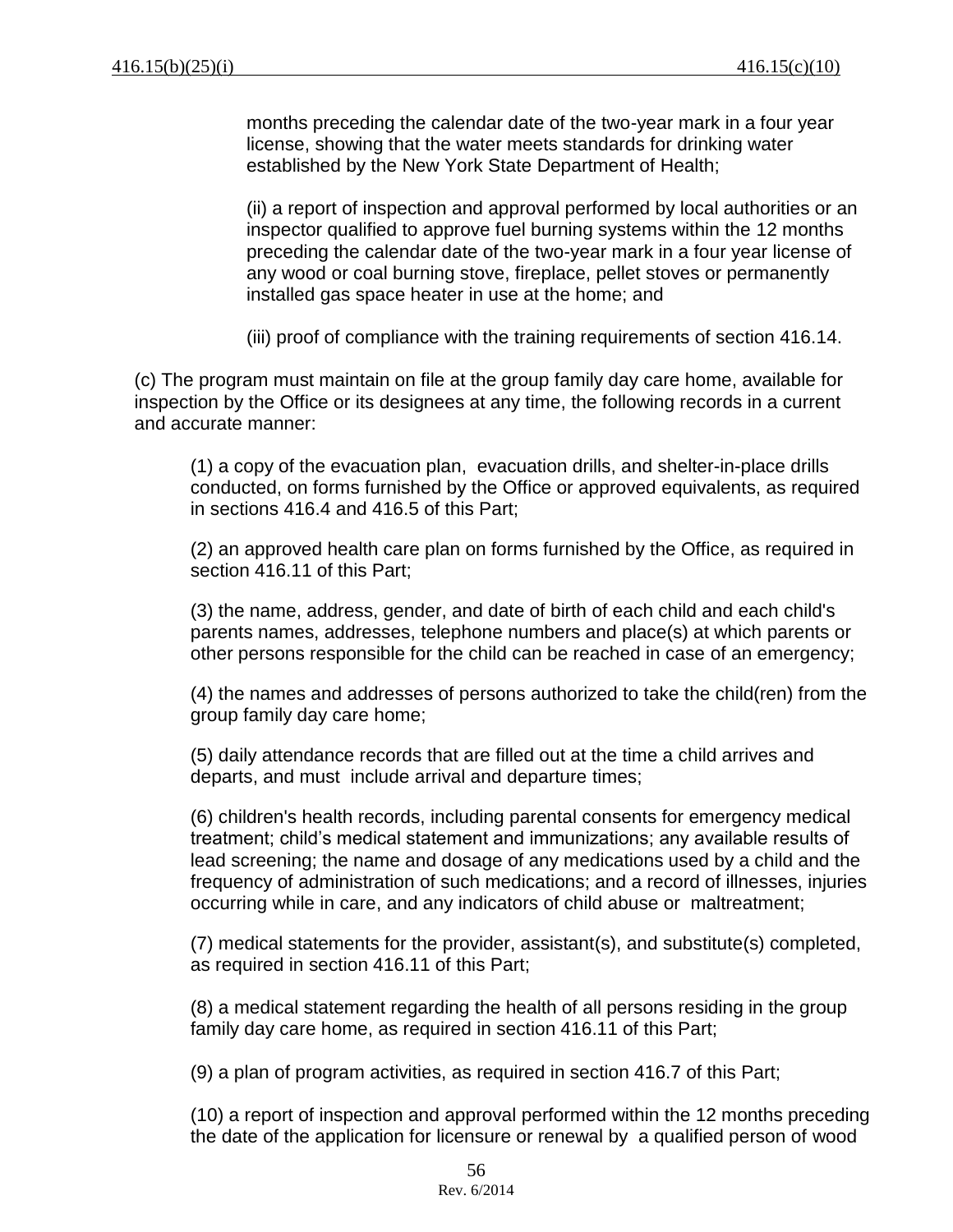or coal burning stove, fireplace, pellet stoves or permanently installed gas space heater in use at the home;

(11) where a program uses a private water supply:

(i) a report from a State-licensed laboratory or individual, based on tests performed within the 12 months preceding the date of application and every two years thereafter, showing that the water meets standards for drinking water established by the New York State Department of Health; or

(ii) if the water does not meet such standards, a description of how water for all purposes will be provided by another method acceptable to the Department of Health;

(12) a list of assistants and substitutes who are available and approved to care for the children in the group family day care home when the provider or assistant must be absent;

(13) a daily schedule documenting the arrival and departure times of each caregiver, employees and volunteers;

(14) documentation of training sessions attended in accordance with section 416.14 of this Part;

(15) when the group family day care license is issued to an entity, other than a sole proprietorship, the following additional documentation is required:

(i) a copy of the certificate of incorporation, partnership agreement, or articles of organization and any amendments thereto;

(ii) verification of filing of the certificate of incorporation, partnership agreement or articles of organization and any amendments thereto with the Secretary of State; and

(iii) a current list of the names of the board of directors, partners, or members and their addresses, telephone numbers of the current principal officers and members, and the business and civic qualifications of all such individuals;

(16) a copy of the notification form provided to the local police and fire departments or the county sheriff as required in section 416.15(b)(18) of this Part;

(17) a completed environmental hazards form provided by the Office stating that the residence and the surrounding neighborhood and environment are free from environmental hazards, as required in section 416.2(a)(13) and section 416.2(d)(4) of this Part;

(18) the napping agreement for each child in care;